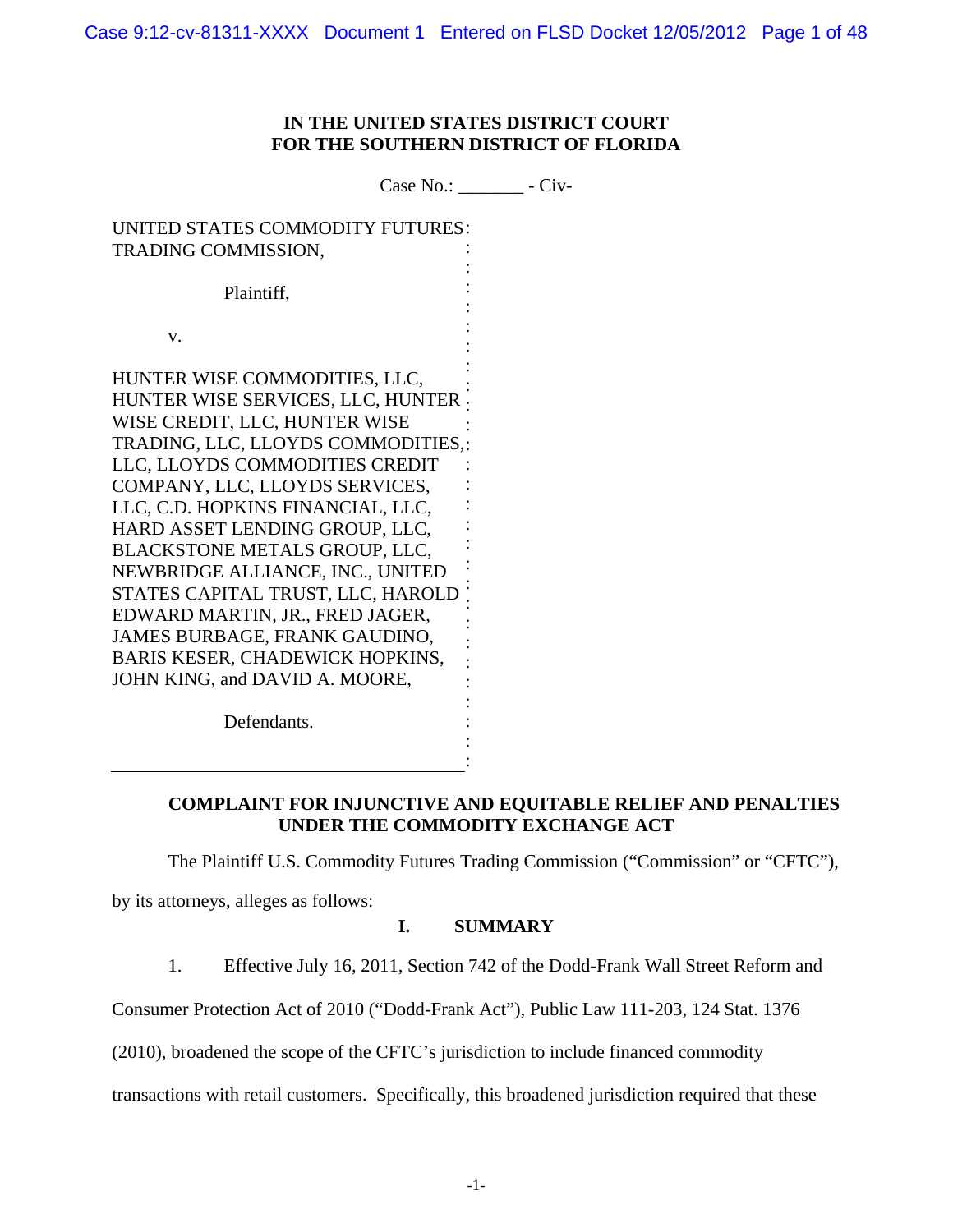transactions be executed on an exchange and subjected these transactions to anti-fraud provisions as set forth in Sections 4(a) and 4b of the Commodity Exchange Act ("Act"), as amended by the Food, Conservation, and Energy Act of 2008, Pub. L. No. 110-246, Title XIII (the CFTC Reauthorization Act of 2008 ("CRA")), §§ 13101-13204, 122 Stat. 1651 (enacted June 18, 2008), and by the Dodd-Frank Act, to be codified at 7 U.S.C. §§ 6(a), 6b, 9, and 15, and the Commission Regulations promulgated thereunder, 17 C.F.R. §§ 1.1 et seq. (2012). In addition, effective August 15, 2011, Section 753 of the Dodd Frank Act amended Section 6(c) of the Act, 7 U.S.C. §§ 9 and 15, broadening the CFTC's anti-fraud jurisdiction as set out in Commission Regulation 180.1, 17 C.F.R. § 180.1.

2. Since the day Section  $2(c)(2)(D)$  of the Act became effective, July 16, 2011 to the present (the "relevant period"), Defendants have engaged in illegal, off-exchange, financed commodity transactions with retail customers. In addition, Defendants have engaged in extensive fraud while doing so. The scope of Defendants' illegal operation is significant: between July 16, 2011 and August 31, 2012 alone, Defendant Hunter Wise Commodities, LLC, the orchestrator of the scheme described in this complaint, received more than \$46,000,000 in retail customer funds.

3. Defendants claim to sell physical commodities, including gold, silver, platinum, palladium and copper, in off-exchange transactions to retail customers throughout the United States. The investment product touted is physical metal, not stocks in metal companies or exchange–traded commodity futures. Defendants make three highly material misrepresentations to customers. Defendants claim to: (1) sell and transfer ownership of physical metals to customers; (2) make loans to customers to purchase the physical metals; and (3) arrange for storage and store customers' physical metals in independent depositories. In fact, Defendants do

-2-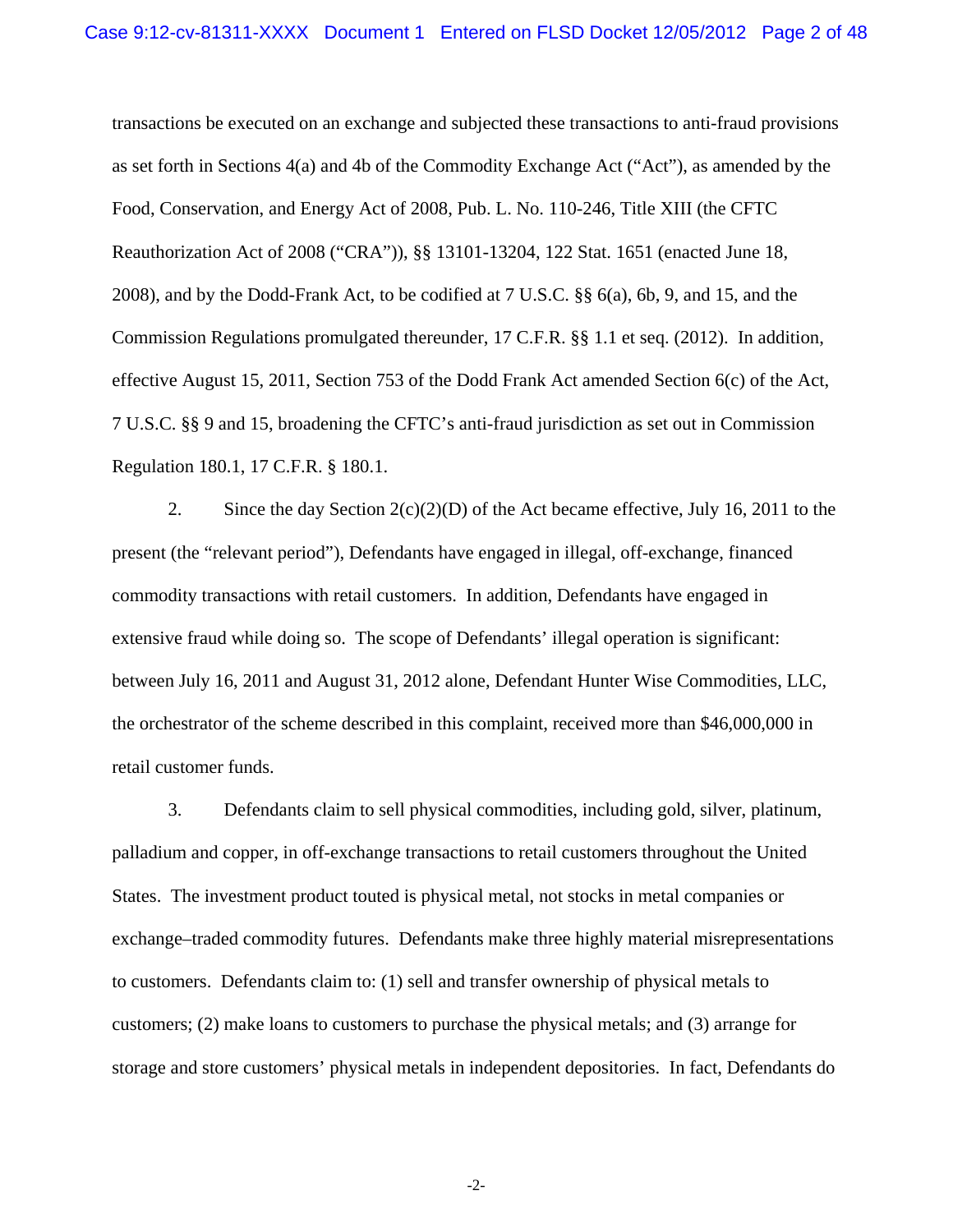not deal in physical metal. In their financed transactions, Defendants do not sell or transfer ownership of any physical metals; they do not disburse any funds as loans; and they do not store physical metals in any depositories for or on behalf of customers. In effect, Defendants charge customers commissions for purchasing metal, charge interest on loans to buy metal, and charge storage and insurance fees for metal in connection with paper transactions that only provide retail customers a way to speculate on the price direction of metals.

4. By virtue of this conduct and the conduct further described herein, Defendants have engaged, are engaging, or are about to engage in conduct in violation Sections 4(a), 4b, 4d, and 6(c) of the Act, as amended, 7 U.S.C. §§ 6(a), 6b, 6d, 9, 15, and Commission Regulation 180.1(a), 17 C.F.R. § 180.1(a).

5. Unless restrained and enjoined by this Court, Defendants are likely to continue engaging in the acts and practices alleged in this complaint or in similar acts and practices.

6. Accordingly, the CFTC brings this action pursuant to Section 6c of the Act, 7 U.S.C. § 13a-1, to enjoin Defendants' unlawful practices and to compel their compliance with the Act and the regulations promulgated thereunder. In addition, the CFTC seeks restitution, rescission, civil monetary penalties, and such other equitable relief as this Court may deem appropriate.

### **II. JURISDICTION AND VENUE**

7. Section 6c(a) of the Act authorizes the Commission to seek injunctive relief against any person whenever it shall appear to the Commission that such person has engaged, is engaging, or is about to engage in any act or practice constituting a violation of the Act or any rule, regulation, or order thereunder.

-3-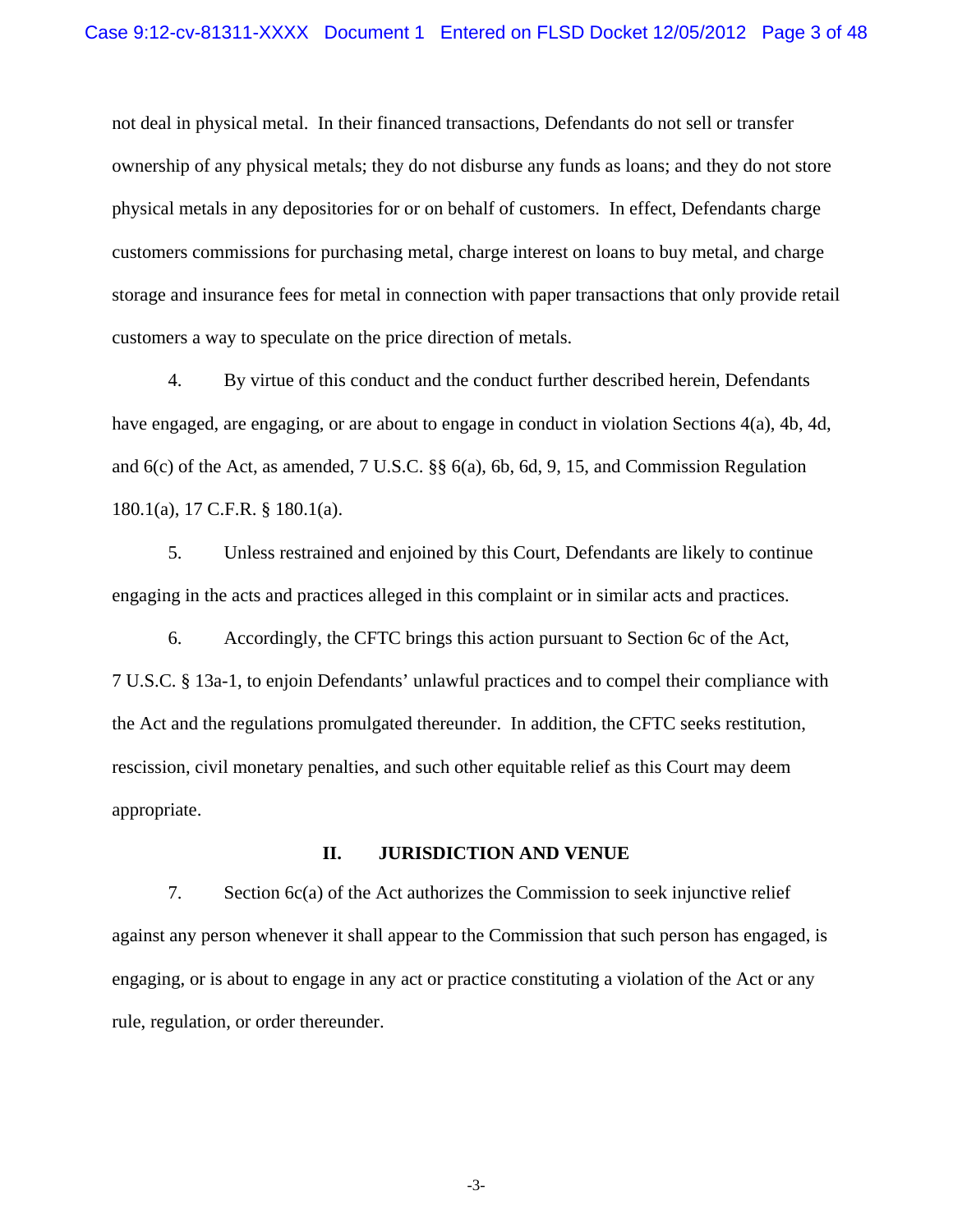8. The Commission has jurisdiction over the conduct and transactions at issue in this case pursuant to Section  $2(c)(2)(D)$  of the Act, as amended by the Dodd-Frank Act, 7 U.S.C.  $\S$  2(c)(2)(D).

9. Venue properly lies with the Court pursuant to Section 6c(e) of the Act, because Defendants transact business in this District and certain transactions, acts, practices, and business alleged in this Complaint occurred, are occurring, and/or are about to occur within this District.

## **III. PARTIES**

### 10. Plaintiff **United States Commodity Futures Trading Commission** is an

independent federal regulatory agency charged by Congress with administering and enforcing the Act and the Commission Regulations promulgated thereunder, 17 C.F.R. §§ 1 *et seq*. (2012).

11. This Complaint alleges activities by three types of entities that work together to offer and execute the illegal transactions at issue in this Complaint: Hunter Wise, which executes and confirms the execution of the transactions; Lloyd's Commodities, which serves as an intermediary between Hunter Wise and approximately thirty telemarketing firms based in Florida by accepting orders and relaying them to Hunter Wise; and four telemarketing firms (referred to as the "Dealer Defendants") in the Hunter Wise network that solicit retail customers.

## **A. The Hunter Wise Defendants**

12. Defendant **Hunter Wise Commodities, LLC** was formed as a California company in July 2007 and has been registered as a Nevada company since October 2010. It maintains business addresses in Las Vegas, Nevada and Irvine, California. Hunter Wise Commodities, LLC holds itself out as "a physical commodity trading company, wholesaler, market maker, back-office support service provider, and finance company" that offers offexchange financed commodity trading in physical metals.

-4-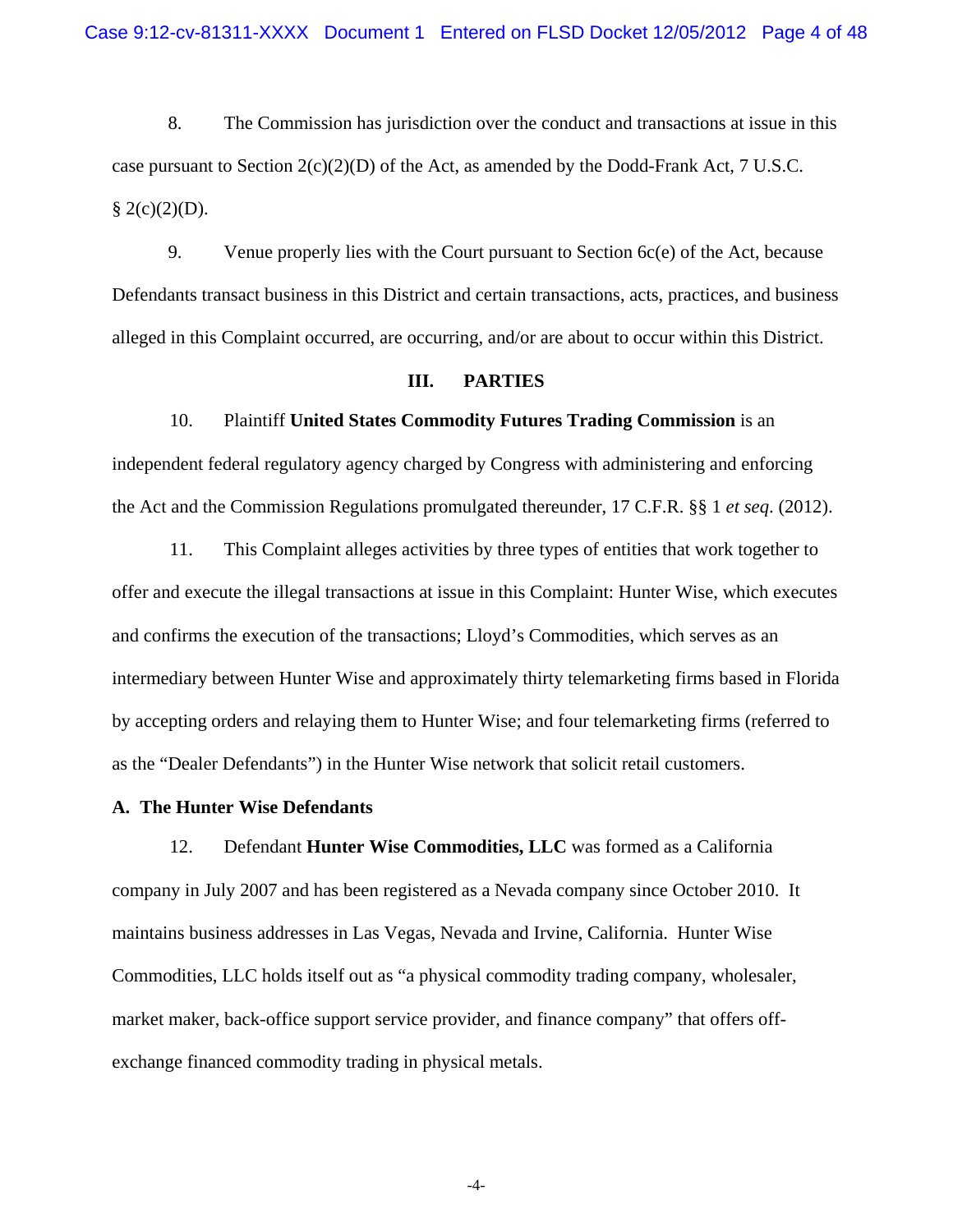13. Hunter Wise Commodities, LLC has several wholly owned subsidiaries,

including: **Hunter Wise Credit, LLC** (a Nevada registered LLC), **Hunter Wise Trading, LLC** (a Nevada registered LLC) and **Hunter Wise Services, LLC** (a California registered LLC). Together, these companies operate as a common enterprise under common ownership and control, and are referred to in this complaint collectively as Hunter Wise. Hunter Wise has never been registered with the Commission in any capacity.

14. Defendants **Harold Edward Martin** and **Fred Jager** are the two principal owners of Hunter Wise. Jager resides in Laguna Niguel, California, and Martin resides in Las Vegas, Nevada. Jager is the Chief Executive Officer of Hunter Wise. Martin is the President and Chief Operating Officer of Hunter Wise. Martin and Jager control the operations of Hunter Wise, including executing contracts on behalf of Hunter Wise, controlling its bank accounts, and making hiring and firing decisions.

### **B. The Lloyds Commodities Defendants**

15. Defendant **Lloyds Commodities, LLC** ("Lloyds Commodities") is a Florida limited liability company with its principal place of business at 4880 Donald Ross Road, Suite 225, Palm Beach Gardens, Florida 33418. During the relevant period, Lloyds Commodities functioned as an intermediary between Hunter Wise and approximately thirty telemarketing firms, most of which were located in southern Florida.

16. Lloyds Commodities has several corporate affiliates which operate as a common enterprise under common ownership and control, and are referred to in this complaint collectively as Lloyds Commodities. These affiliates include Defendant **Lloyds Commodities Credit Company LLC**, a Nevada limited liability company with a business address of 4966 South Rainbow Boulevard, Suite 110, Las Vegas, Nevada 89118; and Defendant **Lloyds** 

-5-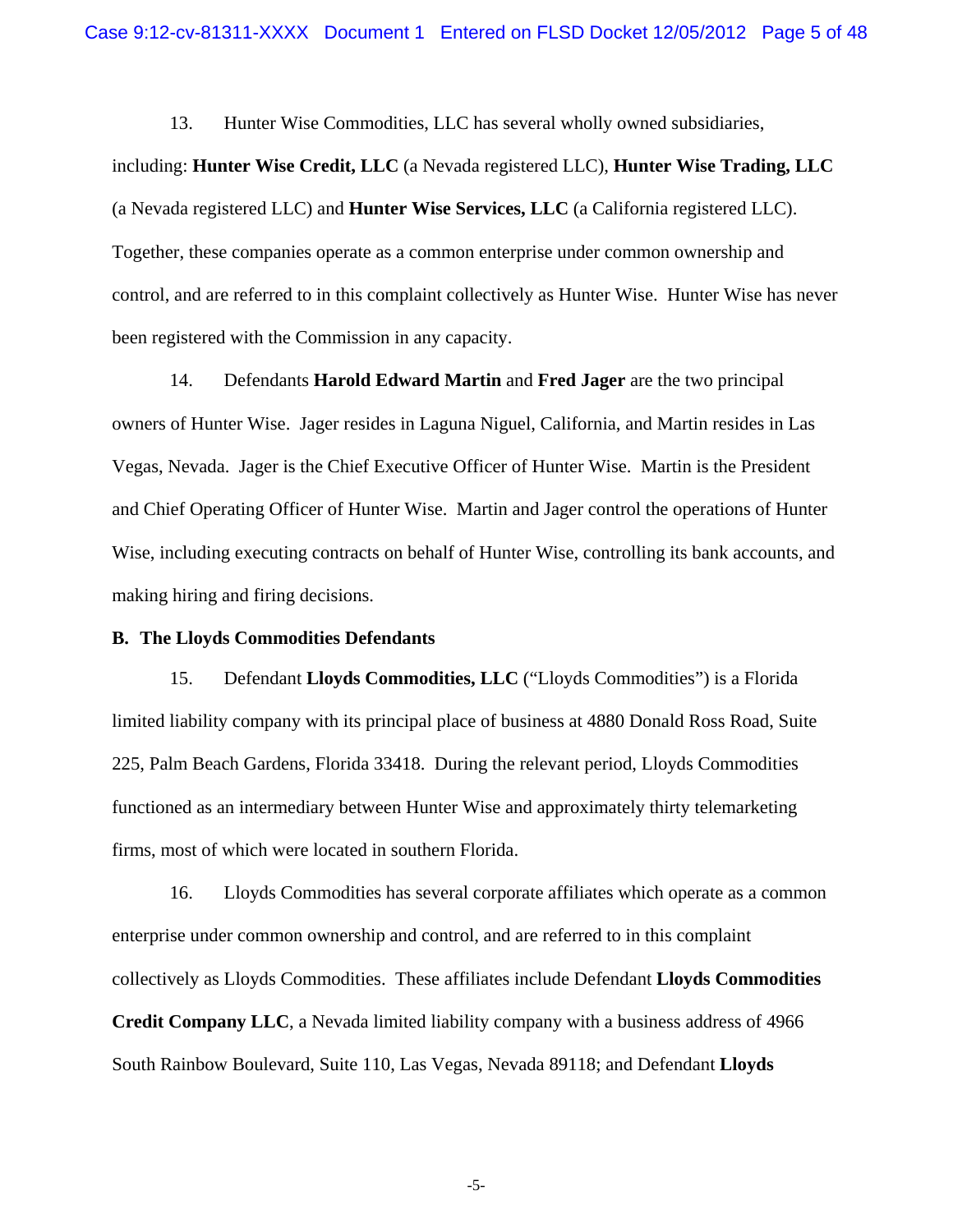**Services, LLC,** a Florida limited liability company with its principal office at 4880 Donald Ross Road, Suite 225, Palm Beach Gardens, Florida 33418.

17. Defendants **James Burbage** ("Burbage") and **Frank Gaudino** ("Gaudino") own Lloyds Commodities, and direct and control its operations. Gaudino and Burbage are identified as the Managers of Lloyds Commodities on its 2011 annual report filed with the state of Florida. Guadino and Burbage sign contracts on behalf of Lloyds Commodities. Burbage identifies himself as the President of Lloyds Commodities on contracts executed on behalf of the company. Gaudino and Burbage are authorized signatories on the Lloyds Commodities bank accounts. Gaudino and Burbage make hiring and firing decisions for Lloyds Commodities. Gaudino resides in Palm Beach Gardens, Florida. Burbage resides in Santa Monica, California.

### **C. The Dealer Defendants**

18. Defendant **C.D. Hopkins Financial, LLC d/b/a C.D. Hopkins Metals Division** ("CD Hopkins") is a telemarketing firm that solicited retail customers to execute retail commodity transactions with Hunter Wise through Lloyds Commodities. CD Hopkins was organized as a California limited liability company which had offices in in West Palm Beach, Florida and Los Angeles, California. CD Hopkins operated between July 2011 and May 2012, when it transferred all of its customer accounts to Defendant Blackstone Metals Group, LLC.

19. Defendant **Chadewick Hopkins** ("Chad Hopkins") was the sole member of CD Hopkins. Chad Hopkins owned, directed and controlled the operations of CD Hopkins. He controlled the CD Hopkins bank accounts, made hiring and firing decisions for the company, and had control over the content of the CD Hopkins website. On a daily basis, he personally performed market research, reviewed customer account activity, discussed customer performance with CD Hopkins staff, and monitored his staff's phone communications with customers. Chad Hopkins resides in California.

-6-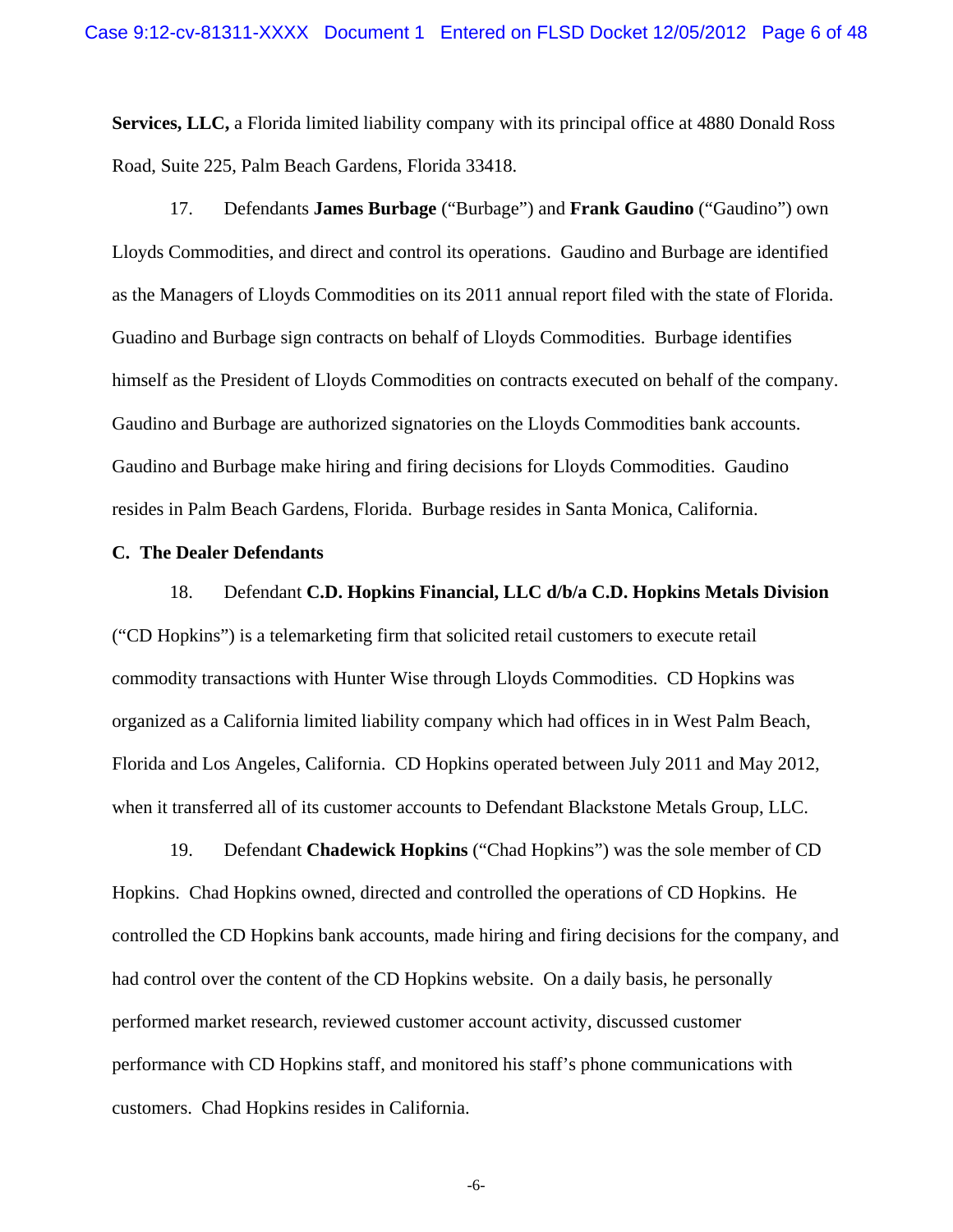20. Defendant **Hard Asset Lending Group, LLC** ("Hard Asset") is a corporate affiliate of CD Hopkins and operated as a part of the same common enterprise. Chad Hopkins is the sole member and manager of Hard Asset. Hard Asset is a Florida limited liability company with its principal office located at 80 Southwest  $8<sup>th</sup>$  Street,  $20<sup>th</sup>$  Floor, Miami, Florida, 33130. Hard Asset purportedly made loans to customers of CD Hopkins for the purchase of physical metals on a financed basis. Chad Hopkins received payments for commissions, fees and mark ups on the price of metals sold to CD Hopkins customers from Lloyds Commodities in a bank account in the name of Hard Asset.

21. Defendant **Blackstone Metals Group, LLC** ("Blackstone") is a telemarketing firm that solicits retail customers to execute retail commodity transactions with Hunter Wise through Lloyds Commodities. Blackstone is a Florida limited liability company with its principal address at 801 Northpoint Parkway, Suite 75, West Palm Beach, Florida 33407.

22. Defendant **Baris Keser** ("Keser") is the managing member of Blackstone. Keser owned, directed and controlled the operations of Blackstone during the relevant period. Keser controlled the bank accounts of Blackstone. Keser is responsible for paying Blackstone's employees and contractors, and he made hiring and firing decisions for Blackstone. Keser either personally approved or authored the content of Blackstone's website, and he approved all of Blackstone's promotional materials. Keser also runs the Compliance Department for Blackstone. Keser resides in West Palm Beach, Florida.

23. Defendant **Newbridge Alliance, Inc.** ("Newbridge") is a telemarketing firm that solicits retail customers to execute retail commodity transactions with Hunter Wise through Lloyds Commodities. Its office is located at 2161 Palm Beach Lakes, West Palm Beach, Florida.

-7-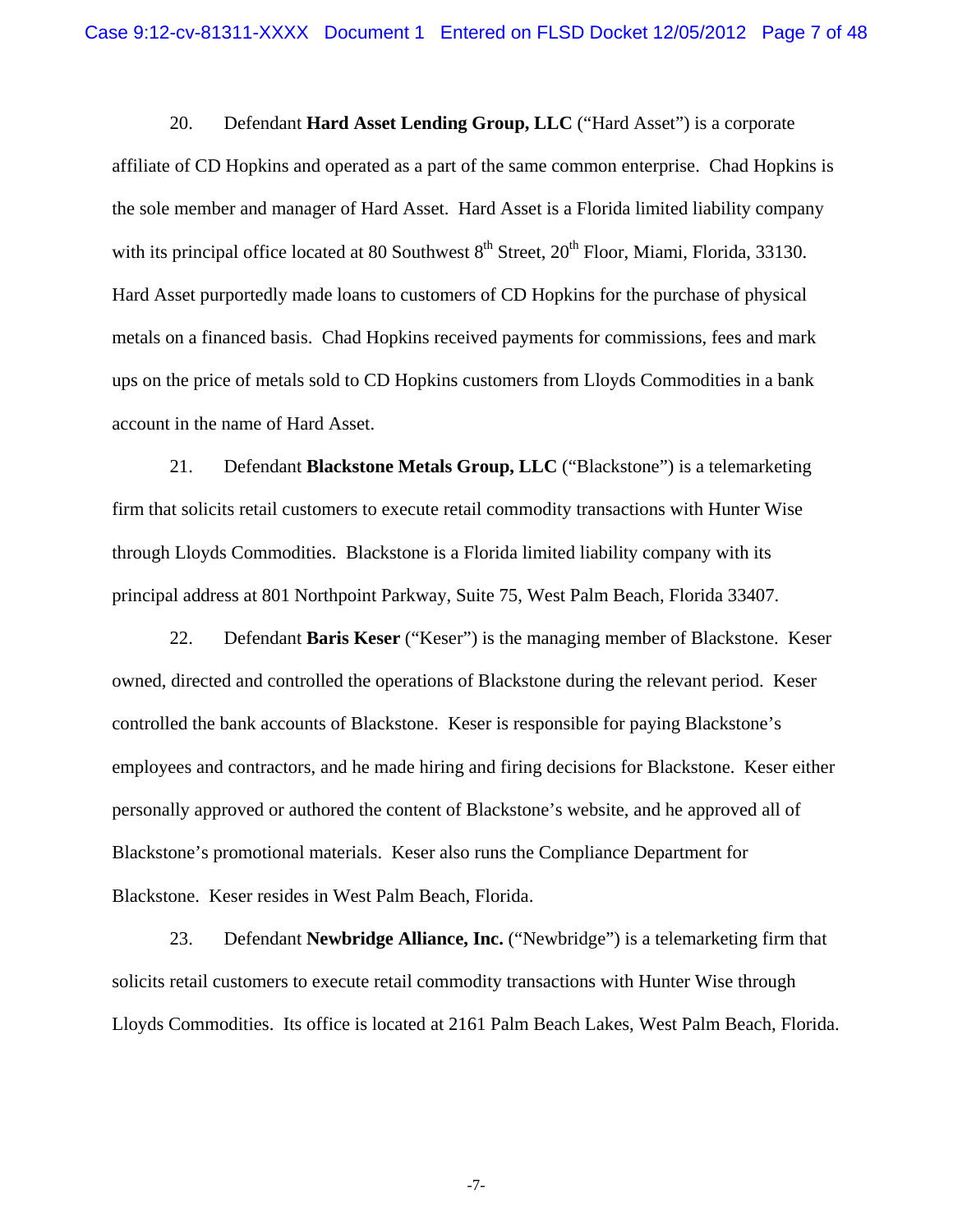24. Defendant **John King** ("King") is the sole member and manager of Newbridge. King had sole control over Newbridge's bank accounts. King made hiring and firing decisions for Newbridge. King administers and is responsible for the content of the Newbridge website. King is also responsible for compliance functions at Newbridge, including creating compliance policies. King resides in West Palm Beach, Florida.

25. Defendant **United States Capital Trust, LLC** ("USCT") is a telemarketing firm that solicits retail customers to execute retail commodity transactions with Hunter Wise through Lloyd's Commodities. USCT is a Florida limited liability company with is principal address at 660 Federal Highway, Pompano Beach, Florida.

26. Defendant **David A. Moore** ("Moore") is the managing member of USCT. Moore owned, directed and controlled the operations of USCT during the relevant period. Moore runs the day to day operations of USCT, including general supervision of the firm's operations and sales solicitations. He personally sends out information to customers using the email address: info@uscaptrust.com. Moore is the compliance department at USCT. Moore controlled the bank accounts of USCT. Moore made hiring and firing decisions for USCT. Moore created and had control over the content on USCT's website. Moore resides in Staten Island, New York.

### **IV. STATUTORY BACKGROUND**

27. Section  $2(c)(2)(D)$  of the Act, as amended by the Dodd-Frank Act, 7 U.S.C.  $\S 2(c)(2)(D)$ , applies to "any agreement, contract, or transaction in any commodity" that is entered into with, or offered to, a non-eligible contract participant ("ECP") "on a leveraged or margined basis, or financed by the offeror, the counterparty, or a person acting in concert with the offeror or counterparty on a similar basis," with respect to conduct occurring on or after July 16, 2011, subject to certain exceptions not applicable here. Such retail commodity

-8-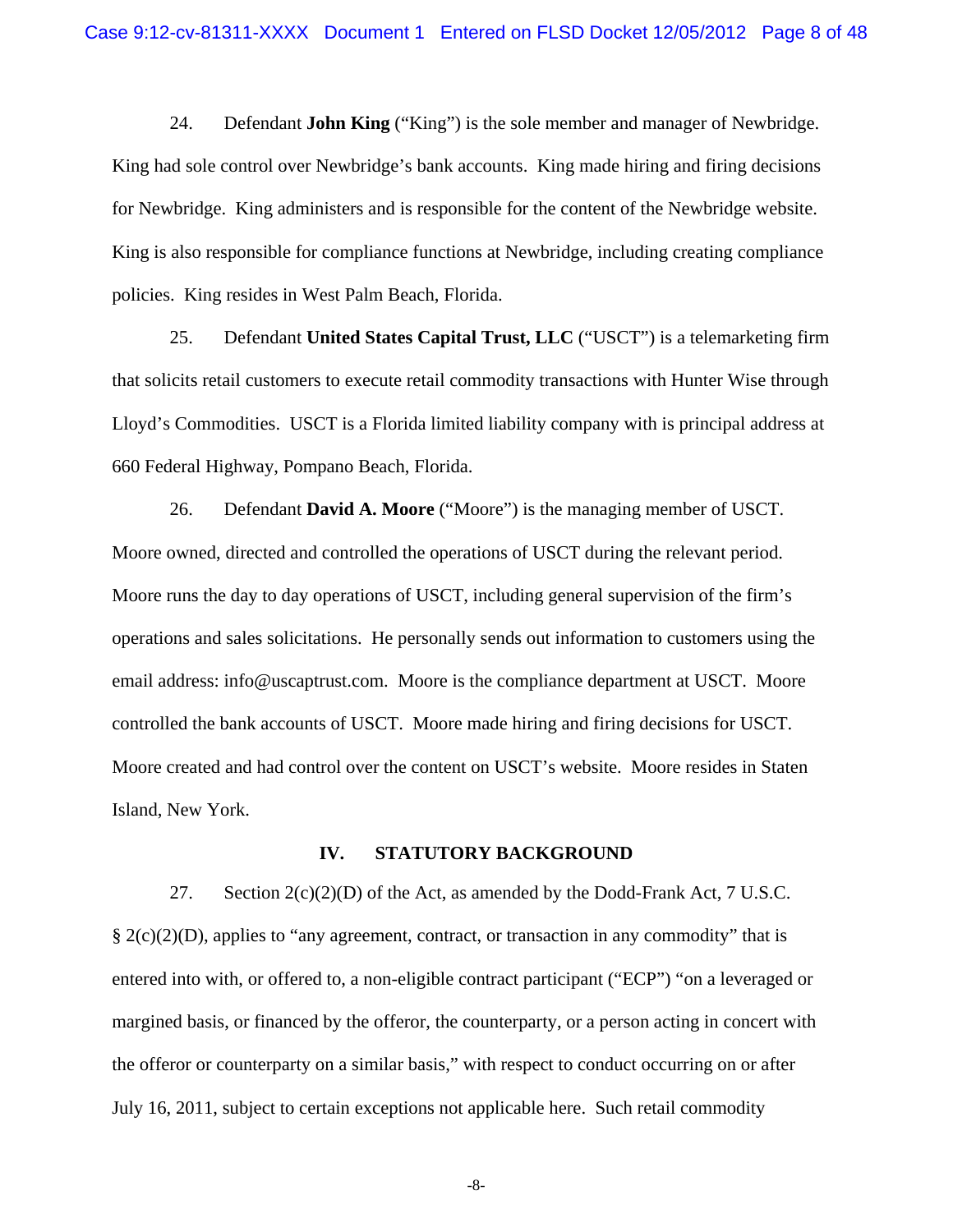transactions are subject to Sections  $4(a)$ ,  $4(b)$ , and  $4b$  of the Act, 7 U.S.C. §§  $6(a)$ ,  $6(b)$ ,  $6b$ , "as if" they are a contract of sale of a commodity for future delivery. 7 U.S.C.  $\S 2(c)(2)(D)(iii)$ .

28. The Act defines an ECP, in relevant part, as an individual who has amounts invested on a discretionary basis, the aggregate of which exceeds \$10 million, or \$5 million if the individual enters into the transaction to manage the risk associated with an asset owned or liability incurred, or reasonably likely to be owned or incurred, by the individual. 7 U.S.C.  $§ 1a(18)(xi).$ 

29. Section 4(a) of the Act, 7 U.S.C. § 6(a), in relevant part, makes it unlawful for any person to offer to enter into, execute, confirm the execution of, or conduct any office or business anywhere in the United States for the purpose of soliciting, accepting any order for, or otherwise dealing in any transaction in, or in connection with, a contract for the purchase or sale of a commodity for future delivery unless the transaction is conducted on or subject to the rules of a board of trade that has been designated or registered by the Commission as a contract market.

30. Section 4b(a)(2) of the Act, 7 U.S.C. § 6(a)(2), in relevant part, makes it unlawful for any person, in or in connection with any order to make, or the making of, any contract of sale of any commodity for future delivery that is made, or to be made, for, on behalf of, or with any other person, other than on or subject to the rules of a designated contract market: (A) to cheat or defraud or attempt to cheat or defraud the other person; (B) willfully to make or cause to be made to the other person any false report or statement, or willfully to enter or cause to be entered for the other person any false record; or (C) willfully to deceive or attempt to deceive the other person by any means whatsoever in regard to any order or contract or the disposition or execution of any order or contract, or in regard to any act of agency performed, with respect to any order or contact for, on behalf of, or with the other person.

-9-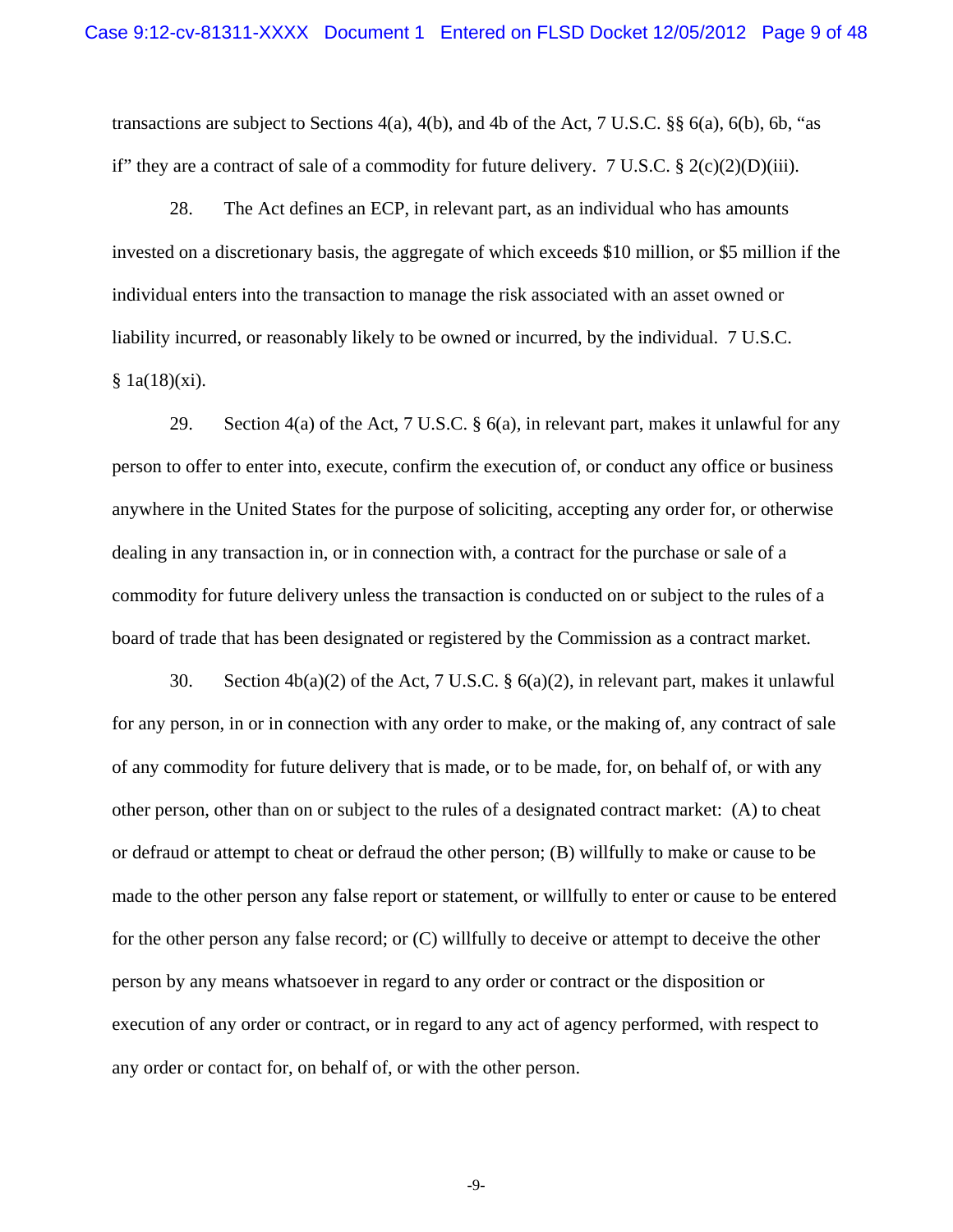## **V. FACTS**

## **A. The Defendants' Illegal Retail Commodity Transactions**

### **i. Overview of the Defendants' Retail Commodity Transactions**

31. Defendants offer retail customers two types of transactions: (1) the purchase or sale of physical metals such as coins and bars after full payment for actual delivery, and (2) offexchange trading of gold, silver, platinum, palladium and copper on a leveraged, margined or financed basis ("Retail Commodity Transactions") in which a retail customer purportedly purchases physical commodities and pays only a portion of the purchase price. Retail Commodity Transactions constitute the vast majority of Defendants' business. It is only Defendants' Retail Commodity Transactions that are at issue in this complaint.

32. The Dealer Defendants' marketing materials and websites represent that: (1) retail customers can purchase physical commodities, including gold, silver, copper, platinum, and palladium, by paying as little as 20-to-25% of the purchase price; (2) the Dealer Defendants will lend the customer the remaining portion of the purchase price and charge the customer interest on the loan; (3) the customer receives title to the physical commodity after the purchase; and (4) the Dealer Defendants will store the physical commodities at an independent depository on the customer's behalf.

33. After depositing funds with the Dealer Defendants, customers can place either long (buy) or short (sell) trades to speculate on the price movement of metals. Customers are charged a commission (up to 38% of the funds sent to Defendants), a price spread (a 3-5% markup or mark-down from the current price of the metal), interest on the purported loan (at an annual rate of approximately 9.5%) and other fees (such as a "service fee" of approximately 7% annually on the total market value of the account) until the long or short trading position is offset.

-10-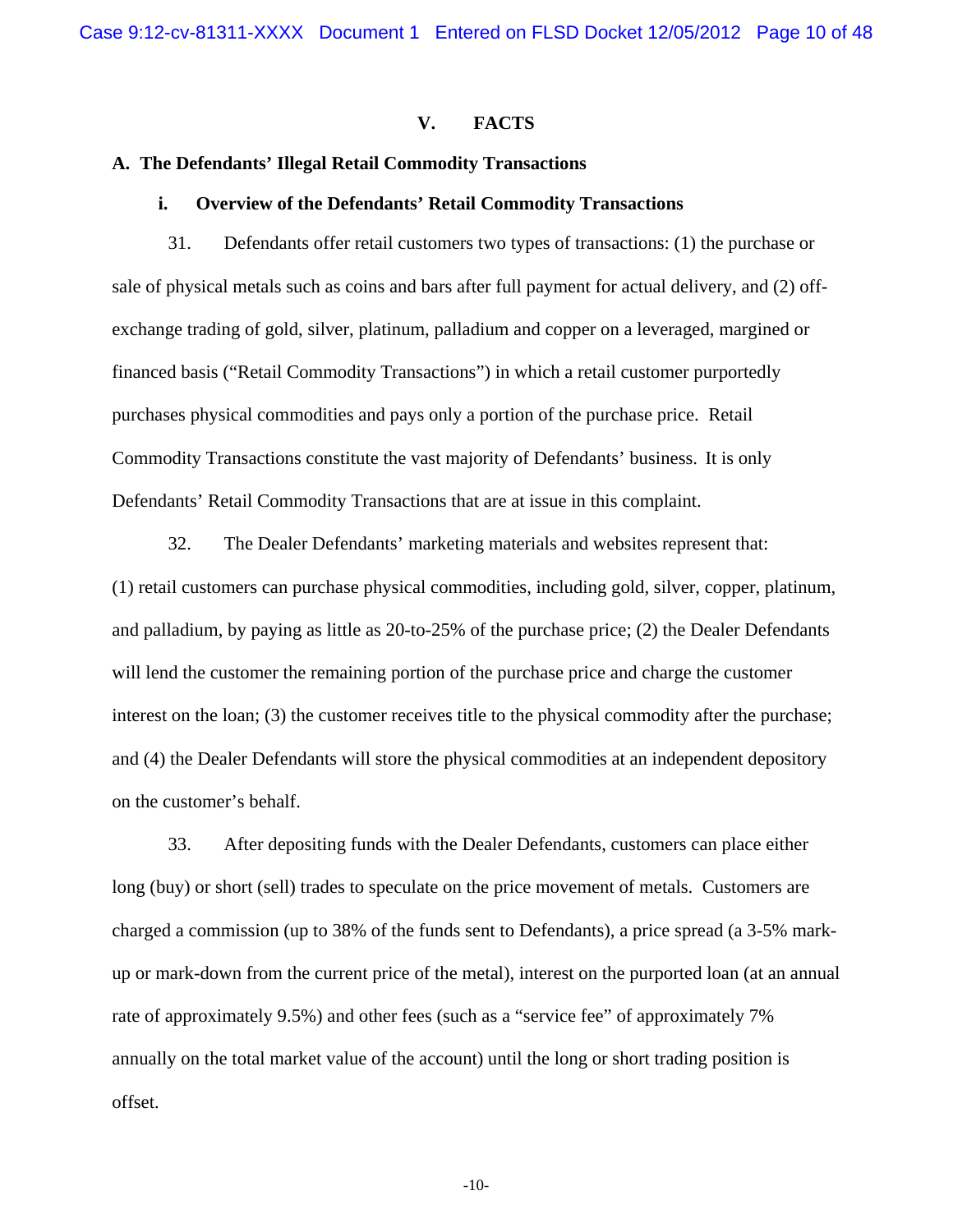34. The retail customer's equity increases or decreases as prices of metals fluctuate, while also subject to depletion on a daily basis by interest and service fees. When a customer's equity falls below 15% of the value of the total trading position, the customer receives a margin call, requiring the customer to deposit additional funds in order to maintain the trading position. If the customer's equity drops to 9%, any open trading positions are liquidated.

## **ii. CD Hopkins, Blackstone, Newbridge and USCT Solicit Customers for Illegal Retail Commodity Transactions**

35. The four Dealer Defendants contact prospective customers by telephone and through their websites and market Retail Commodity Transactions as a safe, secure and profitable investment.

36. After the Dealer Defendants convince a retail customer to open an account, they then solicit the customer to enter into a Retail Commodity Transaction. In turn, once the customer agrees to place an order to purchase or sell metals, the Dealer Defendants contact Hunter Wise through Lloyds Commodities to enter a trade for the customer.

37. The Dealer Defendants collect the customer's funds, and send them to Hunter Wise through Lloyds Commodities. The Dealer Defendants receive commissions from Hunter Wise and Lloyds Commodities based on the dollar value of the transactions entered for customers. Hunter Wise also compensates the Dealer Defendants with a portion of the price spread, interest, and service fees charged to retail customers for Retail Commodity Transactions.

38. The Dealer Defendants never have possession of, or title to, any physical metals in connection with Retail Commodity Transactions.

39. The principals of the four Dealer Defendants manage and run the day-to-day operations of the firms, including communicating with Lloyds Commodities about Retail Commodity Transactions. In addition, Chad Hopkins, King, and Moore each signed contracts

-11-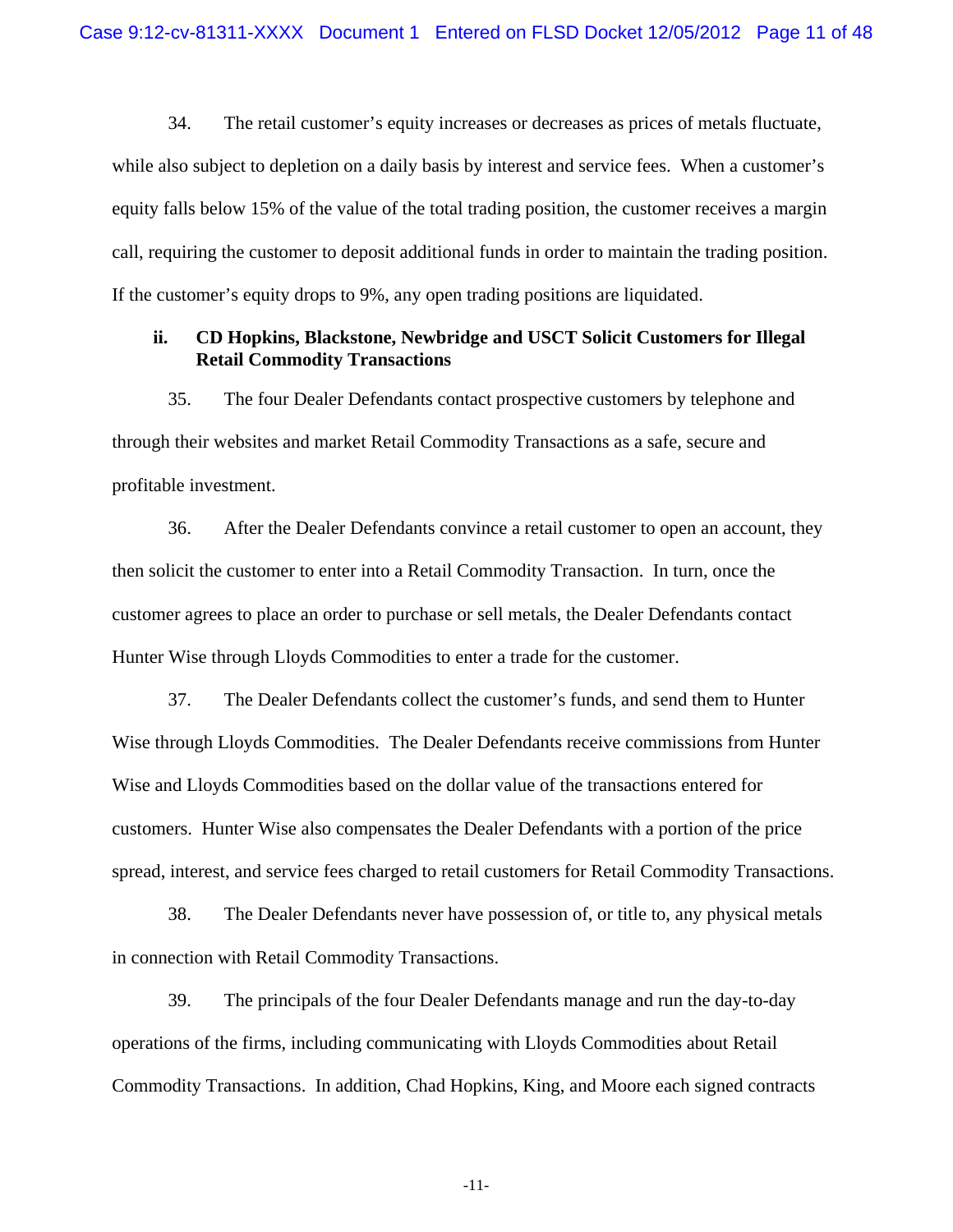with Lloyds Commodities relating to the Retail Commodity Transactions on behalf of CD Hopkins, Newbridge, and USCT respectively. Keser was responsible for managing Blackstone's relationship with Lloyds Commodities.

## **iii. Lloyds Commodities Accepts Orders for Illegal Retail Commodity Transactions**

40. Lloyds Commodities holds itself out to the public on its website as a "leading wholesaler of precious metals" that specializes in the "leveraging of precious metals such as gold, silver, platinum, palladium and copper." In fact, Lloyds Commodities functions principally to accept orders and retail customer funds for Retail Commodity Transactions from the Dealer Defendants and other similar telemarketing firms, and to transmit the orders and funds to Hunter Wise. Hunter Wise and Lloyds Commodities refer to these telemarketing firms as "dealers."

41. Lloyds Commodities enters into contracts with dealers, including the Dealer Defendants, pursuant to which it claims to provide services including the purchase, sale and delivery of physical precious metals, financing, and data processing services. In reality, Lloyds Commodities is just an intermediary between these dealers and Hunter Wise, which executes, records and tracks the Retail Commodity Transactions.

42. Lloyds Commodities is compensated by Hunter Wise based on a percentage of the price spread, interest and service fees charged to retail customers for transactions solicited by Lloyds Commodities or the dealers including the Dealer Defendants that funnel Retail Commodity Transactions through Lloyds to Hunter Wise.

43. Lloyds Commodities never has possession of, or title to, any physical metals in connection with Retail Commodity Transactions.

44. Burbage signed contracts on behalf of Lloyds Commodities with Hunter Wise relating to the Retail Commodity Transactions. Gaudino manages the day-to-day communications between Lloyds Commodities and Hunter Wise, frequently accepting orders for

-12-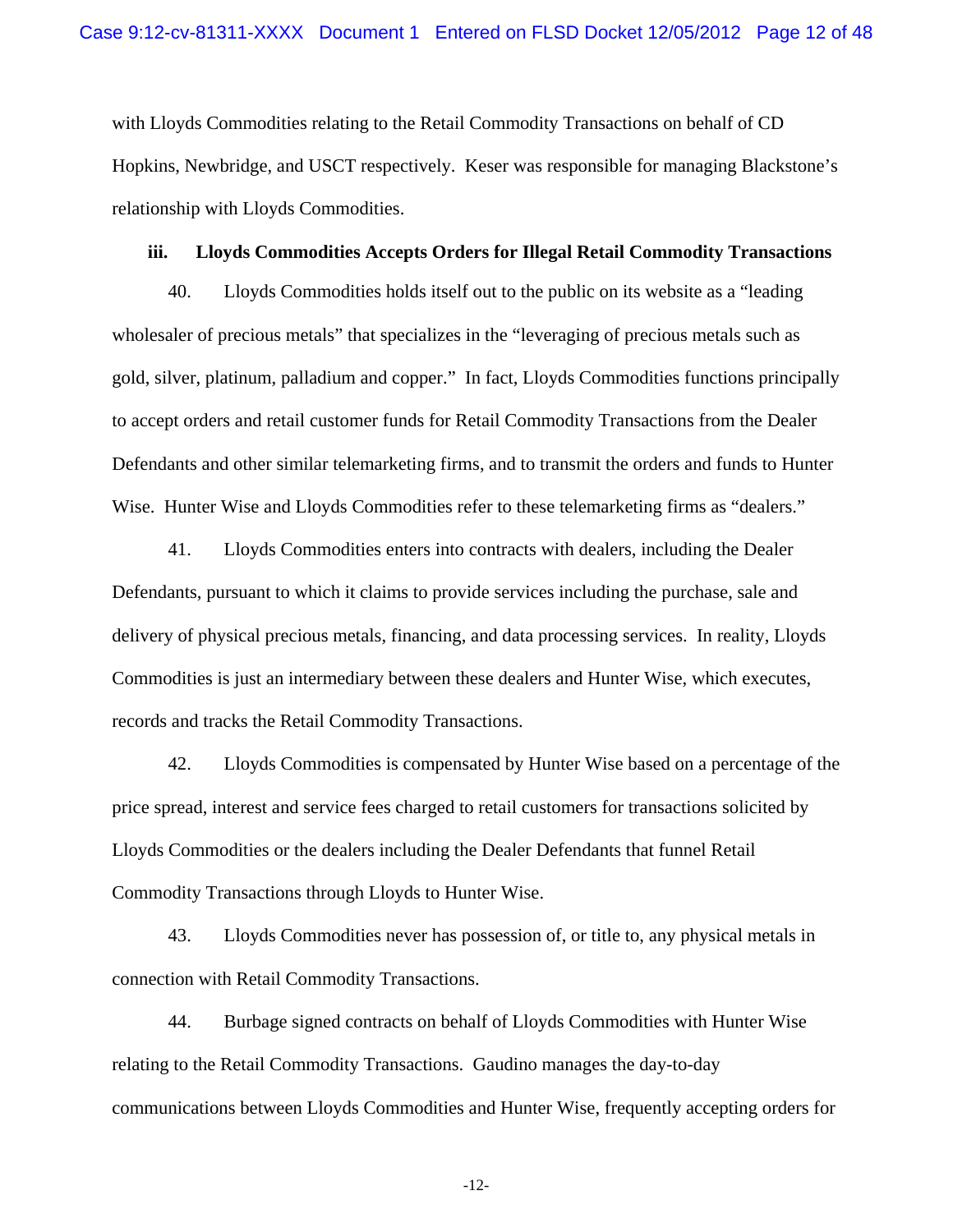Retail Commodity Transactions by telephone and relaying these orders by telephone to Hunter Wise.

## **iv. Hunter Wise Executes Illegal Retail Commodity Transactions**

45. Hunter Wise claims to supply physical metals to, and provide financing for, Retail Commodity Transactions marketed by dealers, including the Dealer Defendants.

46. Hunter Wise does not actually buy, sell, loan, store, or transfer physical metals in connection with Retail Commodity Transactions. Instead, Hunter Wise records and tracks customer orders and trading positions, and then manages its exposure to these retail customer trading positions by trading derivatives such as futures, forwards and rolling spot contracts in its own margin trading accounts.

47. Hunter Wise allows retail customers to take "long" trading positions through purported purchases of metals, and "short" trading positions through what it calls "commodity loans." When it receives an order from the Dealer Defendants and the necessary retail customer funds through Lloyds Commodities, Hunter Wise makes a book entry in a database reflecting the retail customer's transaction.

48. Hunter Wise aggregates the funds it receives from Lloyds Commodities, the Dealer Defendants and similar intermediaries and telemarketing firms and deposits them in its own bank accounts. Hunter Wise then deposits a portion of those funds in margin trading accounts in the name of Hunter Wise at one or more of the following: (1) A-Mark Precious Metals, Inc.; (2) Standard Bank Plc; (3) Natixis Commodity Markets Ltd.; (4) R.J. O'Brien; and (5) OANDA. Either Martin, Jager, or both of them signed each of the trading account agreements with these firms on behalf of Hunter Wise.

49. Hunter Wise does not have an inventory of physical metal that it sells or loans to customers in connection with Retail Commodity Transactions. Hunter Wise does not pay in full

-13-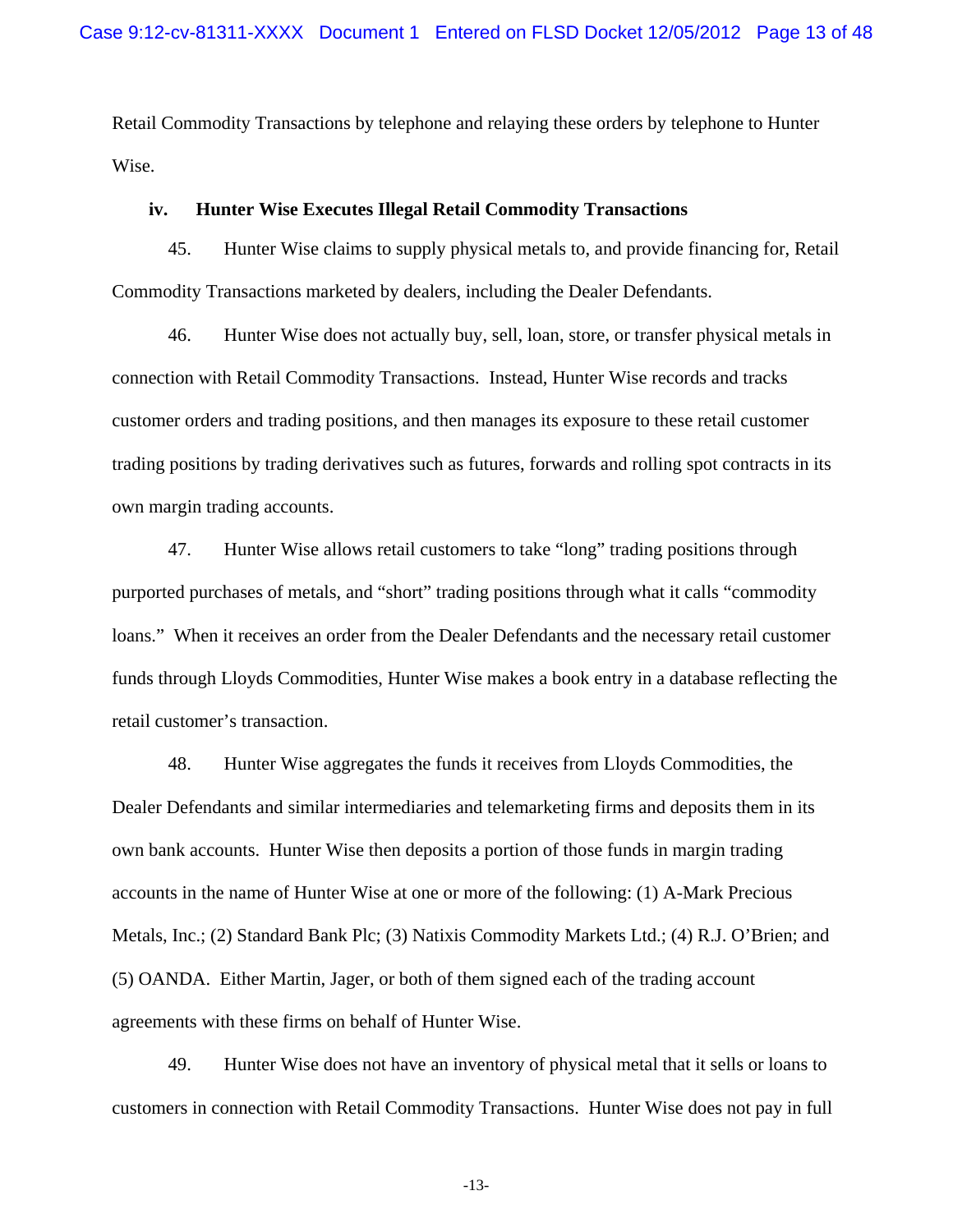for the purchase of commodities through its margin trading accounts. Instead, Hunter Wise deposits funds with these trading institutions as margin in order to trade metals futures or forward contracts. Hunter Wise trades in its margin accounts to manage its exposure to customer orders.

50. Hunter Wise's trading in its margin accounts does not involve the shipment, receipt or storage of physical metals. The trading firms with which Hunter Wise places its margin trades do not actually deliver any physical commodities to Hunter Wise.

51. Hunter Wise does not own, possess, or have title to any metals as a result of its margin trades, and neither do Hunter Wise's customers.

52. Hunter Wise does not actually deliver any physical commodities to any of its intermediaries (including but not limited to Lloyds Commodities), dealers (including but not limited to the Dealer Defendants), or any retail customers in connection with Retail Commodity Transactions.

### **B. Material Misrepresentations Made to Retail Customers**

### **i. Misrepresentations about the Purchase and Delivery of Physical Metals**

53. The Dealer Defendants misrepresent that they purchase, sell, loan, store and deliver physical precious metals in connection with Retail Commodity Transactions.

### **1. Misrepresentations on Websites**

54. On their websites, after identifying themselves as retail dealers of physical precious metals and touting the value of including physical precious metals in investment portfolios, the Dealer Defendants falsely claim to purchase and store physical metals for customers in connection with Retail Commodity Transactions.

55. The CD Hopkins website (www.cdhopkinsmetals.com) contained the following false statements about the purchase and storage of physical metals:

-14-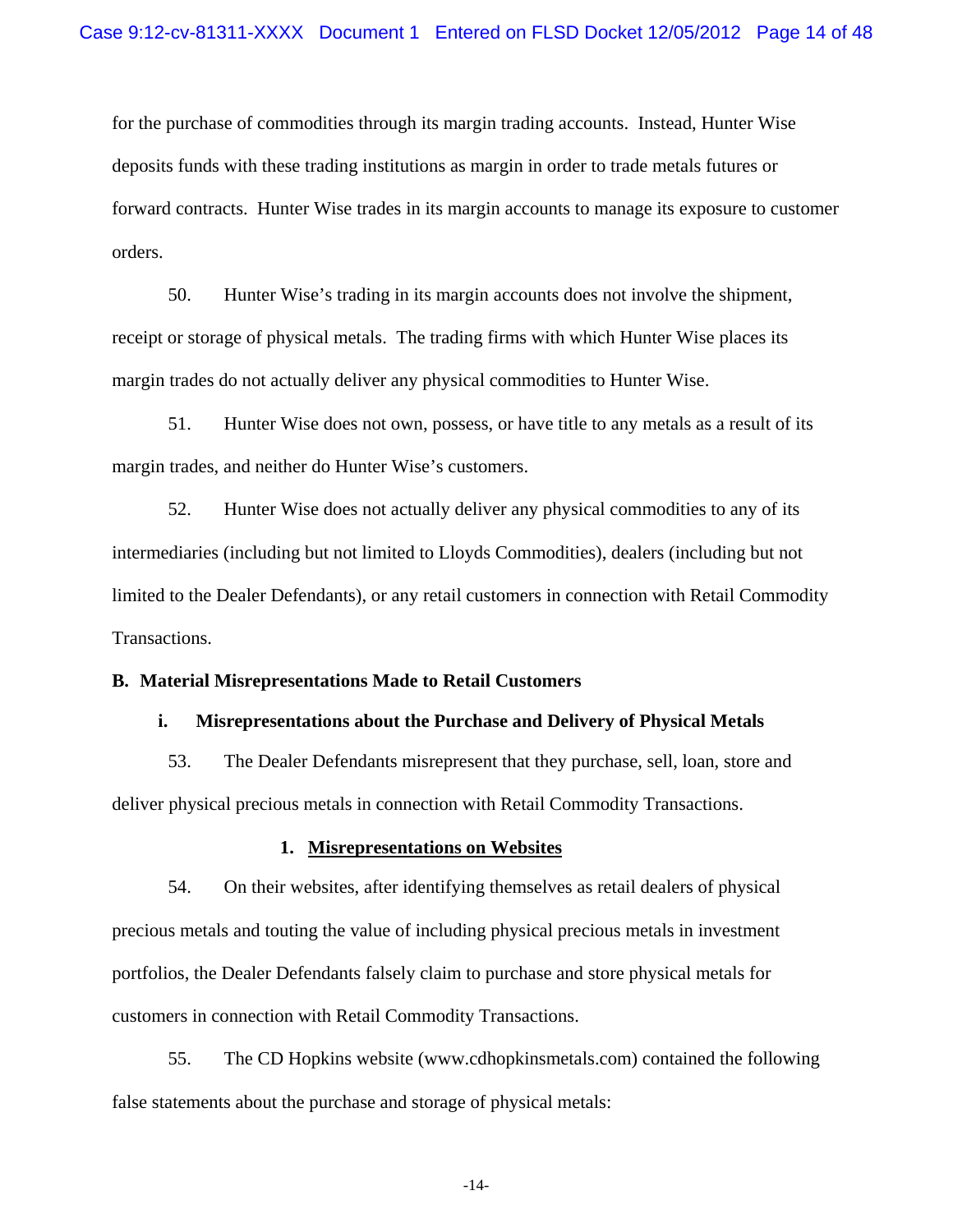- a. "CD Hopkins offers high investment financing and secure storage at an independent depository."
- b. "Investment Security: When your purchase is financed or all cash for storage, your goods can be stored at an independent bank or depository on your behalf or you can take personal delivery at any time. You will receive the title to your precious metals delivered to the depository, giving you ownership."
- c. "Delivery to an independent bank or depository is part of your financed or stored metal purchase."
- d. "You'll have actual ownership of your metal by receiving its legal title."
- e. "Metals held by the bank or depository will remain in your name until sold or until personal delivery is taken."
- 56. The Blackstone website (www.blackstonemetals.com) contained the following

false statements about the purchase and storage of physical metals:

- a. "Each client who chooses to participate in the financed metals program is provided a financed metal purchase receipt commodity transfer notice in their name as evidence of a legitimate transaction."
- b. "Am I buying a [*sic*] real gold or a certificate? When you purchase your gold with Blackstone Metals, you will receive a commodity transfer notice and a receipt. We will deliver the gold to your depository within 72 hours after the purchase is made."
- c. "If clients decide to purchase physical metal, they will receive a warehouse receipt from a Comex regulated establishment; verifying actually [*sic*] bullion has been purchased and is being kept in a precious metals storage facility."
- d. "Investors retain full ownership, and title is held in the client's name to eliminate all counterparty risk."
- e. "The bullion assets are 100% insured by Lloyds of London for replacement value."
- f. "Secured Third-Party Storage [is] [p]rovided by world-class professional vault operators with locations in London, New York, Salt Lake City, Zurich, Hong Kong and Dubai."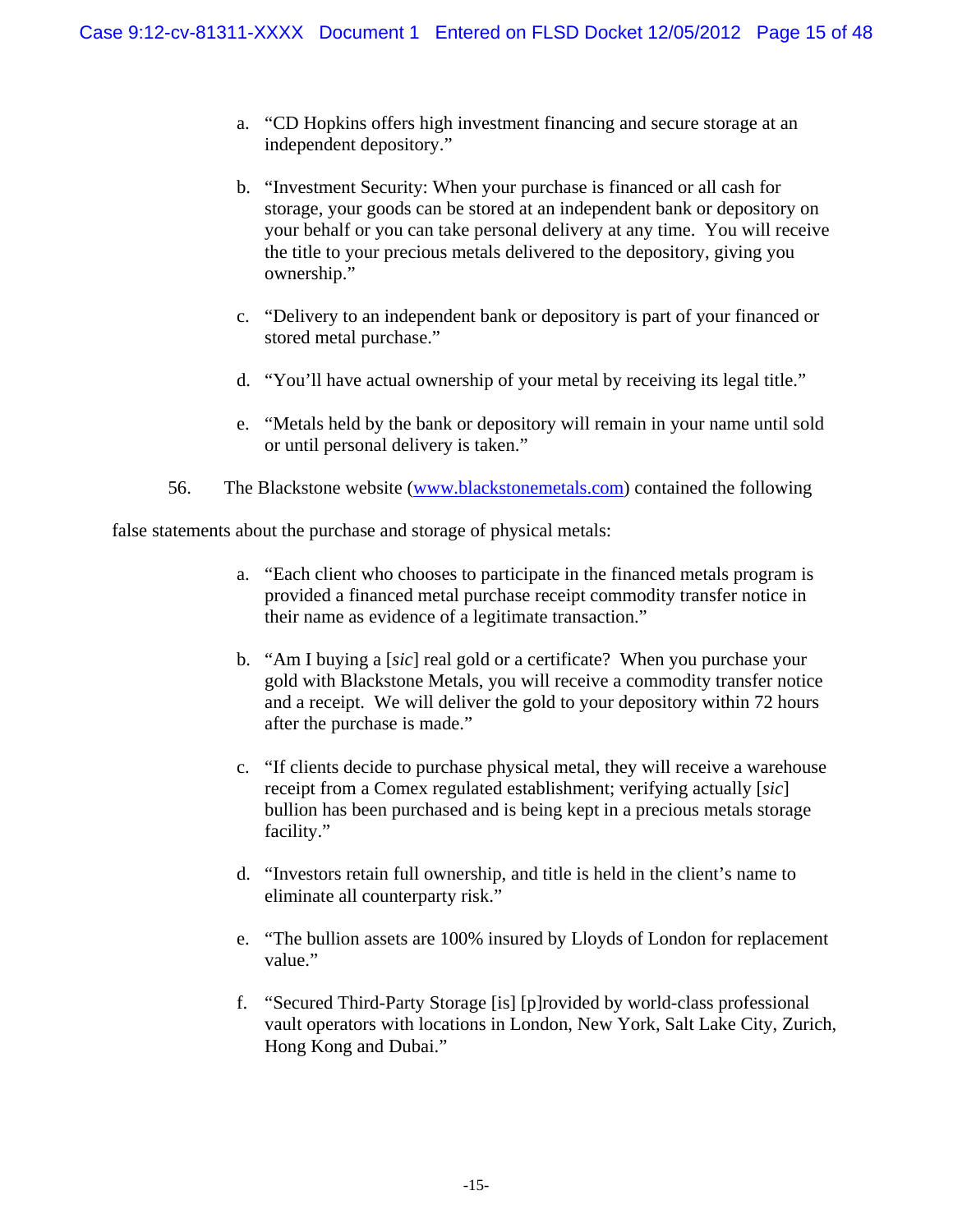57. Newbridge also misrepresented the existence of physical metals on its website

(www.newbridgealliance.com) and in promotional brochures sent to customers and prospective

customers:

- a. "Store your precious metal at a federally regulated depository vault."
- b. "Here's how it Works: You're [*sic*] financed or stored metal is delivered to an independent bank or depository vault at which time you receive confirmation of ownership."
- c. "The amount of metal held by the bank or depository remains in accounted for until it is sold or you take personal delivery."
- d. "Furthermore when you trade with Newbridge Alliance you can rest assure [*sic*] and sleep at night knowing that your metals are being stored safe and sound."
- e. "At Newbridge Alliance, our Financing Program allows you to deposit as little as 25 percent of your purchase, giving you up to four times the investment financing. By using credit, the investor gains the ability to multiply the effect of his or her investment dollars, while still owning the actual physical metals."
- 58. USCT also misrepresented the existence of physical metals on its website

(www.uscaptrust.com) and in promotional brochures sent to customers and prospective

customers:

- a. "All metals are stored or delivered from internationally known and certified depositories (such as Delaware Depository Service Company ) in the United States."
- b. "Your financed or stored metal is delivered to an independent bank or depository."
- c. "Receive the legal title to your metal, giving you actual ownership."
- d. "Metals held by the bank or depository will remain in your name until it is sold or you take personal delivery."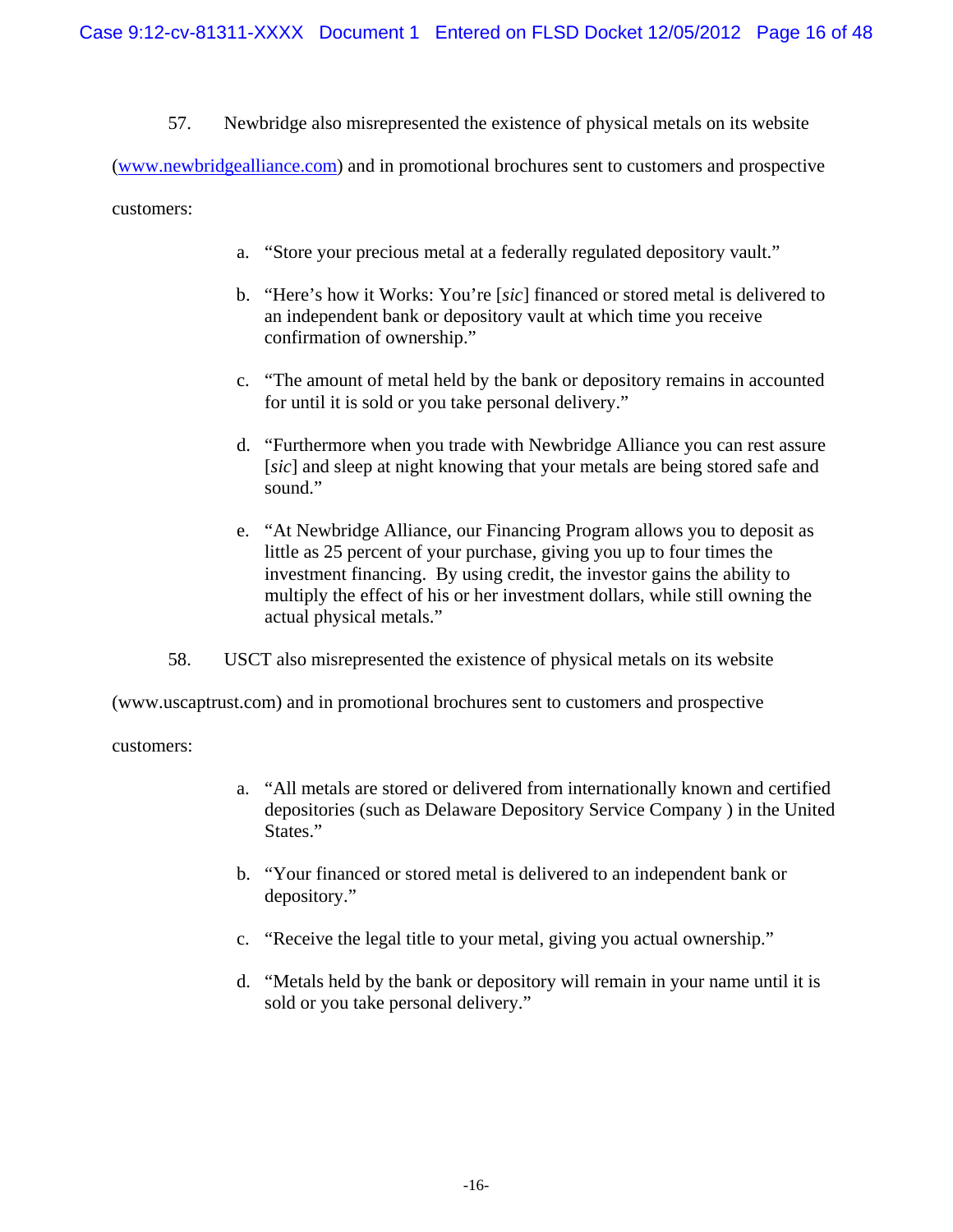### **2. Misrepresentations in Account Agreements and Applications**

59. In addition to the false representations on their websites, the Dealer Defendants falsely claim to sell, deliver and store physical metals in connection with Retail Commodity Transactions in their customer agreements and account applications.

60. The Dealer Defendants generally require customers to enter into one or two account agreements at the outset of their relationship: (1) a Customer Purchase & Sale Agreement or Account Application; and (2) a Customer Loan, Security & Storage Agreement.

61. Pursuant to the Customer Purchase & Sale Agreement, Dealer Defendants CD Hopkins, Blackstone and Newbridge tell customers they are purchasing physical commodities "on credit with financing" provided by the dealer or its affiliate. Specifically, CD Hopkins, Blackstone and Newbridge promise to deliver to its affiliate all of the commodities purchased by the customer within seven days of receiving the customer's payment of the required portion of the purchase price. The agreement also provides that ownership of the commodities purchased by the customer "passes to Customer upon delivery to Customer, Customer's appointed designee, or to Bank [defined as "banks or depositories"] to be held for Customer. Commodities transferred to Bank for Customer will be delivered as an undivided share of a fungible lot and held in safekeeping on a fungible basis with the commodities of other Bank Customers."

62. The second agreement that Dealer Defendants CD Hopkins, Blackstone and Newbridge enter into with retail customers is the Customer Loan, Security & Storage Agreement. It "set[s] forth the terms under which [the dealer's affiliate] will lend to Borrower, from time to time…sums of money to purchase physical commodities," which may include "delivery to a depository, costs, fees, storage, collateral, security interest, certain risks and costs associated with each loan transaction," in exchange for a "security interest" in "[a]ll commodities belonging to Borrower and held for Borrower" by the bailee of the dealer's affiliate, "either

-17-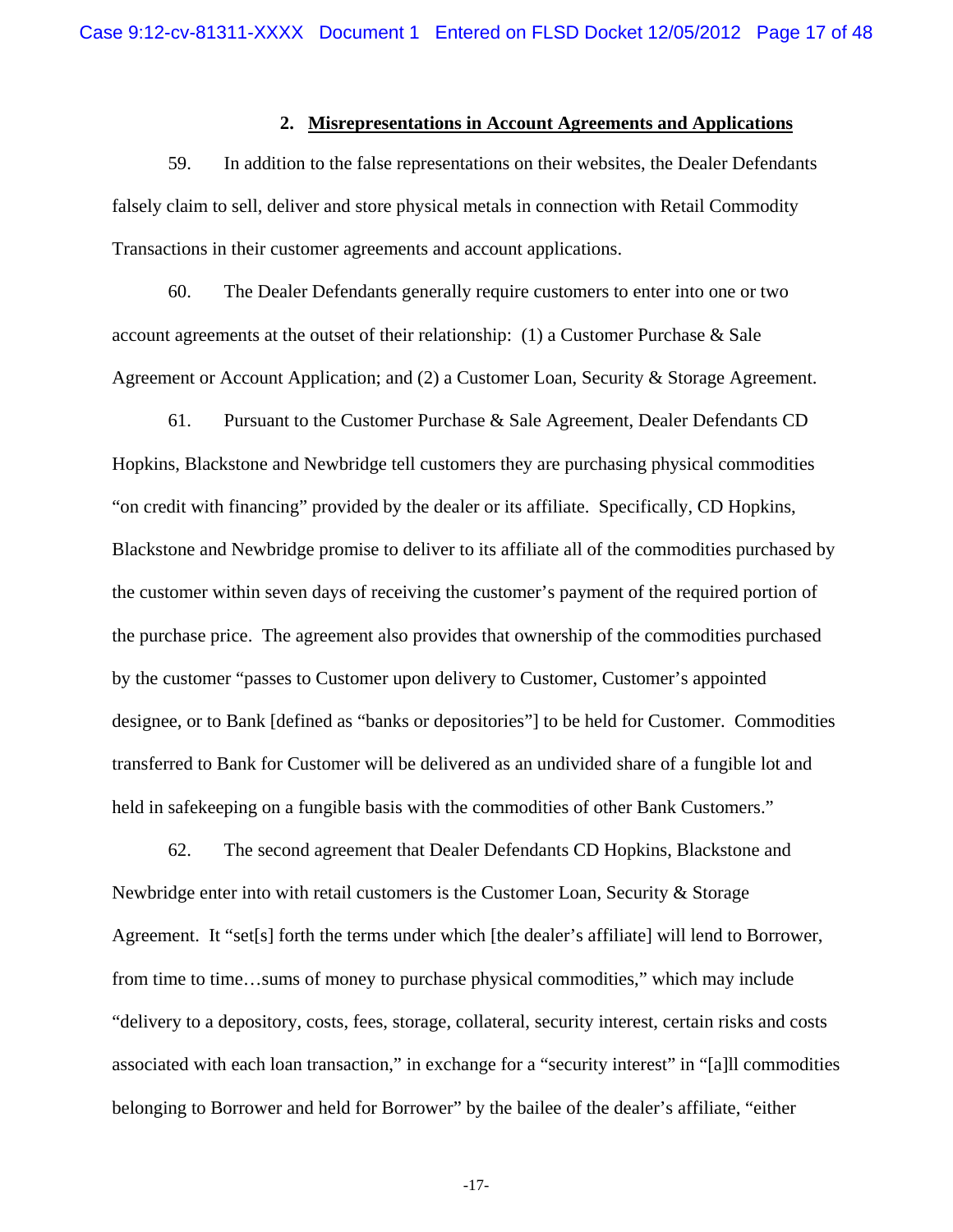directly or in other depositories." The agreement further states that customers promise to pay interest and fees on the "sums" loaned.

63. The Customer Loan, Security & Storage Agreement similarly provides that "[c]ommodities transferred to Bank [defined as the bailee of the dealer's affiliate] for Borrower will be delivered as an undivided share of a fungible lot and held in safekeeping on a fungible basis with the commodities of other Bank customers." The Customer Loan, Security & Storage Agreement further specifies that "[u]pon delivery of commodities on behalf of Borrower to Bank, Borrower will receive a confirmation evidencing that such quantity of commodities has been delivered to the depository and is being and will continue to be held as an undivided share of the commodities so held by the depository, on the purchaser's behalf, free and clear of all liens and encumbrances, other than liens of [the dealer's affiliate]."

64. The USCT Account Application similarly misrepresents to customers that they are purchasing and will own physical metals by discussing the "various methods of ownership of physical precious metals," by referencing "precious metals products which are also in the nonsegregated depository facilities of the lending institution," and by stating that "each transaction made by the customer is a purchase or sale of Physical Metals product for immediate delivery and is not a Futures Contract, Option on a Futures Contract or Securities transaction."

65. Between July 16, 2011 and the present, CD Hopkins, Blackstone, USCT and Newbridge, have entered into or executed Customer Purchase & Sale Agreements, Account Applications and/or Customer Loan, Security & Storage Agreements with retail customers.

66. Throughout the time CD Hopkins, Blackstone, Newbridge and USCT entered into these agreements with their retail customers, they knew that they did not deliver commodities to

-18-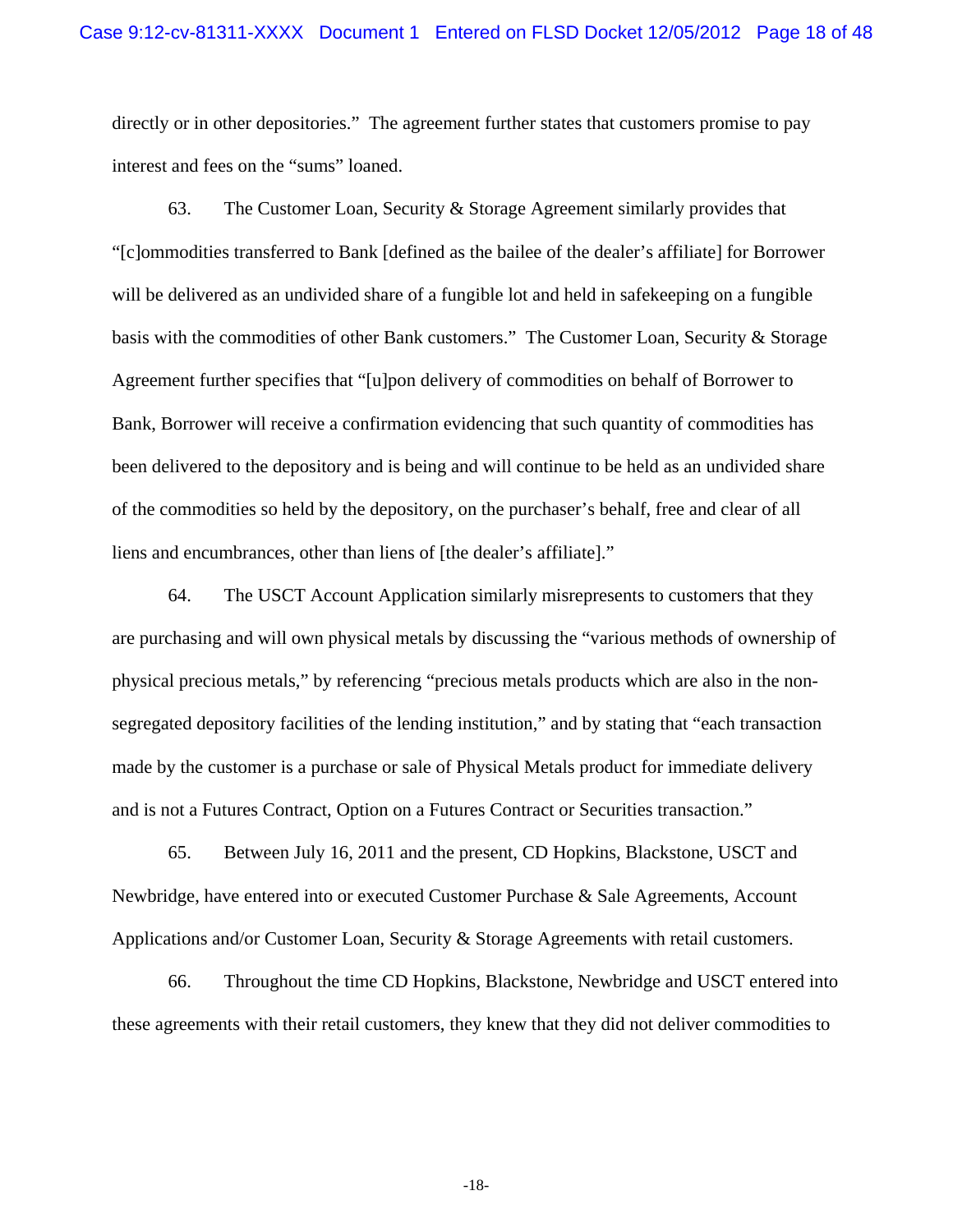their affiliate, a bank, or a depository or lend funds to the customer, or they acted in reckless disregard for whether this information was true.

# **3. Misrepresentations in "Transfer of Commodity" Notices**

67. Defendants continue to lie about the purchase, delivery and storage of physical metals in Retail Commodity Transactions throughout the course of their relationship with their retail customers. Defendants falsely claim to "ship" or "receive" metals following each trade in what they call a "Transfer of Commodity" notice.

68. The "Transfer of Commodity" notice is generated by Hunter Wise, and transmitted to retail customers by Hunter Wise directly by email, or indirectly by Lloyds Commodities and the Dealer Defendants by email or mail.

69. Hunter Wise generates the Transfer of Commodity notices, customer account statements and trade confirmations on the letterhead of the dealers rather than on its own letterhead. There is no indication on these documents that they are generated and in many cases sent directly to retail customers by Hunter Wise.

70. The Transfer of Commodity notices sent by Defendants to retail customers include the following representations that mislead customers into believing that precious metals are being held for their account:

- a. Product Received into your Account
- b. Product Shipped out of your Account
- c. [Dealer Defendant] hereby confirms that a depository ("Custodian") authorized by agreements referred to below has received custody of the goods and/or warehouse receipts therefore ("commodities") identified above.
- d. You are hereby notified of delivery of commodities to the Custodian for your benefit.
- e. The Custodian has notified [Dealer Defendant] that it will hold such commodities in accordance with the terms and conditions of [Dealer Defendant] Purchase and Sale Agreement….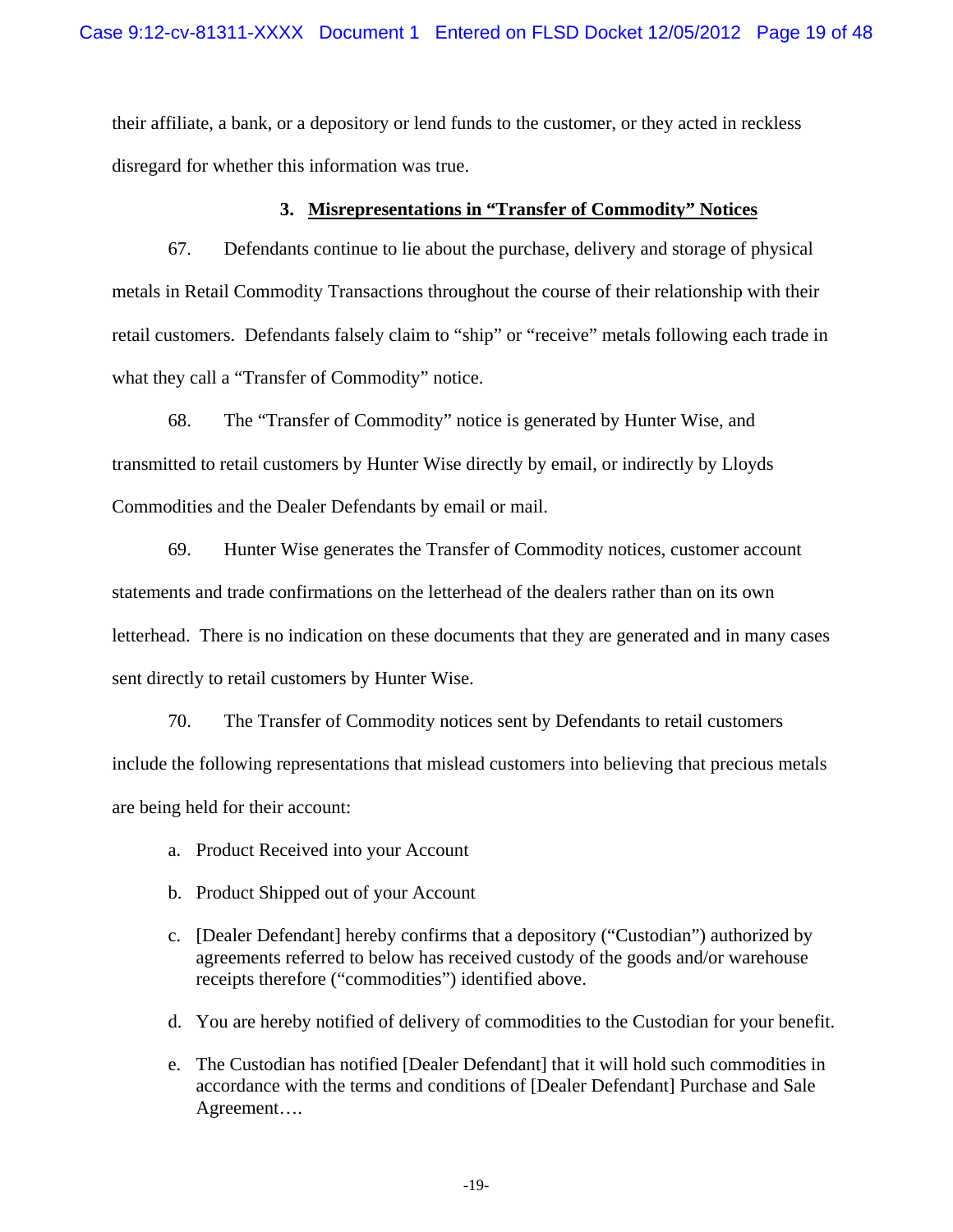- f. The warehouse receipts held by the Custodian represent [Dealer Defendant] customer commodities stored by facilities authorized in the Loan and Security Agreement. Each warehouse receipt is subject to the specific terms and conditions of storage set forth therein.
- g. The goods held by the Custodian represent [Dealer Defendant] customer commodities stored by facilities authorized in the Loan and Security Agreement. All such goods are subject to the specific terms and conditions of storage set forth therein.
- h. The customer acknowledges that upon receipt of commodities for customer's account, Custodian will maintain collectively with the commodities held on behalf of all [Dealer Defendant] customers' physical inventories which are held at one or more of several depositories. The Custodian reserves the right at its own expense to move the commodity from one storage facility to another. The Custodian also may at its own direction order [Dealer Defendant] to transfer custody of your commodities to another Custodian provided such Custodian is authorized by the aforementioned Agreements and [Dealer Defendant] is notified of such transfer.
- i. Delivery of Commodities: You are hereby notified that the Custodian has released the commodities identified above which it has held for you to [Dealer Defendant] pursuant to your order for delivery or transfer of these commodities.
- 71. The Transfer of Commodity notices sent to Newbridge customers contained an

additional misrepresentation that customers held title to the metals purchased and sold in Retail

Commodity Transactions:

- a. Newbridge Alliance hereby confirms that a depository ("Custodian") authorized by agreements referred to below has received custody of the goods and/or warehouse receipts therefore ("commodities") identified above and to which you hold title.
- 72. Each of these statements included in Transfer of Commodity notices is false or

materially misleading. No physical metal is purchased, shipped, stored or delivered by any of

the Defendants in connection with Retail Commodity Transactions. Retail customers do not own

or hold title to any physical metal.

# **ii. Misrepresentations about the Purported Loan**

73. The Defendants also falsely claim that they loan funds to customers for up to 80 percent of the value of physical metals they claim to purchase.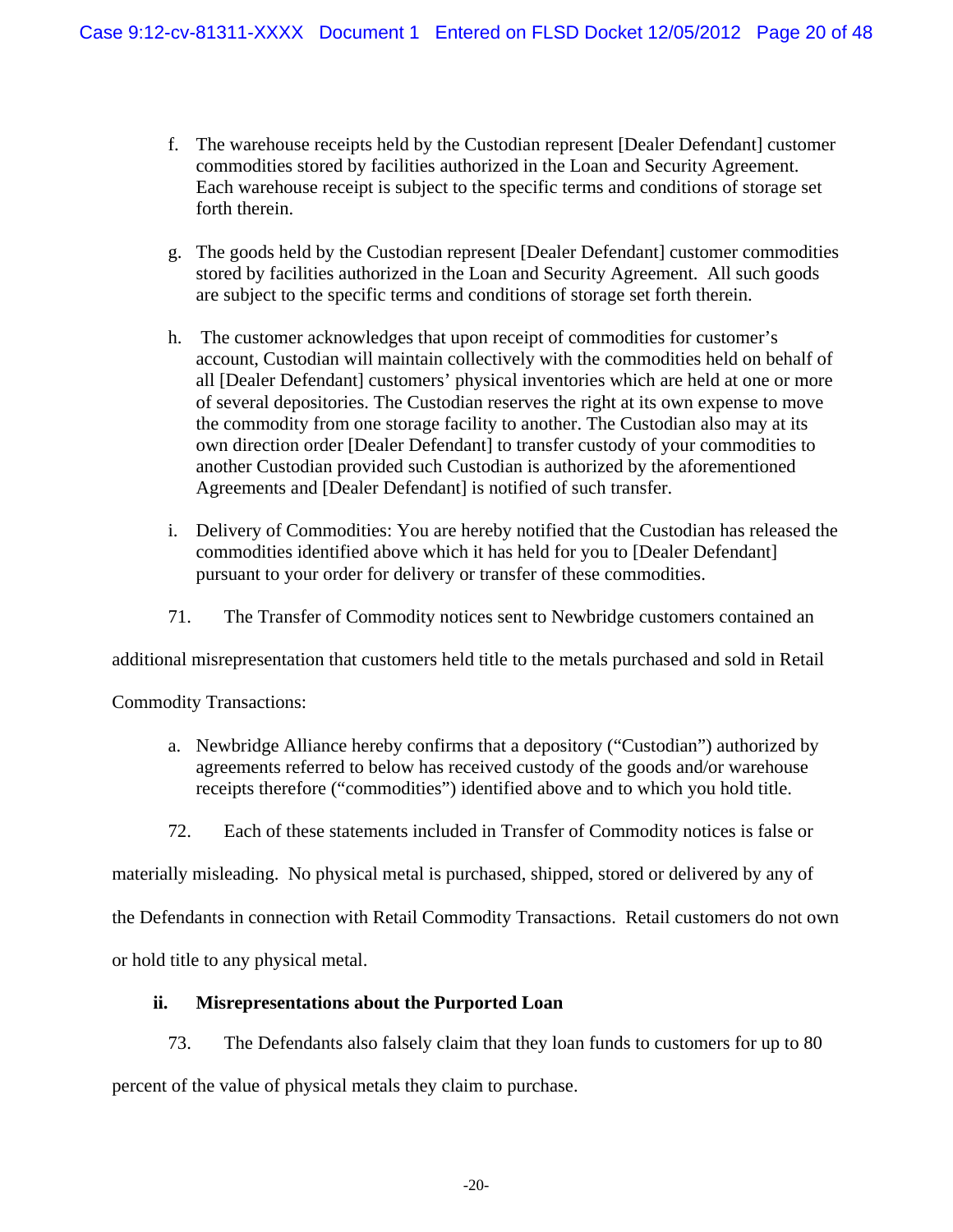74. The Defendants make these misrepresentations to customers in their account applications and agreements, trade confirmations, and account statements. For example, the retail customer monthly account statements generated by Hunter Wise and transmitted to retail customers by Hunter Wise or the Dealer Defendants tell customers they have a "loan balance." The trade confirmations generated by Hunter Wise and transmitted to retail customers by Hunter Wise or the Dealer Defendants include an "interest" charge for a "loan" for the amounts the customer supposedly "borrows."

75. None of the Defendants disbursed any funds for the so-called "loan" or "financed" portion of Retail Commodity Transactions. Instead, Hunter Wise simply makes a book entry in its database corresponding to the purported loan and charges the retail customer interest and a service fee on this amount.

76. Hunter Wise debited customer accounts approximately 9.5% per annum for "interest" on the purported loan balance. Hunter Wise paid portions of the interest fee payments charged to retail customer accounts to Lloyds and the Dealer Defendants.

77. Between January 1, 2010 and March 31, 2012, Hunter Wise charged customers \$5,533,401.81 for interest on the purported loans to retail customers in connection with Retail Commodity Transactions.

## **iii. Omissions Relating to Profit and Risk**

78. When soliciting retail customers through their marketing materials and websites, the Dealer Defendants tout the safety and security and limited risk of Retail Commodity Transactions. In fact, the vast majority of these defendants' customers lost money in these transactions.

79. All of the Defendants knew or acted with reckless disregard for the fact that the vast majority of their customers lose and have lost money in connection with Retail Commodity

-21-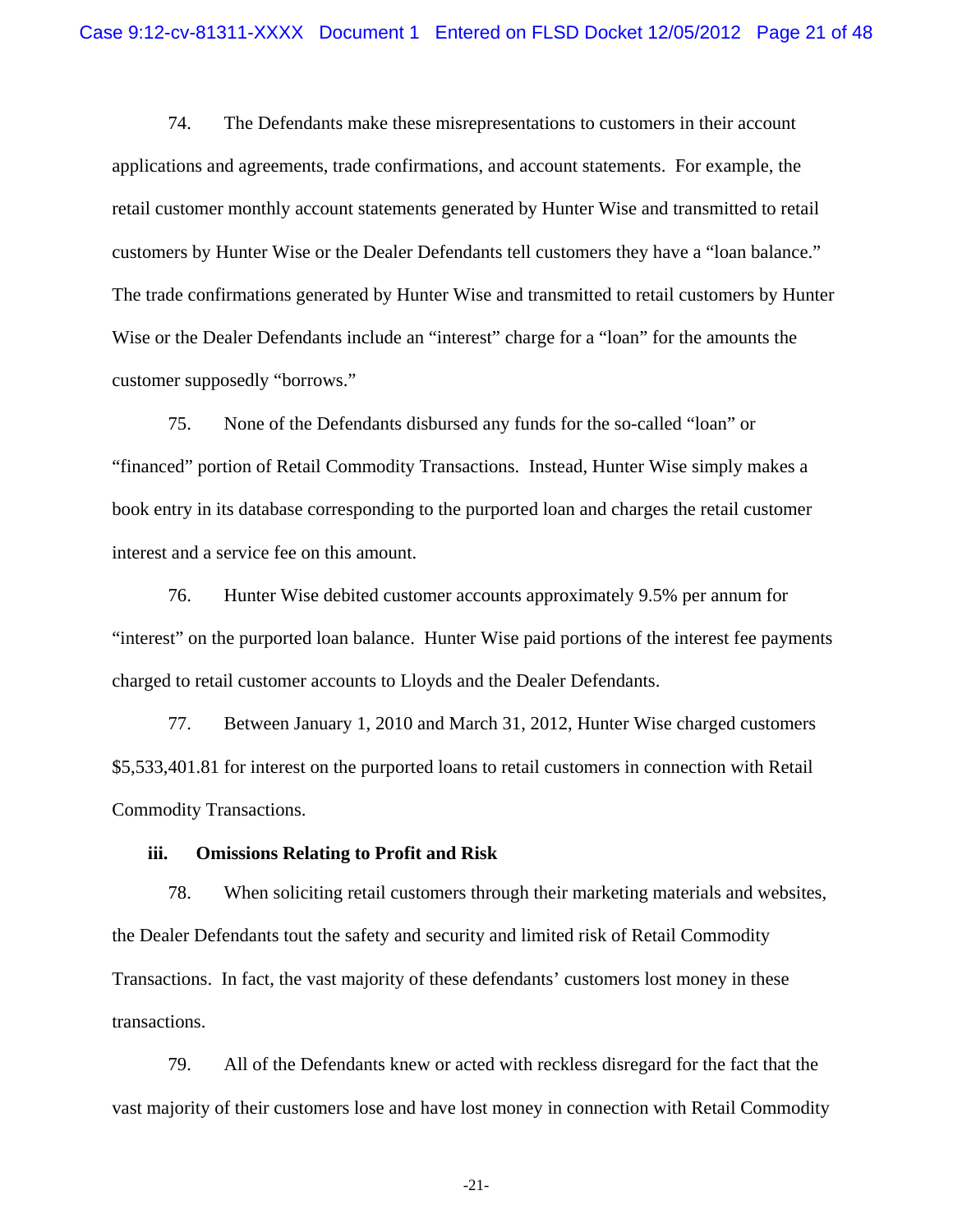Transactions. However, the Dealer Defendants failed to disclose those losses in soliciting new accounts and orders for precious metals.

80. Hunter Wise maintains account and trading records for all retail customer transactions, and provides all other Defendants with access to this information through its web "portal." Defendants have access to reports reflecting the performance of retail customer accounts at their fingertips on a daily basis.

81. Based on a report generated by Hunter Wise, between July 7, 2011 and March 31, 2012, over 98% of customers who engaged in Retail Commodity Transactions with CD Hopkins during that time period lost money. The net loss suffered by CD Hopkins customers who engaged in Retail Commodity Transactions during this time period was \$2,406,731.

82. Based on a report generated by Hunter Wise, between July 2011 and March 31, 2012, over 77 % of Blackstone customers lost money in Retail Commodity Transactions. The net loss suffered by Blackstone customers during this time period was \$605,839.19.

83. Based on reports generated by Hunter Wise, between October 21, 2010 and March 31, 2012, over 97% of Newbridge customers lost money in Retail Commodity Transactions. The net loss suffered by Newbridge customers during this time period was \$452,924.66.

84. Based on a report generated by Hunter Wise, between September 27, 2011 and March 31, 2012, 100% of USCT customers lost money in Retail Commodity Transactions. The net loss suffered by USCT customers during this time period was \$460,411.49.

85. Each of the Defendants failed to disclose these massive losses to customers and prospective customers when soliciting them to open accounts and when entering into, executing, and confirming the execution of Retail Commodity Transactions.

 $-22-$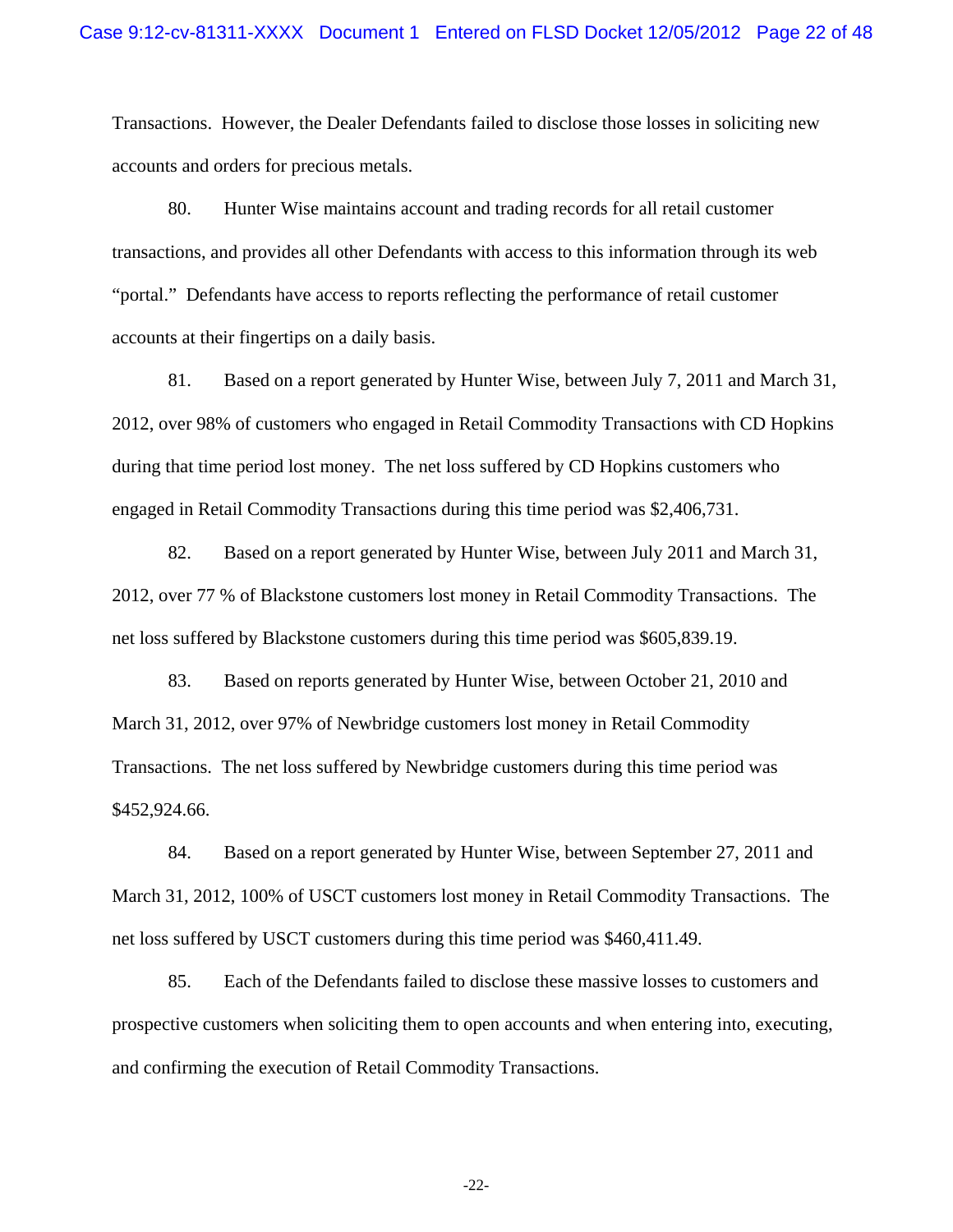### **C. Hunter Wise and Lloyds Commodities Aided and Abetted the Dealer Defendants**

86. Defendants Hunter Wise and Lloyds Commodities provide the foundation that allows the Dealer Defendants to offer Retail Commodity Transactions to customers.

87. Hunter Wise records and stores all customer funding and trading activity in a database. Hunter Wise provides Lloyds Commodities, the Dealer Defendants, and retail customers with various levels of access to account information in the Hunter Wise database through web access that it calls the "portal."

88. Hunter Wise creates usernames and passwords to allow retail customers to log in to the portal to view their account information. Hunter Wise provides internet links to its Lloyds Commodities and the Dealer Defendants to allow retail customers to log in to the Hunter Wise portal through their individual websites.

89. For example, the Dealer Defendants' websites contain a link entitled "Client Login." When a retail customer enters a username and password and logs in, the retail customer is redirected to a website controlled and operated by Hunter Wise including the domain "clientsportals" in the web address. The domain "clientsportals.com" is owned by Beacon Hill Partners, LLC, which is in turn owned by Defendant Martin.

90. Hunter Wise also allows its intermediaries and dealers access to reports and data about retail customers' accounts, including, but not limited to: (a) Equity Runs; (b) Firm Volume Reports; (c) Salesman Volume Reports; (d) Commission Listings; (e) Active Salesman Lists; and (f) Revenue Reports.

91. The Hunter Wise database records and stores all retail customer transactional information. It also calculates daily interest and service fees on each retail customer's account while monitoring fluctuations in market value. All account statements, trade confirmations, and

-23-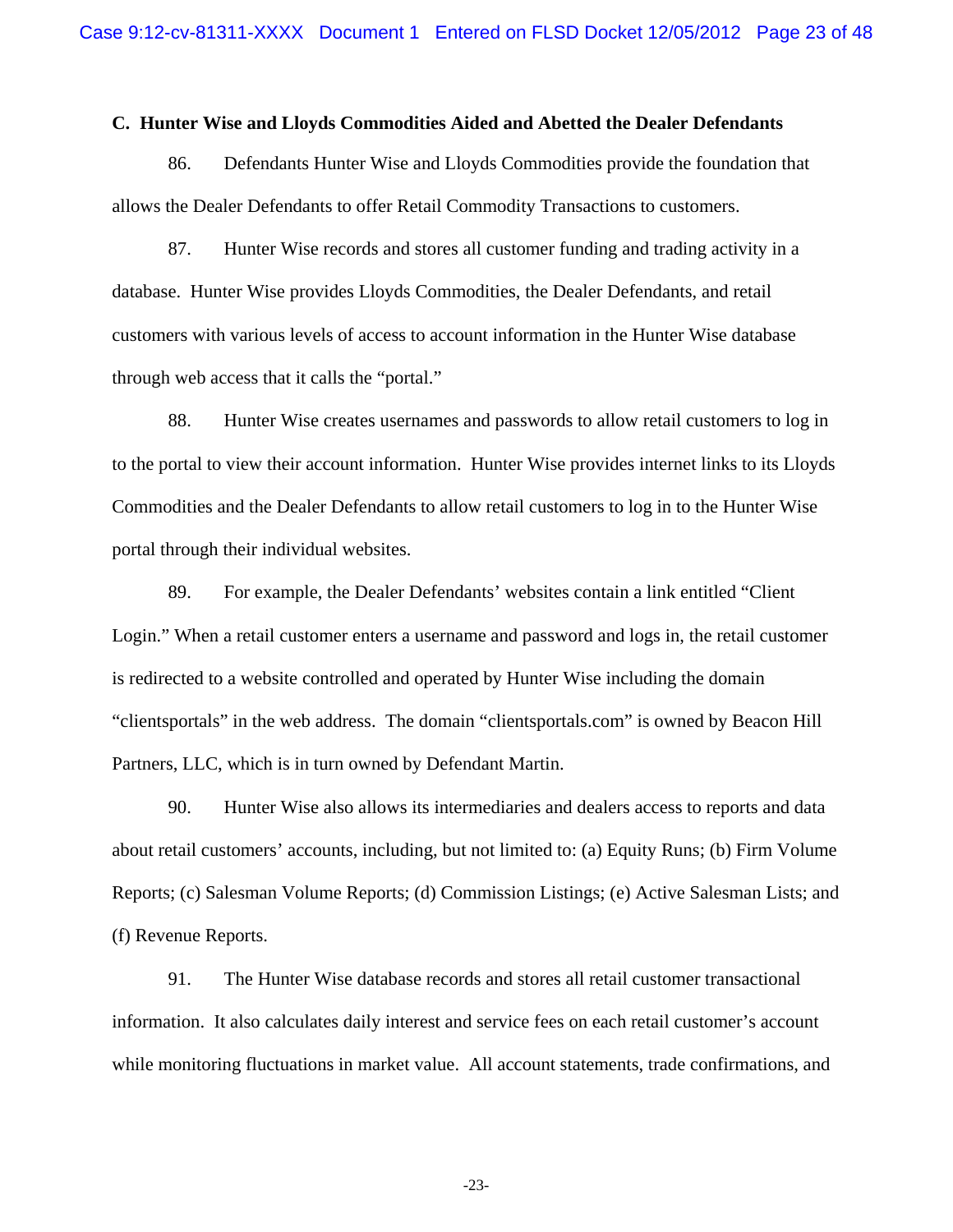Transfer of Commodity forms sent to retail customers are generated by Hunter Wise and stored on its portal.

92. Hunter Wise provides its intermediaries, including Lloyds Commodities, and dealers with standard form contracts and documents to use in their operations or provide to retail customers, including: (a) Restricted State List; (b) Corporate Resolution; (c) Limited Power of Attorney; (d) Revocation of Power of Attorney; (e) Compliance Manual; (f) Anti Money Laundering Policies and Procedures; (g) Order Taping Scripts; (h) Customer Application & Signature Page; (i) Customer Loan Security & Storage Agreement; (j) Customer Purchase & Sale Agreement; (k) Truth-In-Lending Statement; (l) Risk Disclosure Statement; (m) Supplemental Risk Disclosure; and (n) Statement of Estimated Costs and Break Even.

93. Lloyds Commodities provides these same form documents to dealers including the Dealer Defendants.

94. Hunter Wise also provided Lloyds Commodities with sample telemarketing scripts, which were in turn provided to dealers including CD Hopkins. These scripts provide guidance to solicitors on how to employ sales tactics to convince retail customers to engage in Retail Commodity Transactions.

95. Hunter Wise also provides its intermediaries and dealers, including Lloyds Commodities and the Dealer Defendants, with training videos that explain various aspects of Retail Commodity Transactions. These training videos include: (a) Course Introduction; (b) Available Products; (c) Basic Terminology and Fundamental Concepts; (d) Overview of the Leverage Transaction / Fully-Paid vs. Leverage Comparison; (e) How Much Can I Buy on Leverage with \$X? / Calculating the Degree of Leverage; (f) Leverage Transaction Costs / Estimating the Breakeven Point; (g) Estimating the Equity Call and Force Liquidation Levels on

-24-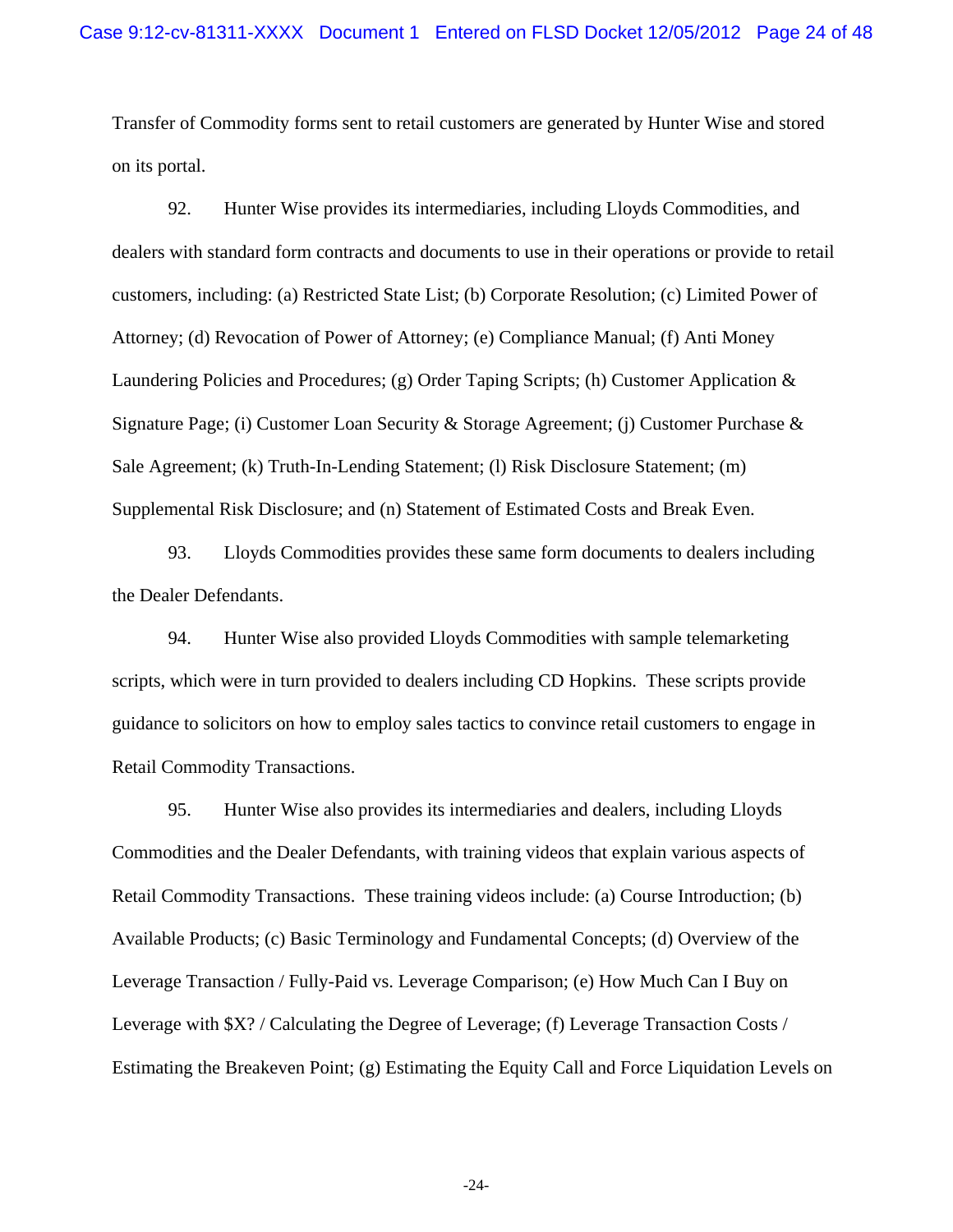Long Positions; (h) Adjusting the Equity Call Level to Fit the Client's Risk Tolerance; (i) Estimating the Equity Call Amount on a Long Position / Minimum Liquidation Calculation; (j) Leverage Transaction Risk Analysis / Non-Recourse Loan; and (k) Overview of Commodity Loan ("Short") Transactions.

96. On March 22, 2010, Lloyds Commodities and Hunter Wise entered into a contract which recognized that Lloyds Commodities contracts with retail dealers to provide services "substantially identical" to those offered by Hunter Wise and that those services would be "outsourced by Lloyds to Hunter Wise." Those services were "trading, financing and data processing."

97. Burbage signed the contract as Chief Executive Officer of Lloyds Commodities and initialed the paragraphs that described the services that Hunter Wise provided.

98. Notably, the contract did not provide for the purchase and storage of physical metal.

99. Nevertheless, Lloyds Commodities used a contract with its dealers, based upon the template contracts that Hunter Wise provided to Lloyds Commodities, which represented that the services it provided included the purchase, sale and delivery of physical precious metals. Specifically the contract between Lloyds Commodities and its dealers, including the Dealer Defendants, states that:

- a. The purpose of the agreement was to establish an account for Dealer with Lloyds Commodities "for the purchase and sale of physical commodities".
- b. "Upon receipt of good funds in partial payment equal to the minimum down payment required by Credit (Lloyds Asset Lending, LLC) for commodities purchased on credit, Trading (Lloyds Commodities, LLC) shall deliver to

-25-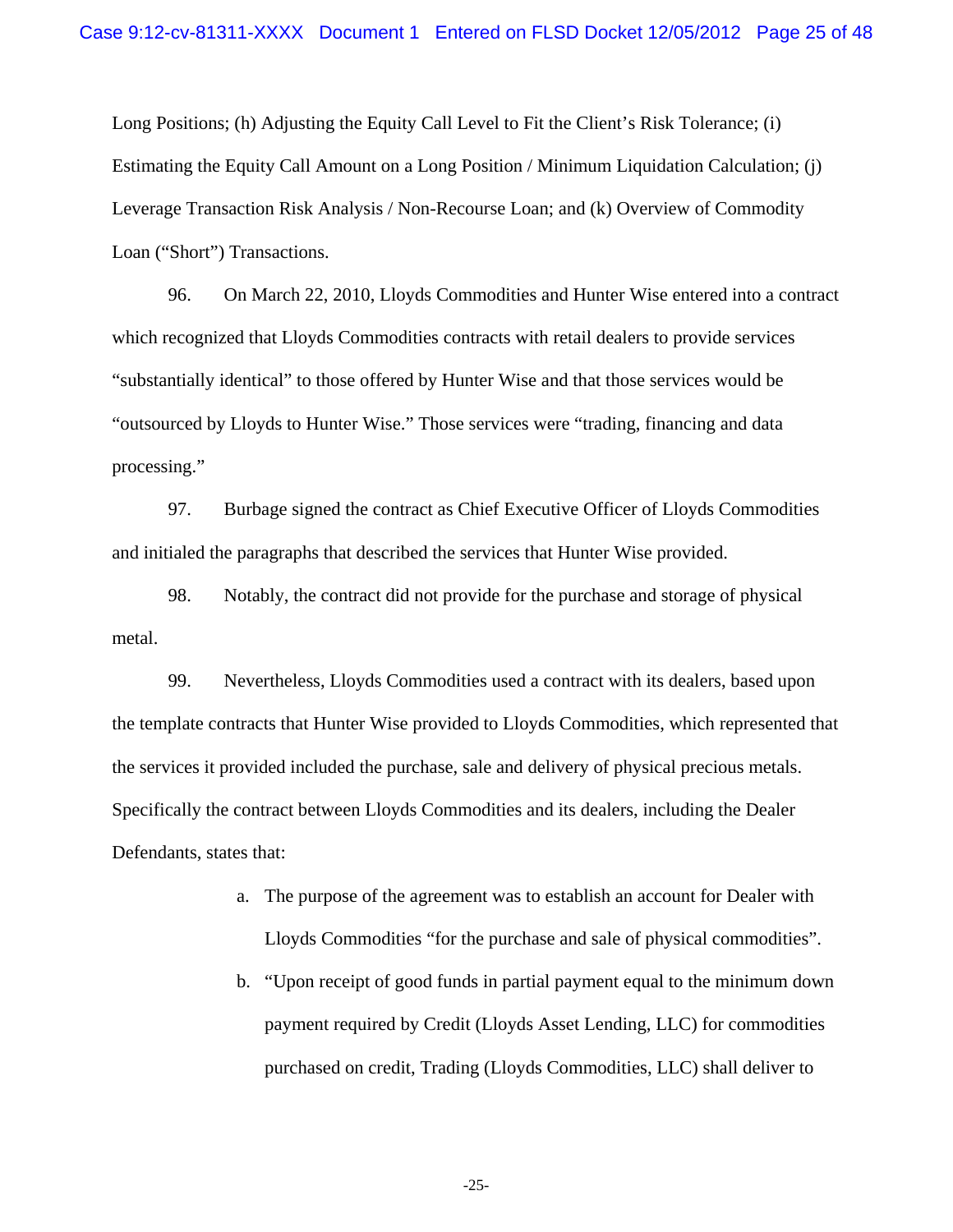Depository within seven (7) days, or such lesser period as required by law, all of the commodities purchased to be held for Dealer."

- c. "Ownership of Commodities purchased by dealer, subject to any security interests therein shall pass to Dealer upon delivery to…Depository to be held for Dealer."
- d. Commodities transferred to Depository for Dealer will be delivered as an undivided share of a fungible lot and help in safekeeping on a fungible basis with commodities of other Depository Dealers."

100. Lloyds Commodities gave this contract to its client dealers knowing that the above referenced clauses were false because it had not purchased or delivered any precious metals.

101. Once Lloyds Commodities recruited a retail dealer, it arranged for it to have access to the fraudulent Hunter Wise documents, including form contracts, trade confirmations, account statements, and Transfer of Commodity notices referred to in paragraphs 59-77 of this Complaint.

102. Under the terms of the agreement between Hunter Wise and Lloyds Commodities, Lloyds Commodities was required to use Hunter Wise exclusively for the "trading, financing and data processing" needs of itself and its dealers until January 5, 2012. On information and belief, Lloyds did not have contracts with any other suppliers to obtain precious metals for its dealers who sold precious metals on a leveraged or financed basis between March 22, 2010 and the present.

103. In addition, in conversations with retail dealers, Gaudino misrepresented the nature of Lloyds Commodities' Retail Commodity Transactions. For example, in a taped call on

-26-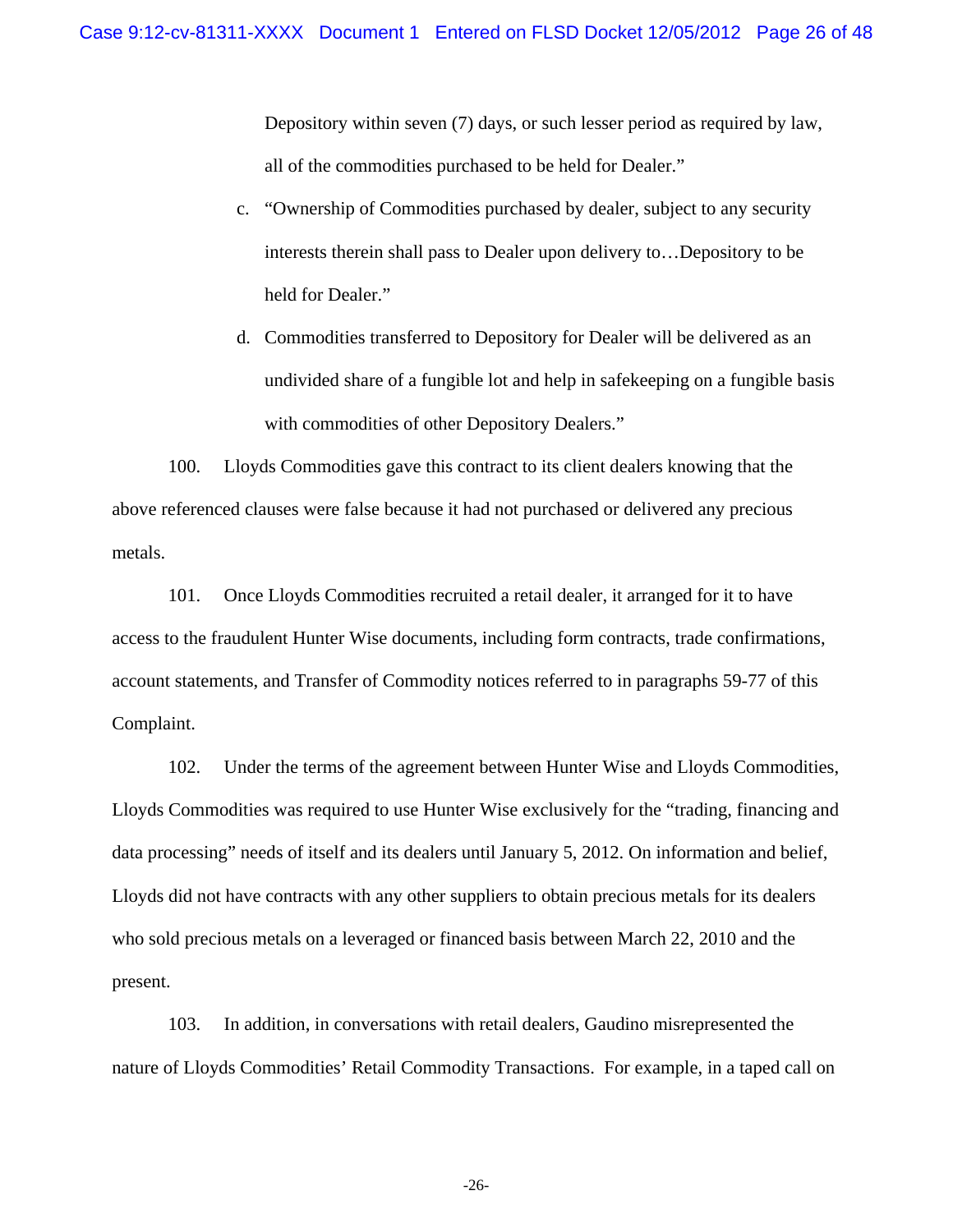October 27, 2011, Gaudino told a prospective dealer that Lloyds Commodities does not use "OTC contracts" which he admitted is "now illegal." He stated that Lloyds Commodities did business differently: "metal is actually purchased . . . metal is actually transferred into people's names . . . it's not somebody going out and buying forward contracts . . ." At the time of this conversation, Gaudino knew that statement was false or acted with reckless disregard for its truth.

104. Burbage also directly works with dealers to ensure their success. In particular, Burbage maintained a business address in the office of CD Hopkins. Burbage communicated with Chad Hopkins daily in person and by phone about how to manage the operations of CD Hopkins.

105. Both Lloyds Commodities and Hunter Wise provided critical assistance to the Dealer Defendants that enabled them to offer Retail Commodity Transactions. Lloyds Commodities also provided Hunter Wise with critical assistance that enabled Hunter Wise to execute Retail Commodity Transactions and to defraud customers in doing so.

# **V. VIOLATIONS OF THE COMMODITY EXCHANGE ACT AND THE COMMISSION'S REGULATIONS**

# **COUNT ONE VIOLATIONS OF SECTION 4(a) OF THE ACT: ILLEGAL, OFF-EXCHANGE TRANSACTIONS AGAINST ALL DEFENDANTS**

106. Paragraphs 1 through 105 are re-alleged and incorporated herein.

107. Between July 16, 2011 and the present, the Retail Commodity Transactions described in this Complaint were offered and entered into (a) on a leveraged or margined basis, or financed by the offeror, the counterparty, or a person acting in concert with the offeror or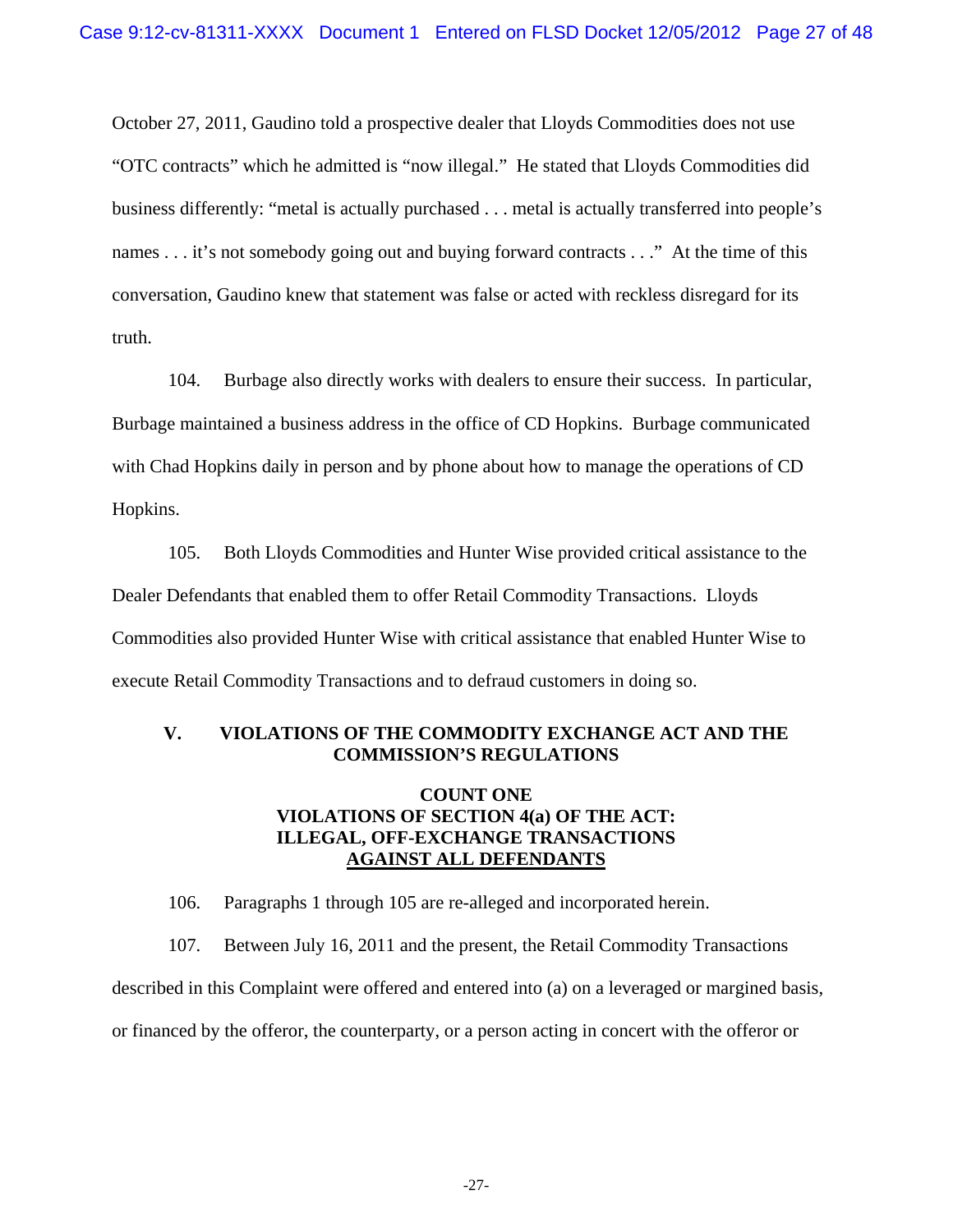counterparty on a similar basis, and (b) with persons who are not eligible contract participants or eligible commercial entities as defined by the Commodity Exchange Act.

108. The commodities that are the subjects of the Retail Commodity Transactions are commodities as defined by Section 1a(4) of the Act, 7 U.S.C. § 1a(4) (2012).

109. During the relevant period, the Retail Commodity Transactions were not made or conducted on, or subject to, the rules of any board of trade, exchange or contract market.

110. During the relevant period, all Defendants, individually and/or through their employees and agents, violated and/or are violating Section 4(a) of the Act by offering to enter into, entering into, executing, confirming the execution of, or conducting an office or business in the United States for the purpose of soliciting or accepting orders for, or otherwise dealing in, transactions in, or in connection with, Retail Commodity Transactions.

111. Each offer to enter into, entrance into, execution, confirmation, solicitation or acceptance of an order for a Retail Commodity Transaction made during the relevant time period is alleged as a separate and distinct violation of Section 4(a) of the Act.

112. The acts, omissions and failures of the officials, agents, or persons acting for defendants Hunter Wise, Lloyds Commodities, CD Hopkins, Blackstone, Newbridge and USCT described in this Complaint occurred within the scope of their employment, agency, or office with these entity defendants, and are deemed to be the acts, omissions and failures of these entity defendants under Section 2(a)(1)(B) of the Act, 7 U.S.C. § 2 (2011) and Section 1.2 of the Regulations, 17 C.F.R. § 1.2 (2012).

113. Martin and Jager failed to act in good faith or knowingly induced the acts constituting the violations of Hunter Wise described in this Count. Pursuant to Section 13(b) of

-28-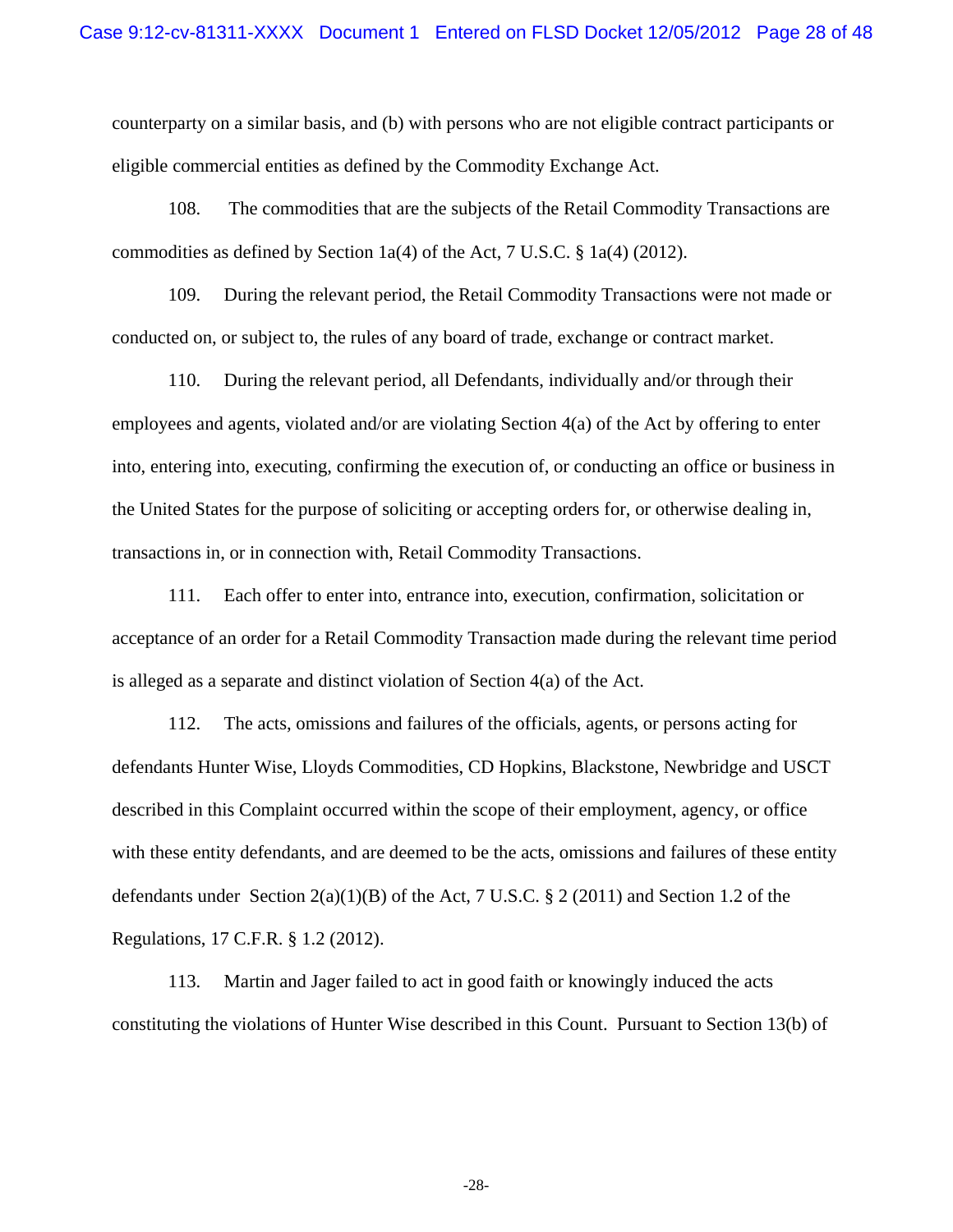the Act, therefore, Martin and Jager are liable as Controlling Persons for the violations by Hunter Wise of Section 4(a) of the Act.

114. Burbage and Gaudino failed to act in good faith or knowingly induced the acts constituting the violations of Lloyds Commodities described in this Count. Pursuant to Section 13(b) of the Act, therefore, Burbage and Gaudino are liable as Controlling Persons for the violations by Lloyds Commodities of Section 4(a) of the Act.

115. Chad Hopkins failed to act in good faith or knowingly induced the acts constituting the violations of CD Hopkins described in this Count. Pursuant to Section 13(b) of the Act, therefore, Chad Hopkins is liable as a Controlling Person for the violations by CD Hopkins of Section 4(a) of the Act.

116. Keser failed to act in good faith or knowingly induced the acts constituting the violations of Blackstone described in this Count. Pursuant to Section 13(b) of the Act, therefore, Keser is liable as a Controlling Person for the violations by Blackstone of Section 4(a) of the Act.

117. King failed to act in good faith or knowingly induced the acts constituting the violations of Newbridge described in this Count. Pursuant to Section 13(b) of the Act, therefore, King is liable as a Controlling Person for the violations by Newbridge of Section 4(a) of the Act.

118. Moore failed to act in good faith or knowingly induced the acts constituting the violations of USCT described in this Count. Pursuant to Section 13(b) of the Act, therefore, Moore is liable as a Controlling Person for the violations by USCT of Section 4(a) of the Act.

-29-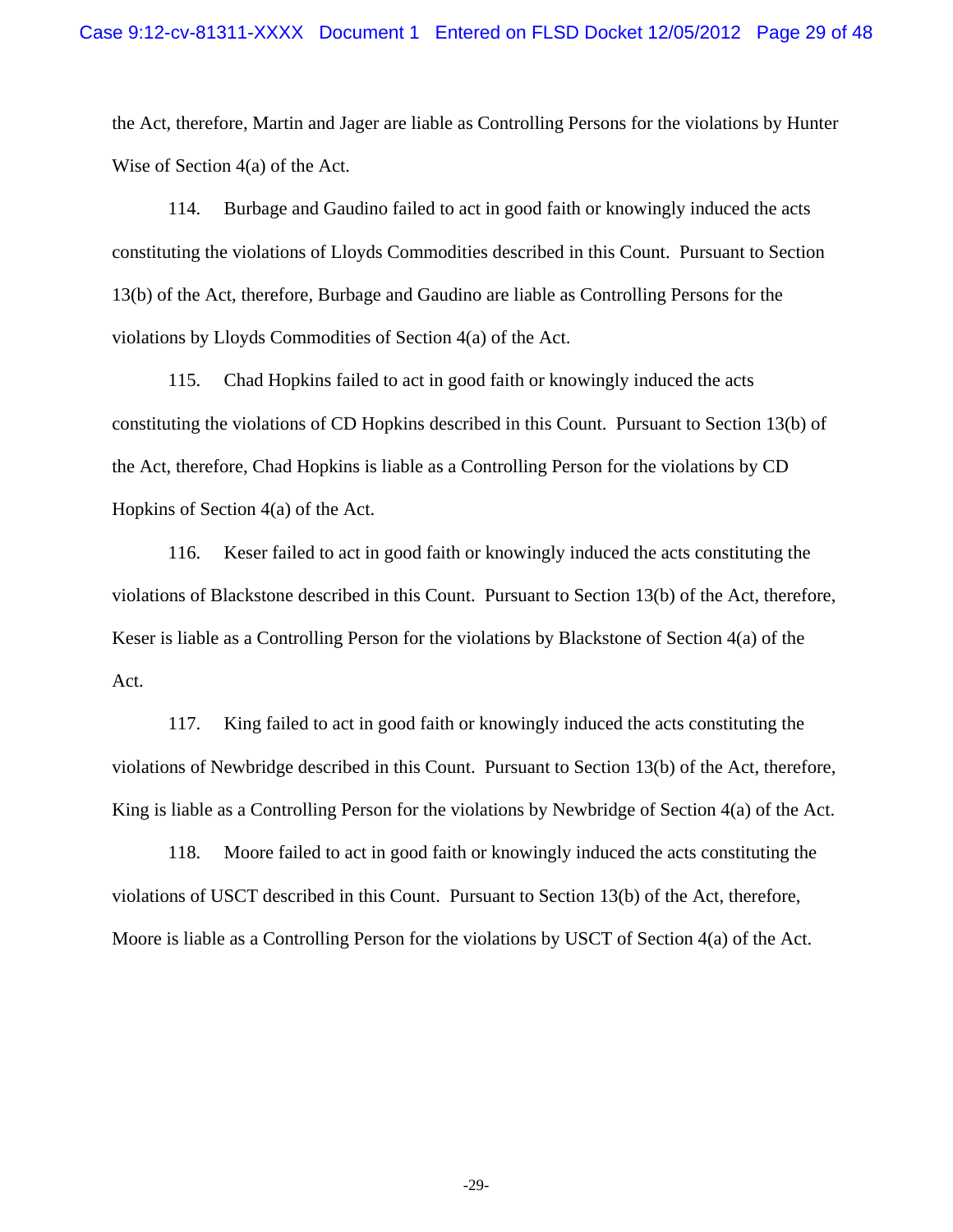## **COUNT TWO VIOLATIONS OF SECTION 4b OF THE ACT AGAINST HUNTER WISE, MARTIN AND JAGER**

119. Paragraphs 1 through 118 of this Complaint are realleged and incorporated herein by reference.

120. Defendants Hunter Wise Commodities, LLC, Hunter Wise Services, LLC, Hunter Wise Credit, LLC, Hunter Wise Trading, LLC (together acting as a common enterprise and collectively referenced as "Hunter Wise"), through their agents and employees, cheated or defrauded, or attempted to cheat or defraud, retail customers in or in connection with Retail Commodity Transactions.

121. Hunter Wise did so by misrepresenting and omitting facts that are material to the investment decisions of customers and prospective customers in documents generated and sent to retail customers, including the Transfer of Commodity Notices, trade confirmations, and account statements described in paragraphs 67-77.

122. Hunter Wise misrepresented that it purchased, sold, loaned, stored and delivered physical metals in Retail Commodity Transactions.

123. Hunter Wise misrepresented that it loaned funds for the purchase and sale of physical metals in Retail Commodity Transactions.

124. Hunter Wise made these representations knowingly or with a reckless disregard to their truth or falsity.

125. Each material misrepresentation or omission made during the relevant period, including but not limited to those specifically alleged herein, is alleged as a separate and distinct violation of Sections 4b(a) of the Act.

-30-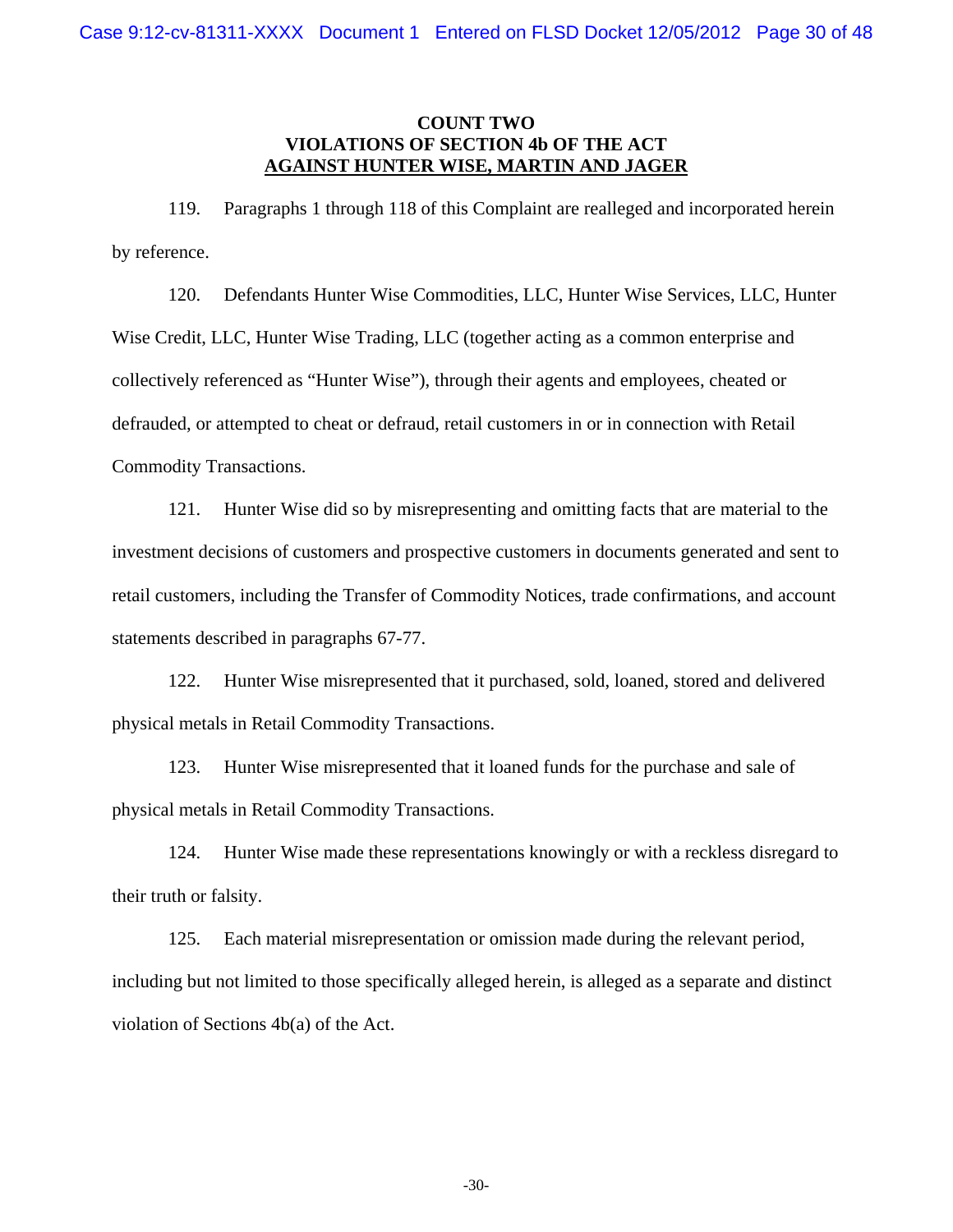126. The acts, omissions and failures of Martin, Jager and other officials, agents or persons acting for Hunter Wise described in this Complaint occurred within the scope of their employment, agency, or office with Hunter Wise, and are deemed to be the acts, omissions and failures of Hunter Wise by operation of Section  $2(a)(1)(B)$  of the Act, 7 U.S.C. § 2 (2011) and Section 1.2 of the Regulations, 17 C.F.R. § 1.2 (2012).

127. Martin and Jager failed to act in good faith or knowingly induced the acts constituting the violations of Hunter Wise described in this Count. Pursuant to Section 13(b) of the Act, therefore, Martin and Jager are liable as Controlling Persons for the violations by Hunter Wise of Section 4b(a) of the Act.

# **COUNT THREE VIOLATIONS OF SECTION 6(c)(1) OF THE ACT AND RULE 180.1 AGAINST HUNTER WISE, MARTIN AND JAGER**

128. Paragraphs 1 through 118 of this Complaint are realleged and incorporated herein by reference.

129. Defendants Hunter Wise Commodities, LLC, Hunter Wise Services, LLC, Hunter Wise Credit, LLC, Hunter Wise Trading, LLC (together acting as a common enterprise and collectively referenced as "Hunter Wise"), through their agents and employees, directly and indirectly, employed a scheme or artifice to defraud in connection with contracts of sale of commodities in interstate commerce.

130. Hunter Wise created and perpetuated a scheme to defraud customers into believing that Hunter Wise, Lloyds Commodities and the Dealer Defendants CD Hopkins, Blackstone, Newbridge and USCT purchased and stored physical precious metals for or on behalf of retail customers.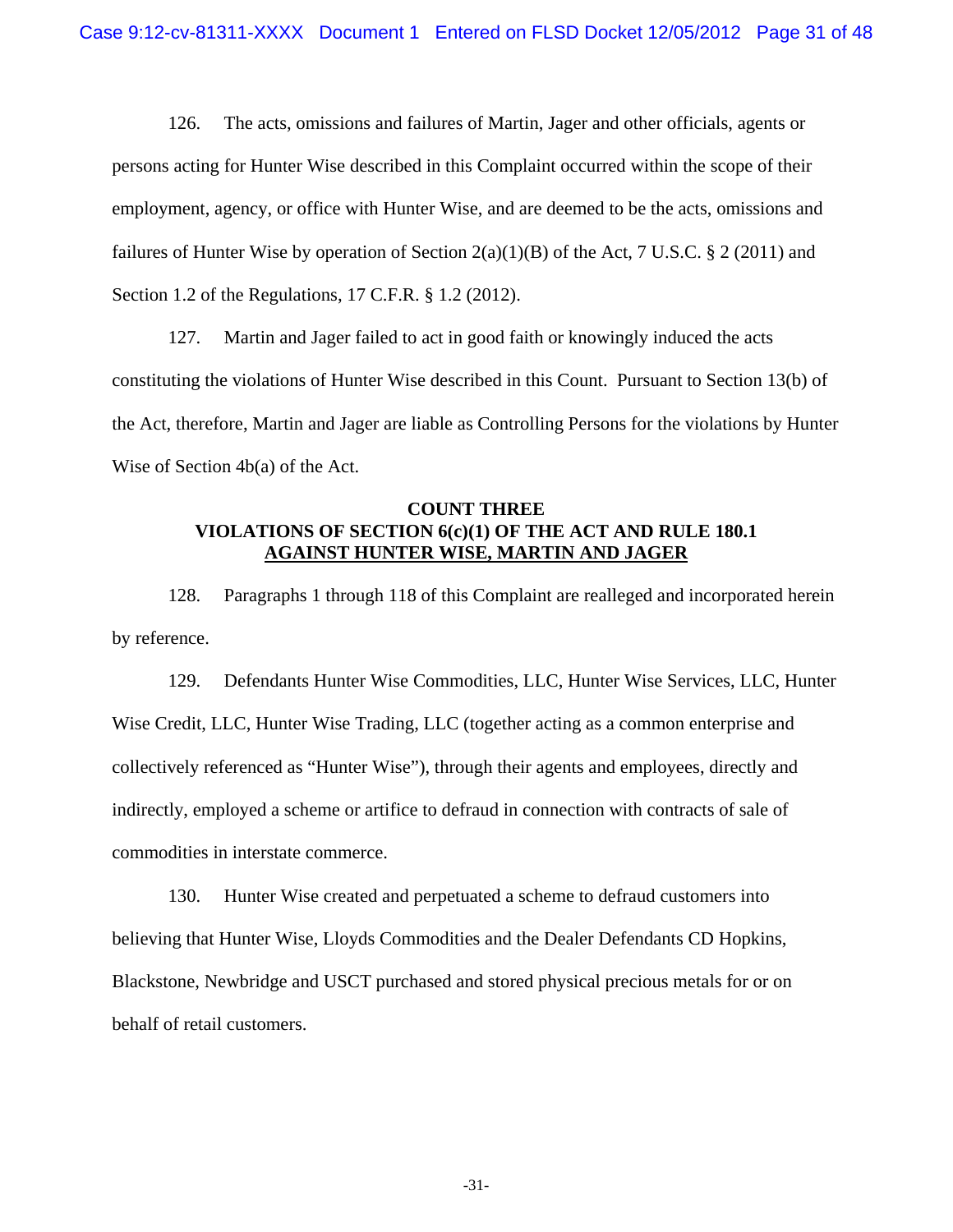131. Hunter Wise also engaged in misrepresentations and omissions concerning facts that are material to the investment decisions of customers and prospective customers. Specifically, Hunter Wise generated each of the Transfer of Commodity notices, trade confirmations, and account statements sent to retail customers in connection with the Retail Commodity Transactions. Each of these documents contains the material misrepresentations and omissions identified in paragraphs 67-77.

132. Hunter Wise made these representations and omissions knowingly or with a reckless disregard for their truth or falsity.

133. The acts, practices, and the course of business of Hunter Wise as described in Paragraphs 31-105 operated as a fraud upon the retail customers of all of the Defendants.

134. Each material misrepresentation or omission made between August 15, 2011 and the present, including but not limited to those specifically alleged herein, is alleged as a separate and distinct violation of Section 6(c)(1) of the Act and Rule 180.1.

135. The acts, omissions and failures of Martin, Jager and other officials, agents or persons acting for Hunter Wise described in this Complaint occurred within the scope of their employment, agency, or office with Hunter Wise, and are deemed to be the acts, omissions and failures of Hunter Wise by operation of Section  $2(a)(1)(B)$  of the Act, 7 U.S.C. § 2 (2011) and Section 1.2 of the Regulations, 17 C.F.R. § 1.2 (2012).

136. Martin and Jager failed to act in good faith or knowingly induced the acts constituting the violations of Hunter Wise described in this Count. Pursuant to Section 13(b) of the Act, therefore, Martin and Jager are liable as Controlling Persons for the violations by Hunter Wise of Section  $6(c)(1)$  of the Act and Rule 180.1.

-32-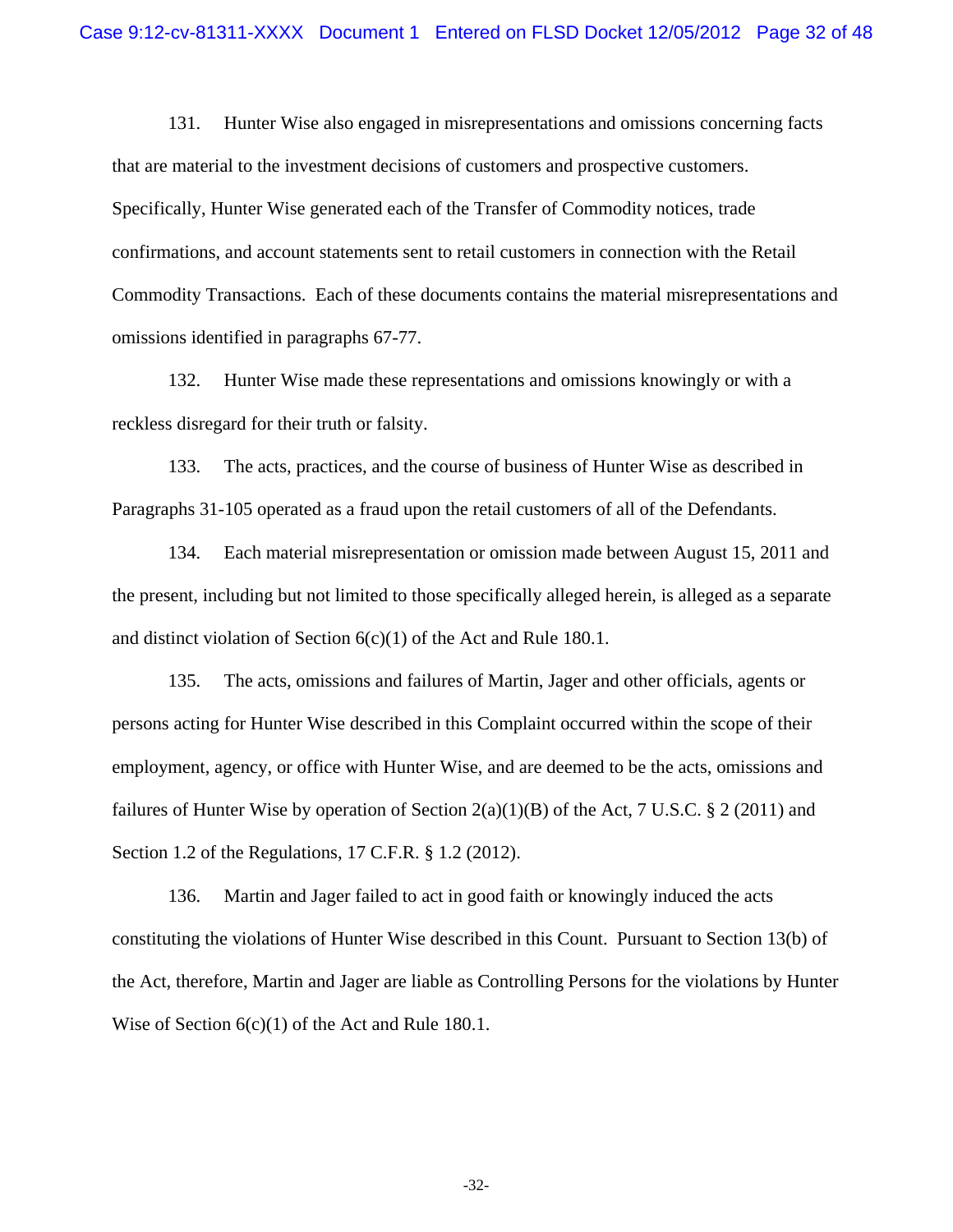## **COUNT FOUR VIOLATIONS OF SECTION 4b OF THE ACT - FRAUD AGAINST CD HOPKINS, HARD ASSET AND CHAD HOPKINS**

137. Paragraphs 1 through 118 of this Complaint are realleged and incorporated herein by reference.

138. Defendants C.D. Hopkins Financial, LLC and Hard Asset Lending, LLC (acting as a common enterprise and together referred to as "CD Hopkins"), through their agents and employees, cheated or defrauded, or attempted to cheat or defraud, retail customers in or in connection with Retail Commodity Transactions.

139. CD Hopkins knowingly or recklessly made misrepresentations and omissions concerning facts that are material to the investment decisions of its customers and prospective customers. Specifically, CD Hopkins made the material misrepresentations on its website as set forth in paragraphs 53-55, and in account statements and documents sent to customers as set forth in paragraphs 59-74. In addition, CD Hopkins failed to disclose information material to the investment decisions of its customers and prospective customers as set forth in paragraphs 78, 79, 81 and 85.

140. The acts, omissions and failures of Chad Hopkins and other officials, agents or persons acting for CD Hopkins described in this Complaint occurred within the scope of their employment, agency, or office with CD Hopkins, and are deemed to be the acts, omissions and failures of CD Hopkins by operation of Section  $2(a)(1)(B)$  of the Act, 7 U.S.C. § 2 (2011) and Section 1.2 of the Regulations, 17 C.F.R. § 1.2 (2012).

141. Each material misrepresentation or omission made during the relevant period, including but not limited to those specifically alleged herein, is alleged as a separate and distinct violation of Sections 4b(a) of the Act.

-33-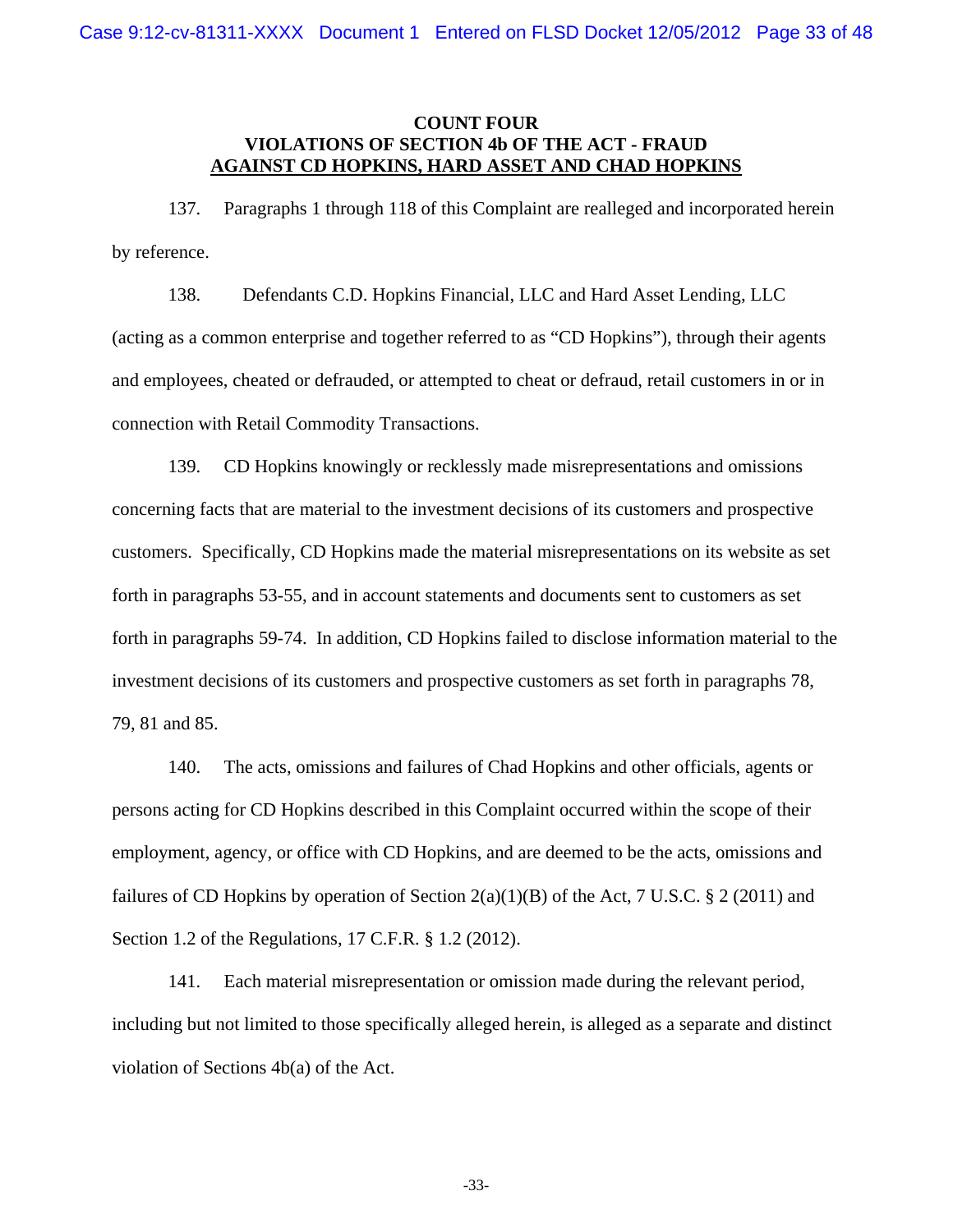142. Chad Hopkins failed to act in good faith or knowingly induced the acts constituting the violations described in this Count. Pursuant to Section 13(b) of the Act, therefore, Chad Hopkins is liable as a Controlling Person for the violations by CD Hopkins of Section 4b(a) of the Act.

# **COUNT FIVE VIOLATIONS OF SECTION 6(c)(1) OF THE ACT AND RULE 180.1 AGAINST CD HOPKINS, HARD ASSET AND CHAD HOPKINS**

143. Paragraphs 1 through 118 of this Complaint are realleged and incorporated herein by reference.

144. Defendants C.D. Hopkins Financial, LLC and Hard Asset Lending, LLC (together acting as a common enterprise and referred to as "CD Hopkins"), through their agents and employees, knowingly or recklessly used or employed a manipulative device, scheme or artifice to defraud in connection with contracts of sale of commodities in interstate commerce.

145. CD Hopkins knowingly or recklessly made untrue or misleading statements of material facts, or omitted to state material facts necessary in order to make the statements made not untrue or misleading, in connection with contracts of sale of commodities in interstate commerce.

146. Specifically, CD Hopkins made the misleading statements of material facts on its website as set forth in paragraphs 53-55, and in account statements and documents sent to customers as set forth in paragraphs 59-74. In addition, CD Hopkins failed to disclose information material to the investment decisions of its customers and prospective customers as set forth in paragraphs 78, 79, 81 and 85.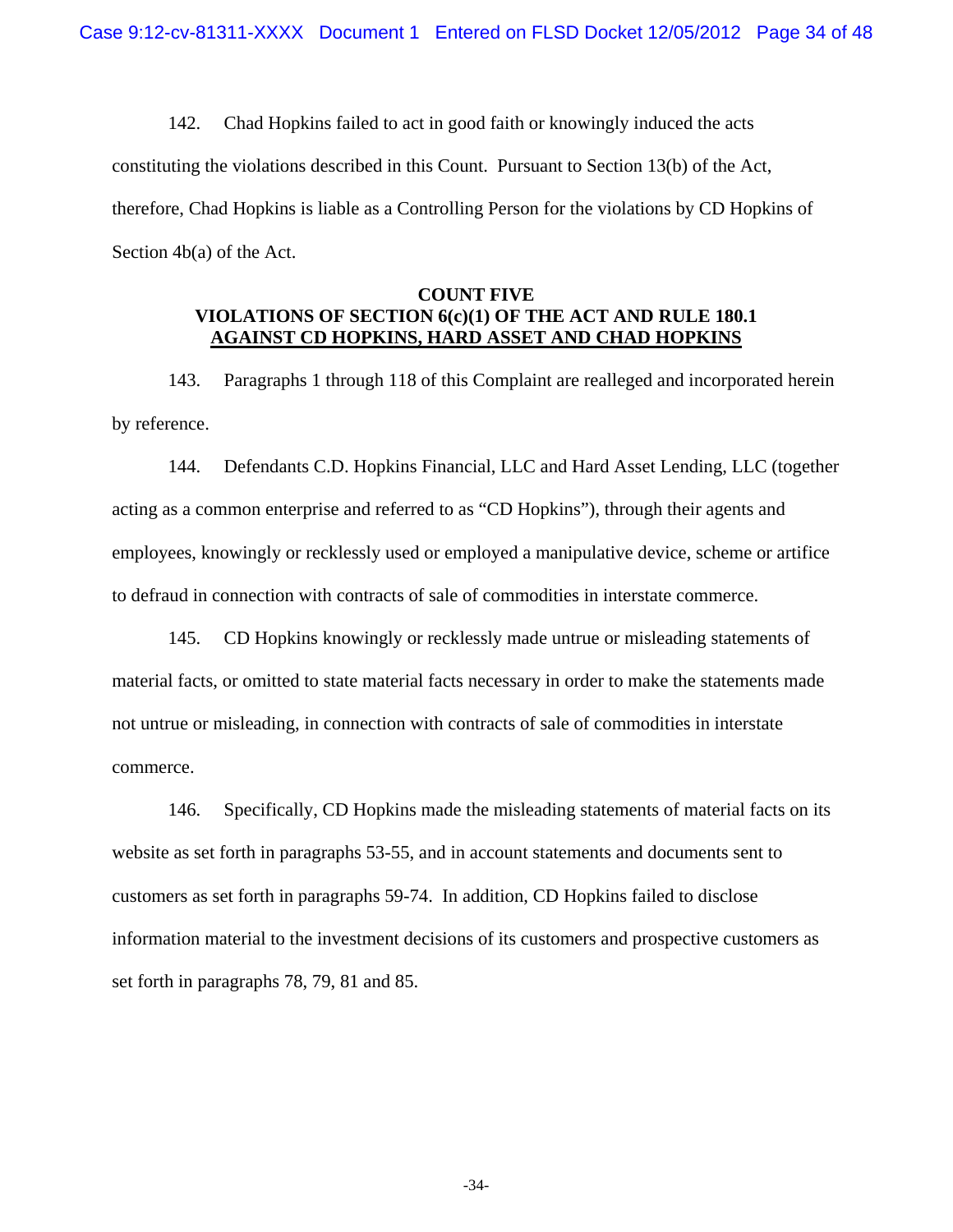147. CD Hopkins engaged, or attempted to engage, in acts, practices, and a course of business, which operated or which would operate as a fraud or deceit upon its customers and prospective customers.

148. The acts, omissions and failures of Chad Hopkins and other officials, agents or persons acting for CD Hopkins described in this Complaint occurred within the scope of their employment, agency, or office with CD Hopkins, and are deemed to be the acts, omissions and failures of CD Hopkins by operation of Section  $2(a)(1)(B)$  of the Act, 7 U.S.C. § 2 (2011) and Section 1.2 of the Regulations, 17 C.F.R. § 1.2 (2012).

149. Each material misrepresentation or omission made between August 15, 2011 and the present, including but not limited to those specifically alleged herein, is alleged as a separate and distinct violation of Section 6(c)(1) of the Act and Rule 180.1.

150. Chad Hopkins failed to act in good faith or knowingly induced the acts constituting the violations described in this Count. Pursuant to Section 13(b) of the Act, therefore, Chad Hopkins is liable as a Controlling Person for the violations by CD Hopkins of Section  $6(c)(1)$  of the Act and Rule 180.1.

# **COUNT SIX VIOLATIONS OF SECTION 4b OF THE ACT AGAINST BLACKSTONE AND KESER**

151. Paragraphs 1 through 118 of this Complaint are realleged and incorporated herein by reference.

152. Defendant Blackstone Metals Group, LLC ("Blackstone"), through its agents and employees, cheated or defrauded, or attempted to cheat or defraud, retail customers in or in connection with Retail Commodity Transactions.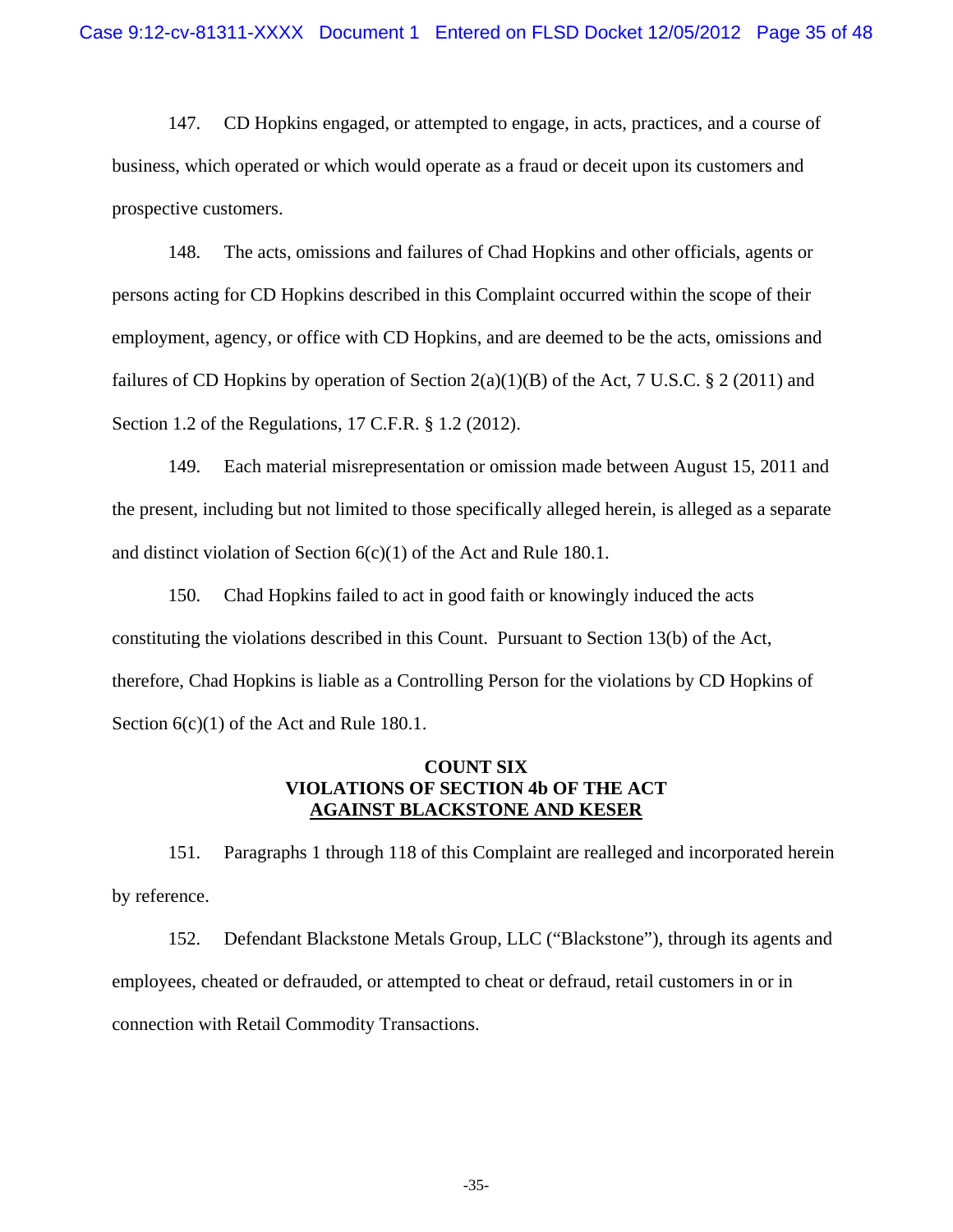153. Blackstone knowingly or recklessly made material misrepresentations and failed to disclose material facts to its customers and prospective customers.

154. Specifically, Blackstone made the material misrepresentations on its website as set forth in paragraphs 53, 54 and 56, and in account statements and documents sent to customers as set forth in paragraphs 59-74. In addition, Blackstone failed to disclose information material to the investment decisions of its customers and prospective customers as set forth in paragraphs 78, 79, 82 and 85.

155. The acts, omissions and failures of Baris Keser and other officials, agents or persons acting for Blackstone described in this Complaint occurred within the scope of their employment, agency, or office with Blackstone, and are deemed to be the acts, omissions and failures of Blackstone by operation of Section  $2(a)(1)(B)$  of the Act, 7 U.S.C. § 2 (2011) and Section 1.2 of the Regulations, 17 C.F.R. § 1.2 (2012).

156. Each material misrepresentation or failure to disclose material facts during the relevant period, including but not limited to those specifically alleged herein, is alleged as a separate and distinct violation of Sections 4b(a) of the Act.

157. Keser failed to act in good faith or knowingly induced the acts constituting the violations described in this Count. Pursuant to Section 13(b) of the Act, therefore, Keser is liable as a Controlling Person for the violations by Blackstone of Section 4b(a) of the Act.

## **COUNT SEVEN VIOLATIONS OF SECTION 6(c)(1) OF THE ACT AND REGULATION 180.1 AGAINST BLACKSTONE AND KESER**

158. Paragraphs 1 through 118 of this Complaint are realleged and incorporated herein by reference.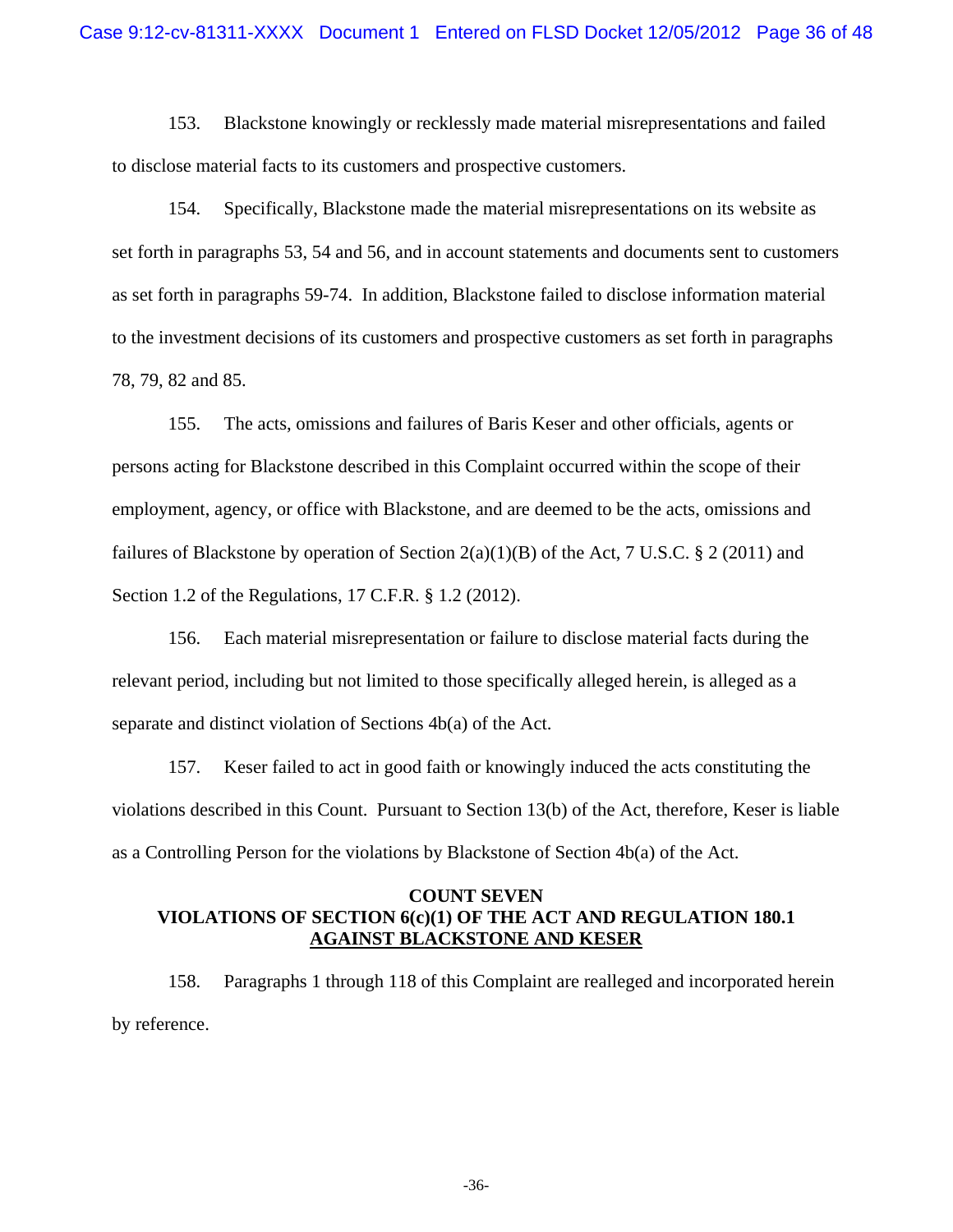159. Defendant Blackstone Metals Group, LLC ("Blackstone"), through its agents and employees, knowingly or recklessly used or employed, or attempted to use or employ, in connection with contracts of sale of commodities in interstate commerce, a scheme or artifice to defraud in violation of the Commission Regulation 180.1.

160. Blackstone knowingly or recklessly made or attempted to make untrue or misleading statements of material facts and failed to state material facts necessary in order to make the statements made not untrue or misleading.

161. Specifically, Blackstone made the material misrepresentations on its website as set forth in paragraphs 53, 54 and 56, and in account statements and documents sent to customers as set forth in paragraphs 59-74. In addition, Blackstone failed to disclose information material to the investment decisions of its customers and prospective customers as set forth in paragraphs 78, 79, 82 and 85.

162. Blackstone engaged, or attempted to engage, in acts, practices, and a course of business that operated as a fraud upon the retail customers of Blackstone.

163. The acts, omissions and failures of Baris Keser and other officials, agents or persons acting for Blackstone described in this Complaint occurred within the scope of their employment, agency, or office with Blackstone, and are deemed to be the acts, omissions and failures of Blackstone by operation of Section  $2(a)(1)(B)$  of the Act, 7 U.S.C. § 2 (2011) and Section 1.2 of the Regulations, 17 C.F.R. § 1.2 (2012).

164. Each material misrepresentation or failure to disclose material facts between August 15, 2011 and the present, including but not limited to those specifically alleged herein, is alleged as a separate and distinct violation of Section  $6(c)(1)$  of the Act and Rule 180.1.

-37-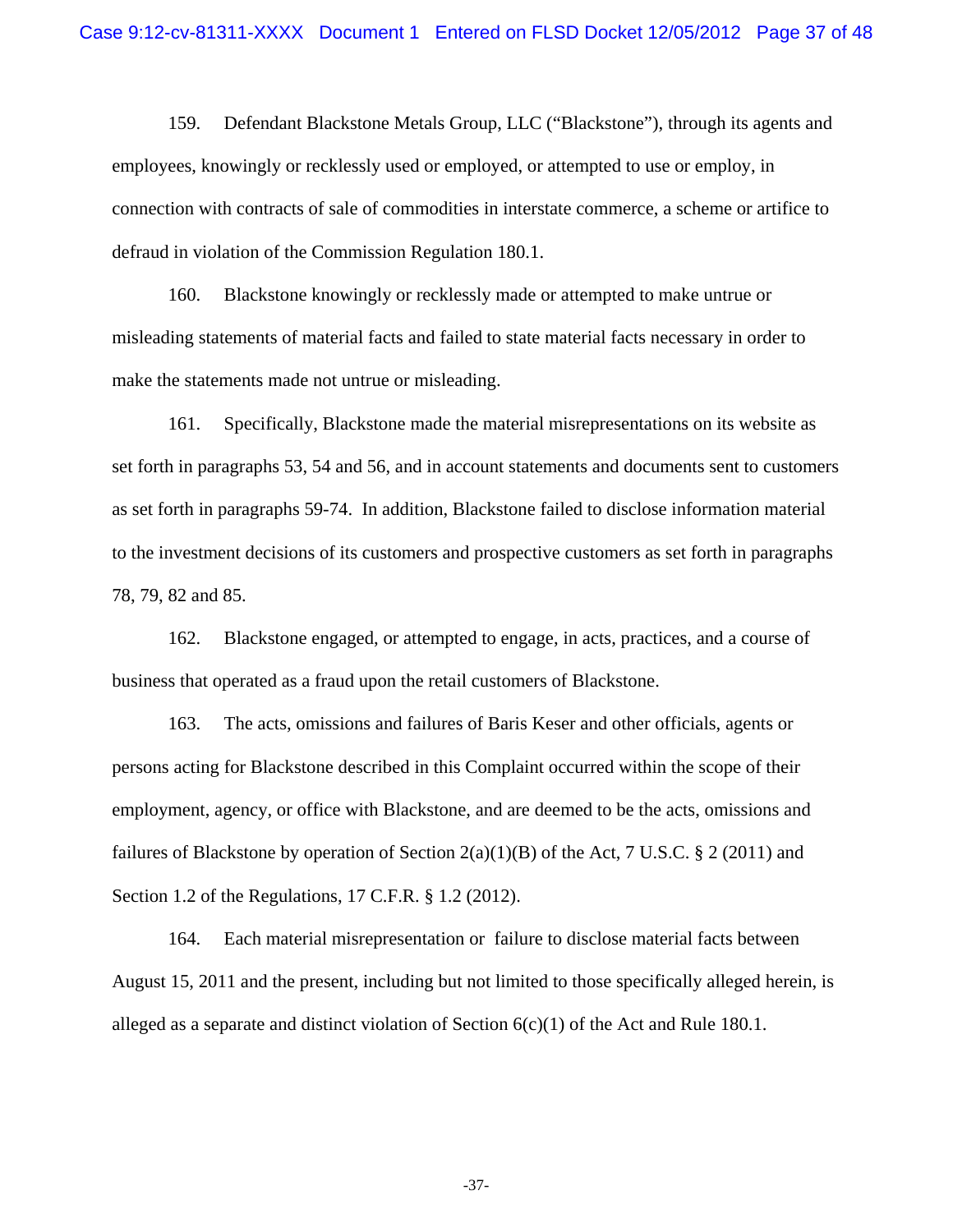165. Keser failed to act in good faith or knowingly induced the acts constituting the violations described in this Count. Pursuant to Section 13(b) of the Act, therefore, Keser is liable as a Controlling Person for the violations by Blackstone of Section  $6(c)(1)$  of the Act and Rule 180.1.

# **COUNT EIGHT VIOLATIONS OF SECTION 4b OF THE ACT AGAINST NEWBRIDGE AND KING**

166. Paragraphs 1 through 118 of this Complaint are realleged and incorporated herein by reference.

167. Defendant Newbridge Alliance, Inc. ("Newbridge"), through its agents and employees, knowingly or recklessly cheated or defrauded, or attempted to cheat or defraud, retail customers in or in connection with Retail Commodity Transactions.

168. Newbridge knowingly or recklessly made material misrepresentations and failed to disclose material facts to customers and prospective customers. Specifically, Newbridge made the material misrepresentations on its website and promotional materials as set forth in paragraphs 53, 54 and 57, and in account statements and documents sent to customers as set forth in paragraphs 59-74. In addition, Newbridge failed to disclose information material to the investment decisions of its customers and prospective customers as set forth in paragraphs 78, 79, 83 and 85.

169. The acts, omissions and failures of King and other officials, agents or persons acting for Newbridge described in this Complaint occurred within the scope of their employment, agency, or office with Newbridge, and are deemed to be the acts, omissions and failures of Newbridge by operation of Section  $2(a)(1)(B)$  of the Act, 7 U.S.C. § 2 (2011) and Section 1.2 of the Regulations, 17 C.F.R. § 1.2 (2012).

-38-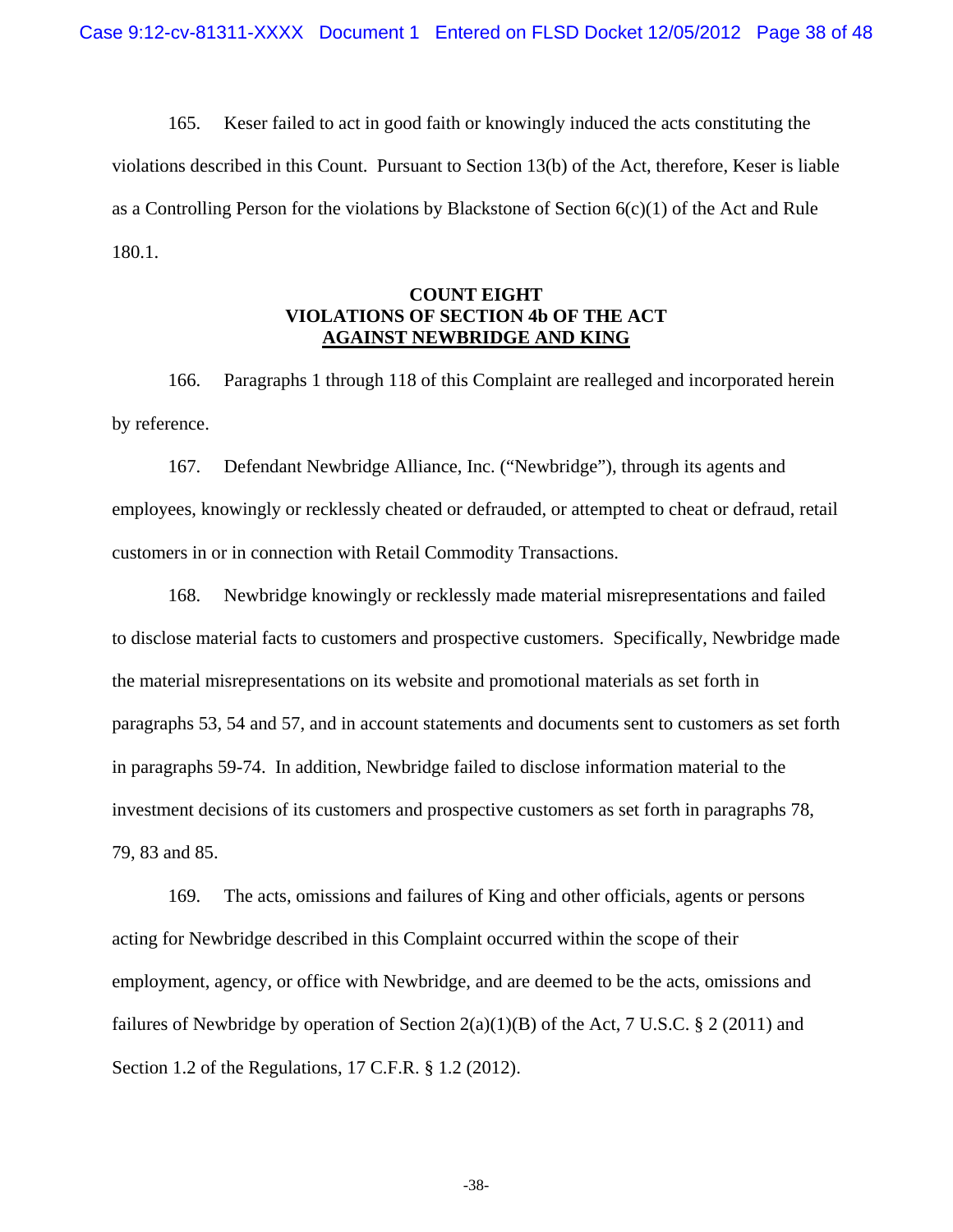170. Each material misrepresentation or omission made during the relevant period, including but not limited to those specifically alleged herein, is alleged as a separate and distinct violation of Sections 4b(a) of the Act.

171. King failed to act in good faith or knowingly induced the acts constituting the violations described in this Count. Pursuant to Section 13(b) of the Act, therefore, King is liable as a Controlling Person for the violations by Newbridge of Section 4b(a) of the Act.

### **COUNT NINE VIOLATIONS OF SECTION 6(c)(1) OF THE ACT AND REGULATION 180.1 AGAINST NEWBRIDGE AND KING**

172. Paragraphs 1 through 118 of this Complaint are realleged and incorporated herein by reference.

173. Defendant Newbridge Alliance, LLC ("Newbridge"), through its agents and employees, knowingly or recklessly used or employed, or attempted to use or employ, in connection with contracts of sale of commodities in interstate commerce, contravention scheme or artifice to defraud in violation of the Commission Regulation 180.1.

174. Newbridge knowingly or recklessly made or attempted to make untrue or misleading statements of material facts and omitted to state material facts necessary in order to make the statements made not untrue or misleading.

175. Specifically, Newbridge made the material misrepresentations on its website as set forth in paragraphs 53, 54 and 57, and in account statements and documents sent to customers as set forth in paragraphs 59-74. In addition, Newbridge failed to disclose information material to the investment decisions of its customers and prospective customers as set forth in paragraphs 78, 79, 83 and 85.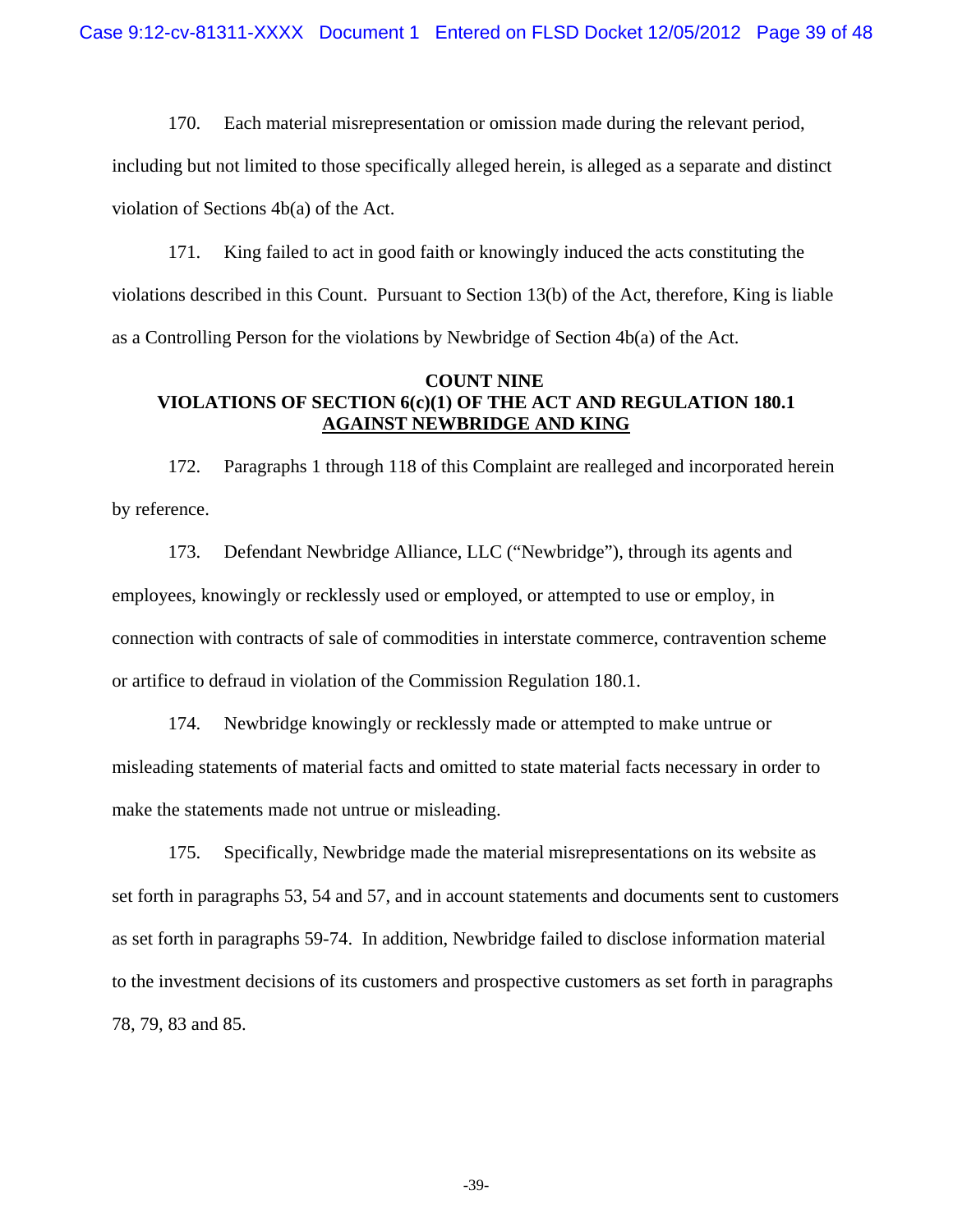176. Newbridge engaged, or attempted to engage, in acts, practices, and a course of business operated as a fraud upon the retail customers of Newbridge.

177. The acts, omissions and failures of King and other officials, agents or persons acting for Newbridge described in this Complaint occurred within the scope of their employment, agency, or office with Newbridge, and are deemed to be the acts, omissions and failures of Newbridge by operation of Section  $2(a)(1)(B)$  of the Act, 7 U.S.C. § 2 (2011) and Section 1.2 of the Regulations, 17 C.F.R. § 1.2 (2012).

178. Each material misrepresentation or omission made between August 15, 2011 and the present, including but not limited to those specifically alleged herein, is alleged as a separate and distinct violation of Section 6(c)(1) of the Act and Rule 180.1.

179. King failed to act in good faith or knowingly induced the acts constituting the violations described in this Count. Pursuant to Section 13(b) of the Act, therefore, King is liable as a Controlling Person for the violations by Newbridge of Section  $6(c)(1)$  of the Act and Rule 180.1.

# **COUNT TEN VIOLATIONS OF SECTION 4b OF THE ACT AGAINST UNITED STATES CAPITAL TRUST AND MOORE**

180. Paragraphs 1 through 118 of this Complaint are realleged and incorporated herein by reference.

181. Defendant United States Capital Trust, LLC ("USCT"), through its agents and employees, knowingly or recklessly cheated or defrauded, or attempted to cheat or defraud, retail customers in or in connection with Retail Commodity Transactions.

182. USCT knowingly or recklessly made material misrepresentations and failed to disclose material facts to customers and prospective customers. Specifically, USCT made the

-40-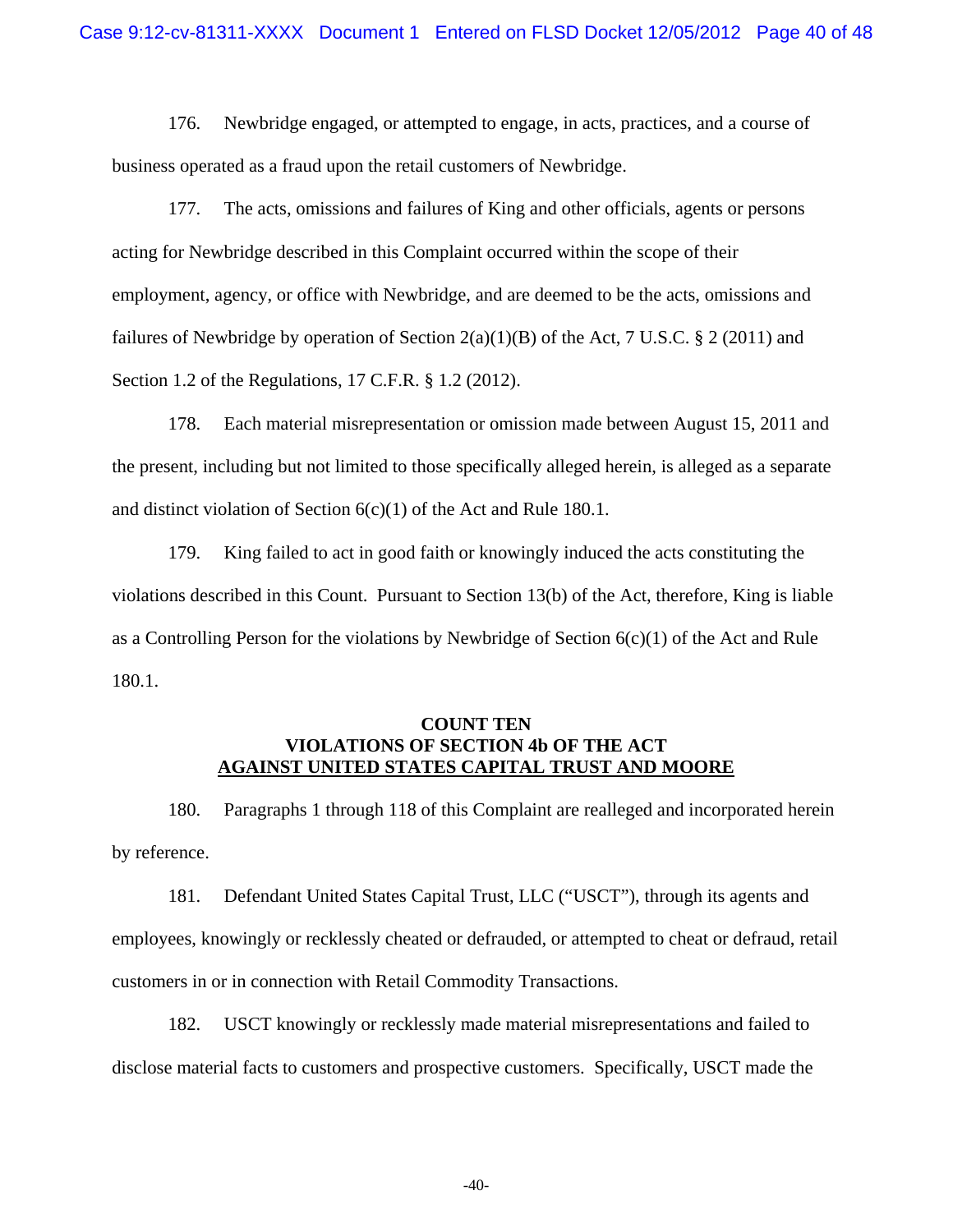material misrepresentations on its website as set forth in paragraphs 53, 54 and 58, and in account statements and documents sent to customers as set forth in paragraphs 59, and 64-70. In addition, USCT failed to disclose information material to the investment decisions of its customers and prospective customers as set forth in paragraphs 78, 79, 84 and 85.

183. The acts, omissions and failures of Moore and other officials, agents or persons acting for USCT described in this Complaint occurred within the scope of their employment, agency, or office with USCT, and are deemed to be the acts, omissions and failures of USCT by operation of Section  $2(a)(1)(B)$  of the Act, 7 U.S.C. § 2 (2011) and Section 1.2 of the Regulations, 17 C.F.R. § 1.2 (2012).

184. Each material misrepresentation or omission made during the relevant period, including but not limited to those specifically alleged herein, is alleged as a separate and distinct violation of Sections 4b(a) of the Act.

185. Moore failed to act in good faith or knowingly induced the acts constituting the violations described in this Count. Pursuant to Section 13(b) of the Act, therefore, Moore is liable as a Controlling Person for the violations by Newbridge of Section 4b(a) of the Act.

## **COUNT ELEVEN VIOLATIONS OF SECTION 6(c)(1) OF THE ACT AND RULE 180.1 AGAINST UNITED STATES CAPITAL TRUST AND MOORE**

186. Paragraphs 1 through 118 of this Complaint are realleged and incorporated herein by reference.

187. Defendant United States Capital Trust, LLC ("USCT"), through its agents and employees, knowingly or recklessly used or employed, or attempted to use or employ, in connection with contracts of sale of commodities in interstate commerce, contravention scheme or artifice to defraud in violation of the Commission Regulation 180.1.

-41-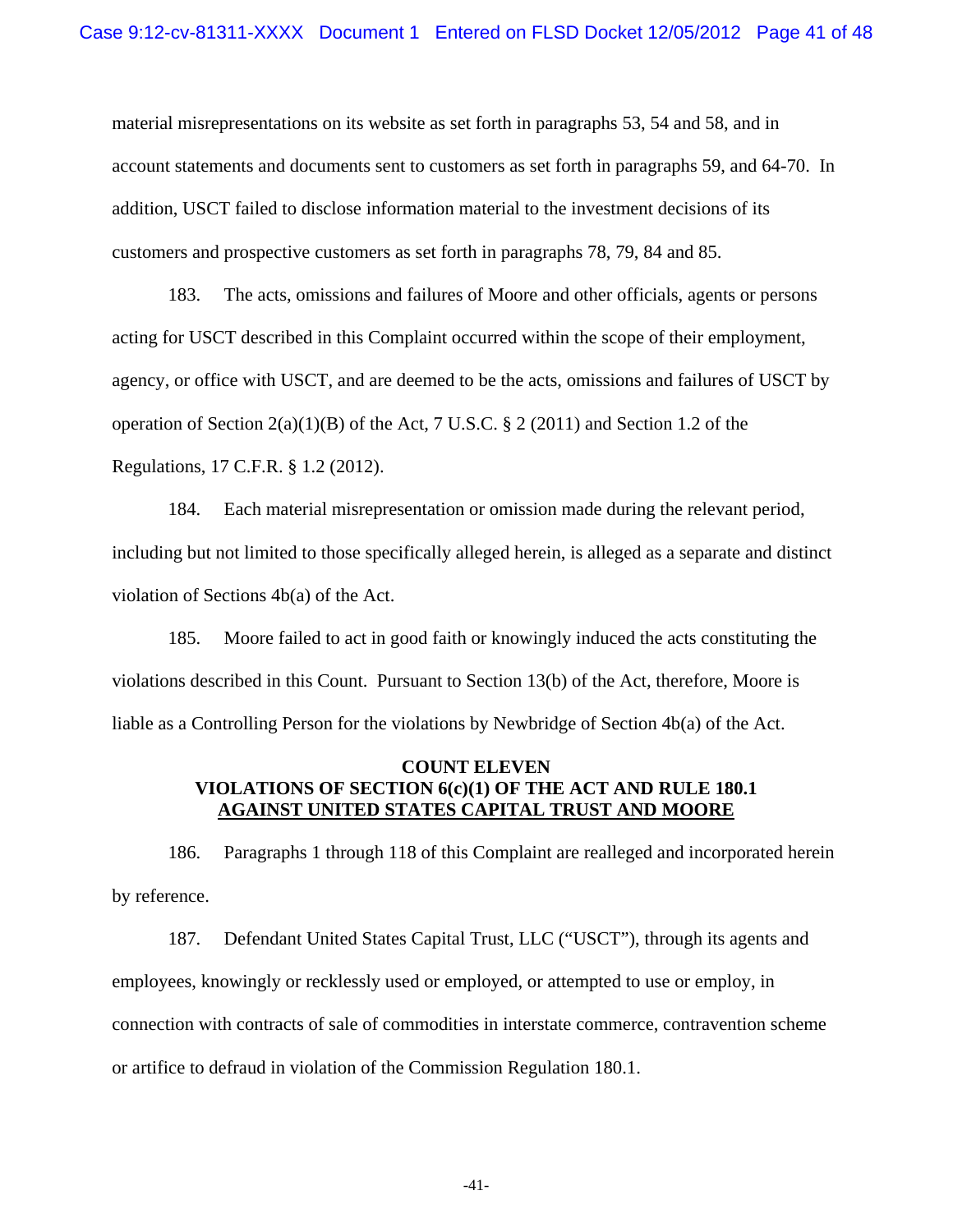188. USCT knowingly or recklessly made or attempted to make untrue or misleading statements of material facts and omitted to state material facts necessary in order to make the statements made not untrue or misleading.

189. USCT knowingly or recklessly made material misrepresentations and failed to disclose material facts to customers and prospective customers. Specifically, USCT made the material misrepresentations on its website as set forth in paragraphs 53, 54 and 58, and in account statements and documents sent to customers as set forth in paragraphs 59, and 64-70. In addition, USCT failed to disclose information material to the investment decisions of its customers and prospective customers as set forth in paragraphs 78, 79, 84 and 85.

190. USCT engaged, or attempted to engage, in acts, practices, and a course of business operated as a fraud upon the retail customers of USCT.

191. The acts, omissions and failures of Moore and other officials, agents or persons acting for USCT described in this Complaint occurred within the scope of their employment, agency, or office with USCT, and are deemed to be the acts, omissions and failures of USCT by operation of Section  $2(a)(1)(B)$  of the Act, 7 U.S.C. § 2 (2011) and Section 1.2 of the Regulations, 17 C.F.R. § 1.2 (2012).

192. Each material misrepresentation or omission made between August 15, 2011 and the present, including but not limited to those specifically alleged herein, is alleged as a separate and distinct violation of Section 6(c)(1) of the Act and Rule 180.1.

193. Moore failed to act in good faith or knowingly induced the acts constituting the violations described in this Count. Pursuant to Section 13(b) of the Act, therefore, Moore is liable as a Controlling Person for the violations by USCT of Section 6(c)(1) of the Act and Rule 180.1.

-42-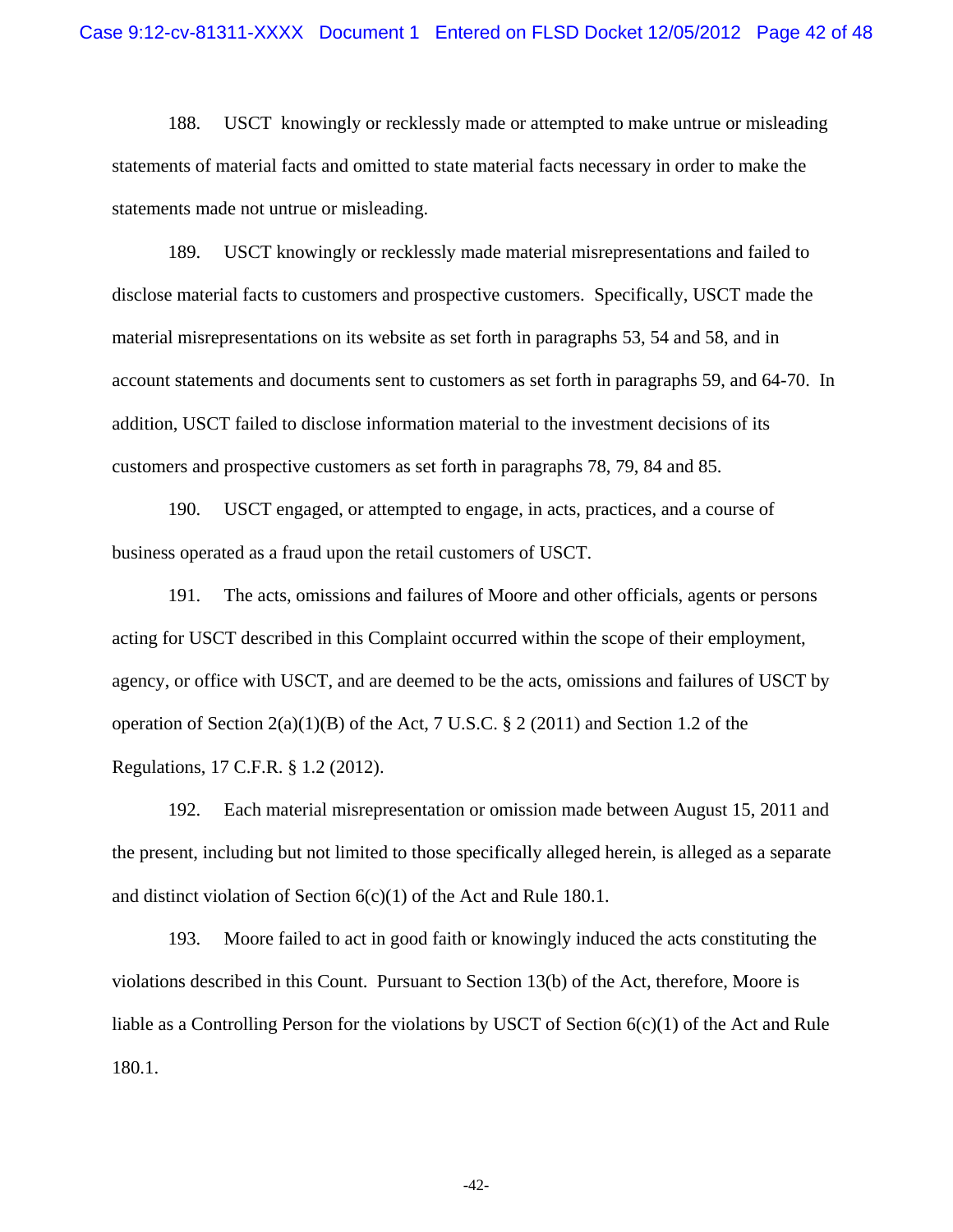## **COUNT TWELVE VIOLATIONS OF SECTION 4d OF THE ACT FOR FAILURE TO REGISTER AGAINST HUNTER WISE, MARTIN AND JAGER**

194. Paragraphs 1 through 118 of this Complaint are realleged and incorporated herein by reference.

195. The Dodd Frank Act amended the definition of "Futures Commission Merchant" in the Act to include any individual, association, partnership, corporation, or trust that, among other things, is engaged in accepting orders for any agreement, contract, or transaction described in Section  $2(c)(2)(D)(i)$  of the Act.

196. During the relevant period, Defendants Hunter Wise Commodities, LLC, Hunter Wise Services, LLC, Hunter Wise Credit, LLC, Hunter Wise Trading, LLC (collectively "Hunter Wise"), acting together as a common enterprise, through their agents and employees, accepted orders for agreements, contracts, or transactions described in Section  $2(c)(2)(D)(i)$  of the Act.

197. Section 4d of the Act provides that it shall be unlawful for any person to be a futures commission merchant unless such person shall have registered, under the Act, with the Commission as a futures commission merchant.

198. During the relevant period, Defendants Hunter Wise Commodities, LLC, Hunter Wise Services, LLC, Hunter Wise Credit, LLC, Hunter Wise Trading, LLC (collectively "Hunter Wise") failed to register with the Commission as a Futures Commission Merchant and therefore violated Section 4d of the Act.

199. The acts, omissions and failures of Martin, Jager and other officials, agents or persons acting for Hunter Wise described in this Complaint occurred within the scope of their employment, agency, or office with Hunter Wise, and are deemed to be the acts, omissions and

-43-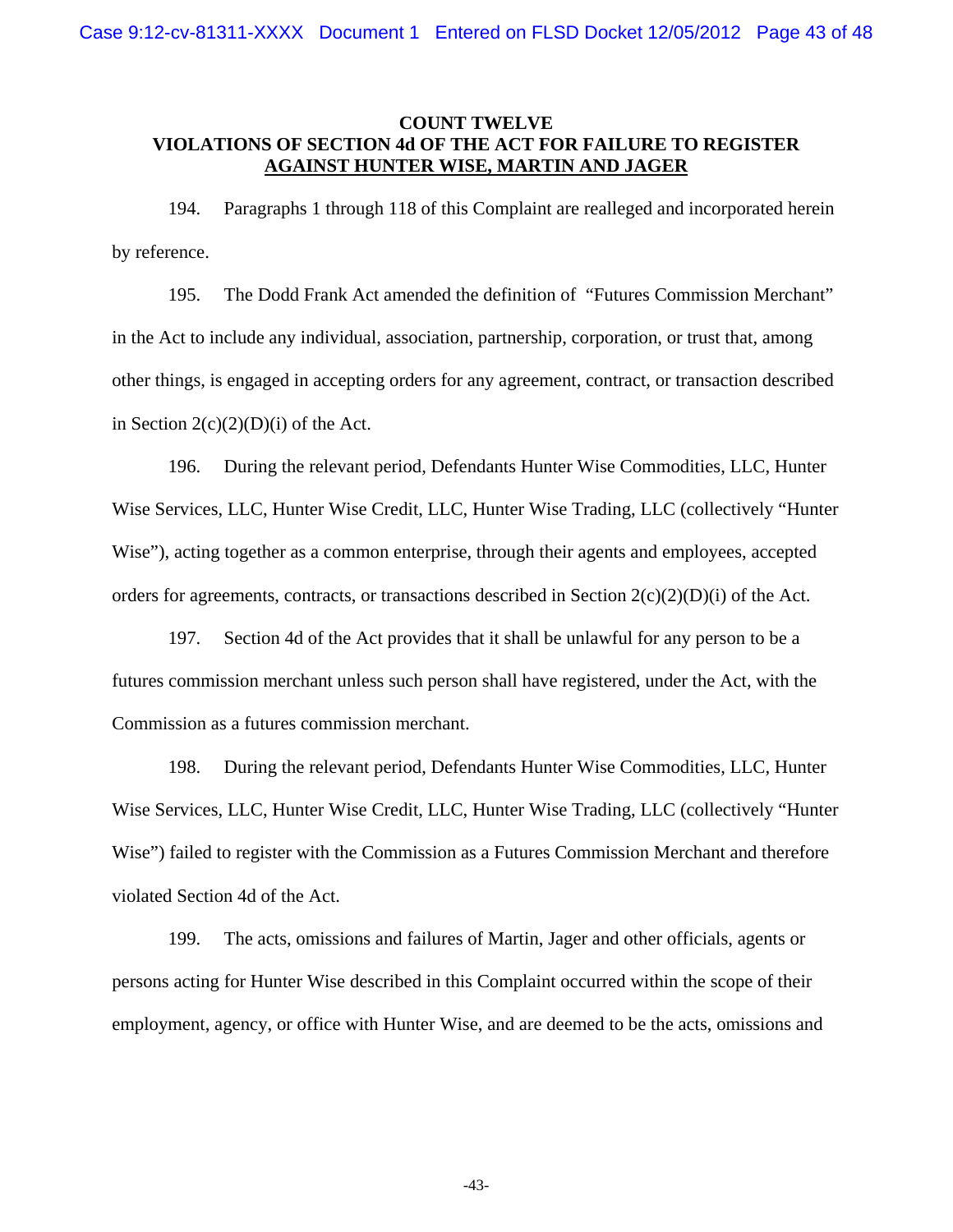failures of Hunter Wise by operation of Section  $2(a)(1)(B)$  of the Act, 7 U.S.C. § 2 (2011) and Section 1.2 of the Regulations, 17 C.F.R. § 1.2 (2012).

200. Martin and Jager failed to act in good faith or knowingly induced the acts constituting the violations of Hunter Wise described in this Count. Pursuant to Section 13(b) of the Act, therefore, Martin and Jager are liable as Controlling Persons for the violations by Hunter Wise of Section 4d of the Act.

# **COUNT THIRTEEN AIDING AND ABETTING UNDER SECTION 13(a) OF THE ACT AGAINST HUNTER WISE, MARTIN, AND JAGER, LLOYDS COMMODITIES, BURBAGE AND GAUDINO**

201. Paragraphs 1 through 193 of this Complaint are realleged and incorporated herein by reference.

202. During the relevant period, Hunter Wise, Martin, and Jager willfully aided, abetted, counseled, commanded, induced, or procured the commission of, the acts constituting the violations of the Act committed by CD Hopkins, Blackstone, Newbridge and USCT described in Count 1, and in Counts 5 through 11 of this Complaint.

203. Pursuant to Section 13(a) of the Act, therefore, Hunter Wise, Martin and Jager are liable for the violations by CD Hopkins, Blackstone, Newbridge and USCT of Sections 4(a), 4b, and 6(c)(1) of the Act, and Rule 180.1.

204. During the relevant period, Lloyds Commodities, Burbage and Gaudino willfully aided, abetted, counseled, commanded, induced, or procured the commission of, the acts constituting the violations of the Act committed by Hunter Wise, CD Hopkins, Blackstone, Newbridge and USCT described in Count 1 of this Complaint.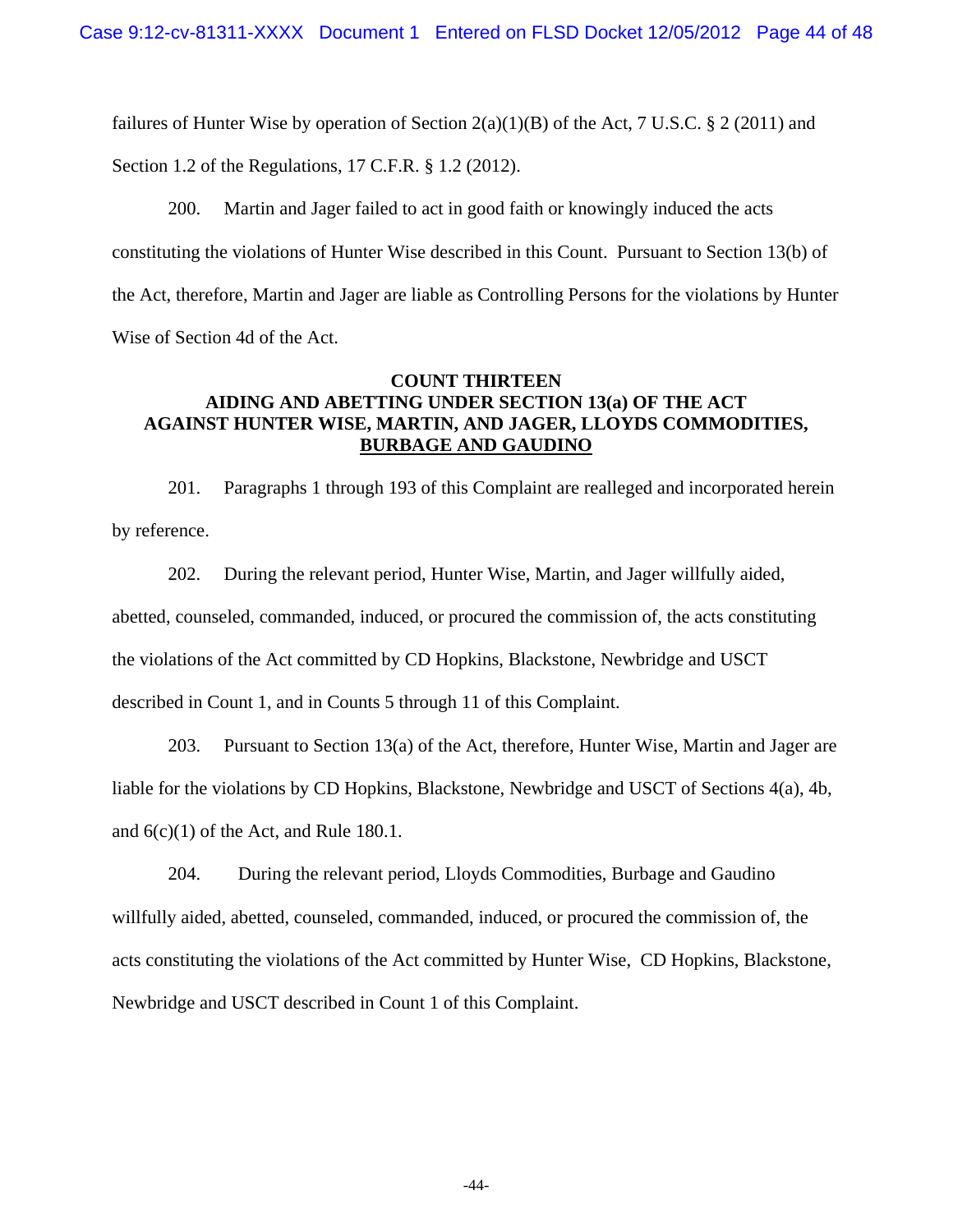205. Pursuant to Section 13(a) of the Act, therefore, Lloyds Commodities, Burbage and Gaudino are liable for the violations by Hunter Wise, CD Hopkins, Blackstone, Newbridge and USCT of Section 4(a) of the Act.

## **VI. RELIEF REQUESTED**

WHEREFORE, the Commission respectfully requests that this Court, as authorized by Section 6c of the Act, as amended, to be codified at 7 U.S.C. § 13a-1, and pursuant to its own equitable powers, enter:

A. An order finding that Defendants violated Section 4(a) of the Act, as amended, to be codified at 7 U.S.C.  $\S$  6(a);

B. An order finding that Defendants Hunter Wise, CD Hopkins, Blackstone, Newbridge and USCT violated Section 4b of the Act, as amended, to be codified at 7 U.S.C. § 6b;

C. An order finding that Defendants Hunter Wise, CD Hopkins, Blackstone, Newbridge and USCT violated Section 6(c)(1) of the Act, to be codified at 7 U.S.C. §9(c)(1), and Regulation 180.1 (2012);

D. An order of permanent injunction prohibiting Defendants, and any other person or entity associated with them, from engaging in conduct in violation of Sections 4(a), 4b and  $6(c)(1)$  of the Act;

E. An order of permanent injunction prohibiting Defendants and any successors from, directly or indirectly:

1) Trading on or subject to the rules of any registered entity (as that term is defined in Section 1a of the Act, as amended, to be codified at 7 U.S.C. § 1a);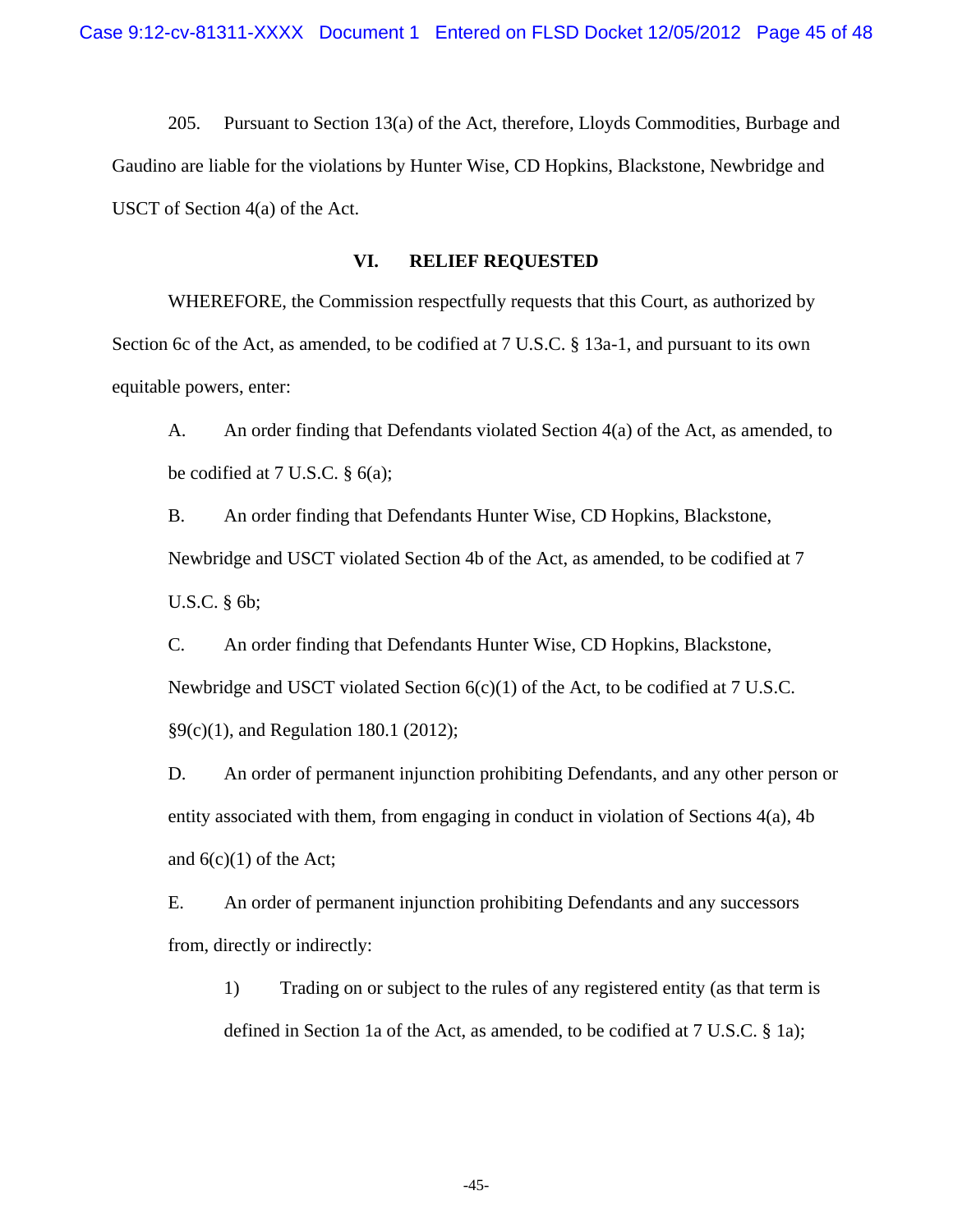2) Entering into commodity futures, options on commodity futures, commodity options (as that term is defined in Regulation  $32.1(b)(1)$ ), 17 C.F.R. §  $32.1(b)(1)$  (2012)) ("commodity options"), swaps (as that term is defined in Section 1a(47) of the Act, as amended, and as further defined by Commission regulation 1.3(xxx), 17 C.F.R. § 1.3(xxx) (2012)), and/or foreign currency (as described in Sections  $2(c)(2)(B)$  and  $2(c)(2)(C)(i)$  of the Act, as amended, to be codified at 7 U.S.C. §§ 2(c)(2)(B) and 2(c)(2)(C)(i)) ("forex contracts"), for their own personal accounts or for any accounts in or over which they have a direct or indirect interest;

3) Having any commodity futures, options on commodity futures, commodity options, swaps, and/or forex contracts traded or executed on their behalf;

4) Controlling or directing the trading for or on behalf of any other person or entity, whether by power of attorney or otherwise, in any account involving commodity futures, options, commodity options, swaps, and/or forex contracts;

5) Soliciting, receiving or accepting any funds from any person for the purpose of purchasing or selling any commodity futures, options on commodity futures, commodity options, swaps, and/or forex contracts;

6) Applying for registration or claiming exemption from registration with the CFTC in any capacity, and engaging in any activity requiring such registration or exemption from registration with the CFTC except as provided for in Regulation 4.14(a)(9), 17 C.F.R. § 4.14(a)(9) (2012); and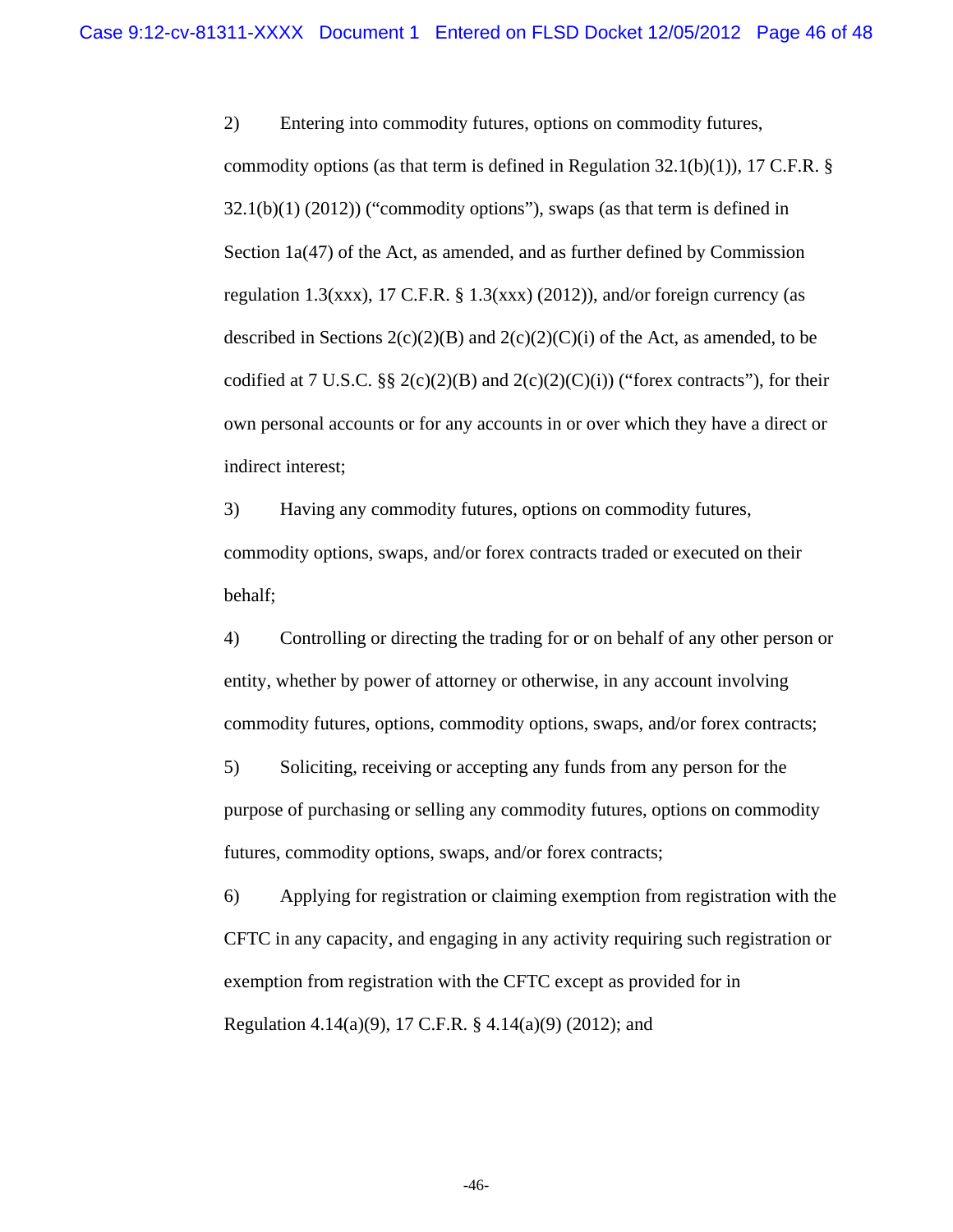7) Acting as a principal (as that term is defined in Regulation 3.1(a),

17 C.F.R.  $\S 3.1(a)$  (2011)), agent, or any other officer or employee of any person registered, exempted from registration or required to be registered with the CFTC except as provided for in Regulation 4.14(a)(9), 17 C.F.R.  $\S$  4.14(a)(9) (2012).

F. Enter an order requiring that Defendants, as well as any of their successors, disgorge to any officer appointed or directed by the Court all benefits received including, but not limited to, salaries, commissions, loans, fees, revenues and trading profits derived, directly or indirectly, from acts or practices that constitute violations of the Act, as amended, and the Regulations, including pre and post-judgment interest;

G. Enter an order requiring Defendants, as well as any of their successors, to make full restitution, pursuant to such procedure as the Court may order, to every person or entity whose funds were received or utilized by them in violation of the provisions of the Act and/or Commission Regulations, as described herein, plus pre-judgment interest thereon from the date of such violations, plus post-judgment interest;

H. Enter an order directing Defendants and any of their successors, to rescind, pursuant to such procedures as the Court may order, all contracts and agreements, whether implied or express, entered into between it and any of the customers whose funds were received by them as a result of the acts and practices, which constituted violations of the Act, as amended, and the Regulations as described herein;

I. Enter an order requiring Defendants to pay civil monetary penalties under the Act, to be assessed by the Court, in amounts of not more than the greater of: (1) triple their monetary gain for each violation of the Act, as amended, and the Regulations or (2) \$140,000 for each violation committed on or after October 23, 2008;

-47-